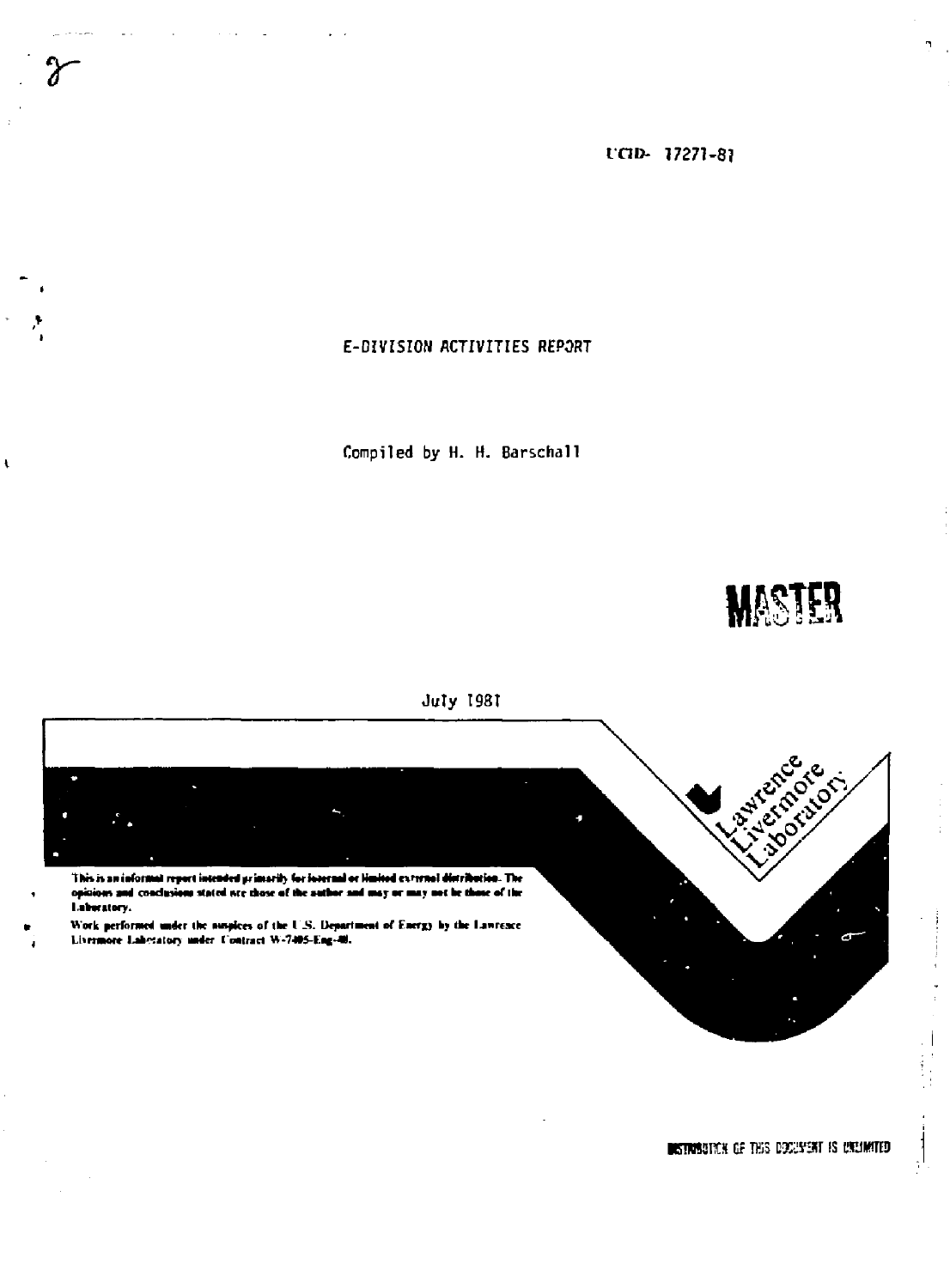# **CONTENTS**

| Intense Source of 14-MeV Neutrons---------------------------- 5   |
|-------------------------------------------------------------------|
| Accelerator Development - Linac------------------------------ 7   |
|                                                                   |
|                                                                   |
| Neutron Cross Section Measurements-----------------------------10 |
| Neutron Cross Sections Deduced from Proton Experiments------11    |
|                                                                   |
|                                                                   |
|                                                                   |
|                                                                   |
|                                                                   |
|                                                                   |
|                                                                   |
|                                                                   |
|                                                                   |
|                                                                   |
| Effects of Fusion Neutrons on Thermocouples -------------------23 |
|                                                                   |
|                                                                   |

 $\ddot{\phantom{a}}$ 

 $\mathbb{R}$ Ŀ.

 $\bar{z}$ 

×

 $\ddot{\ddot{i}}$ 

 $\begin{picture}(20,10) \put(0,0){\vector(0,1){100}} \put(15,0){\vector(0,1){100}} \put(15,0){\vector(0,1){100}} \put(15,0){\vector(0,1){100}} \put(15,0){\vector(0,1){100}} \put(15,0){\vector(0,1){100}} \put(15,0){\vector(0,1){100}} \put(15,0){\vector(0,1){100}} \put(15,0){\vector(0,1){100}} \put(15,0){\vector(0,1){100}} \put(15,0){\vector(0,1){100}} \$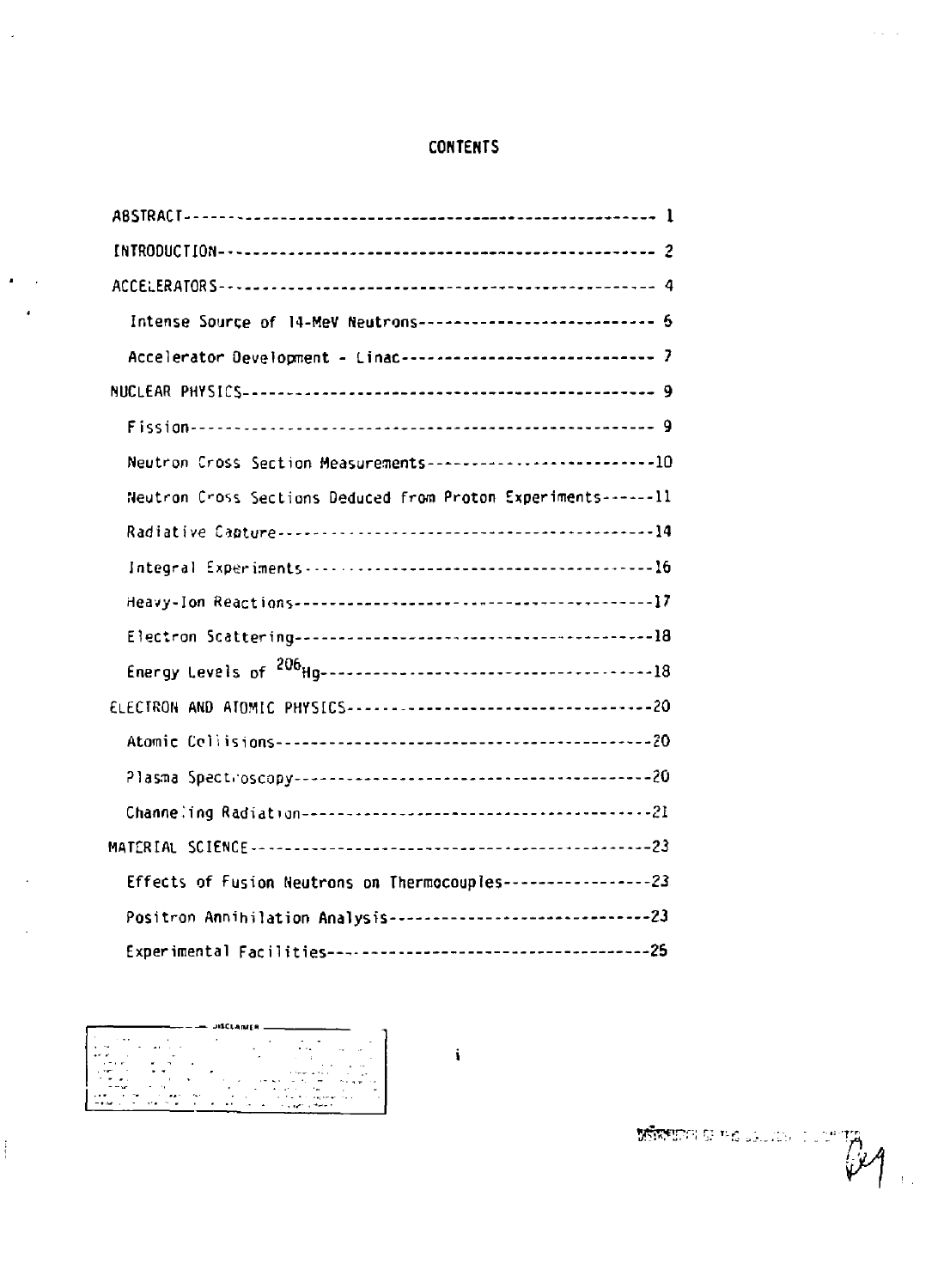| Neutron Diagnostics for Fusion Experiments------------------27       |  |
|----------------------------------------------------------------------|--|
| Determination of Atmospheric Oxygen-------------------------------27 |  |
| Determination of Nitrogen in Tissue------------------------------28  |  |
| PUBLICATION LIST - JOURNAL ARTICLES----------------------------29    |  |
| PUBLICATION LIST - CONFERENCE REPORTS--------------------------32    |  |
|                                                                      |  |
| APPENDIX                                                             |  |
|                                                                      |  |

ľ

÷.

ц.

Ń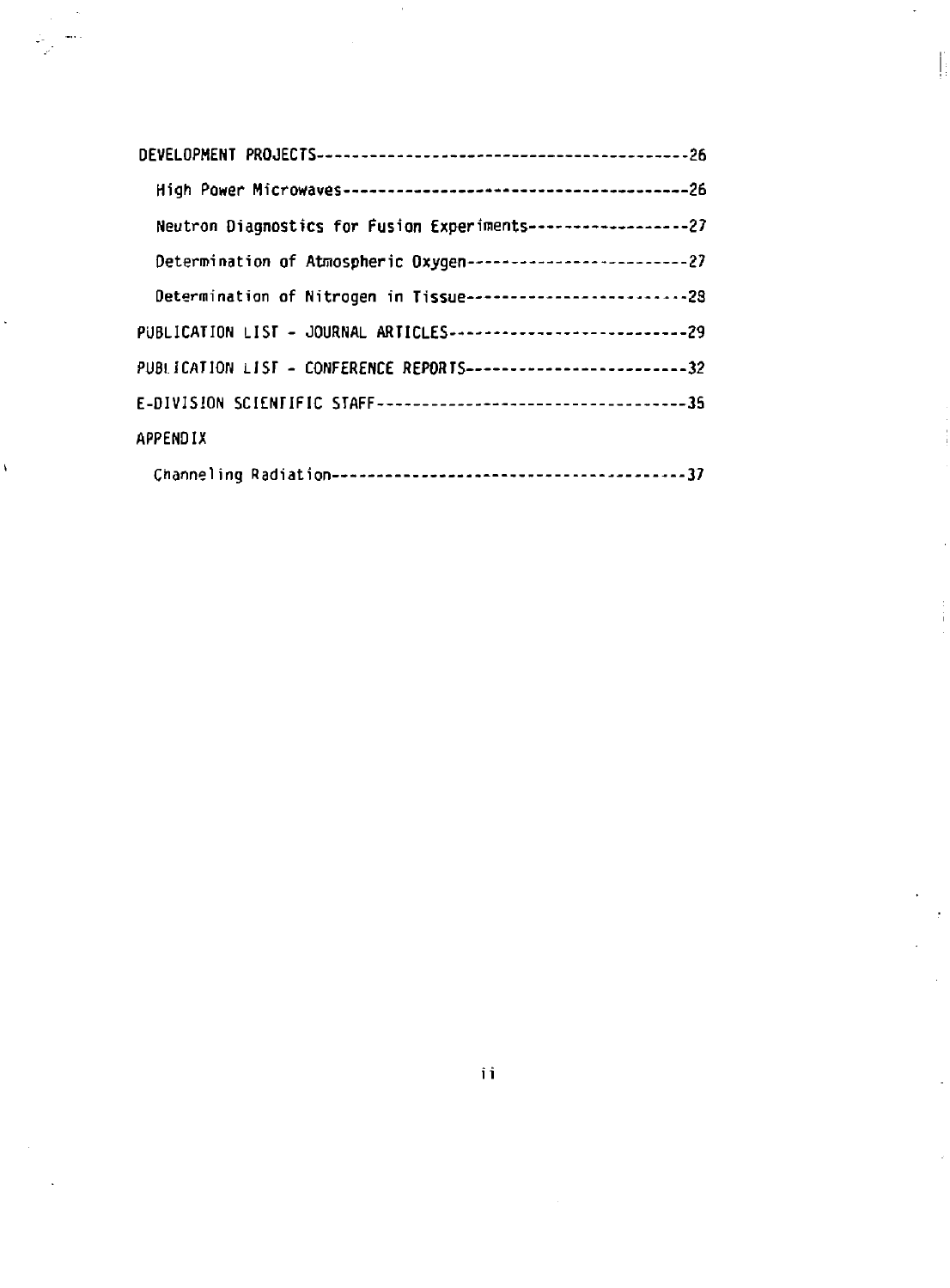## **E-"-,'ision Activities Report**

**July 1981** 

### **A8SIRACT**

**This report describes some of the activities in E (Experimental Physics) Division during the past year. E-Division carries out research and development in** *area\**  **related to the missions of the Laboratory. Many of the activities are in pure and applied atomic and nuclear physics and in material science. In addition this report describes work on accelerators, microwavas, plasma diagnostics, determination of atmospheric oxygen and of nitrogen in tissue.** 

**1** 

ħ.

 $\frac{1}{2}$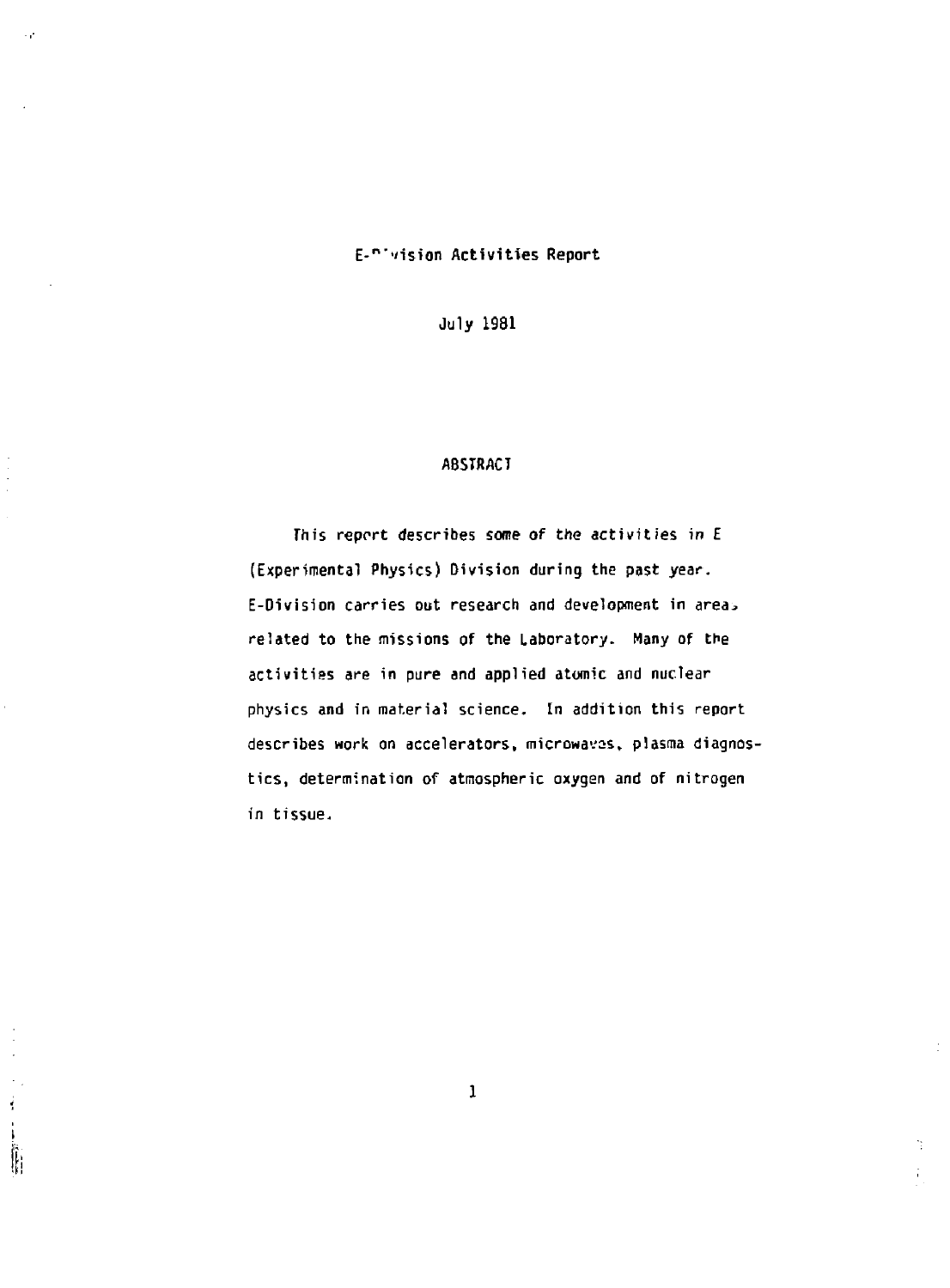#### **INTRODUCTION**

**E (Experimental Physics) Division carries out basic and applied research in atomic and nuclear physics and in materials science, as well as in other areas related to the missions of the Laboratory. Some of the activities** *are*  **cooperative efforts with other divisions of the Laboratory, and, in a few cases, with other laboratories. Many of the experiments are directly applicable to problems in weapons and energy, some have only potential applied uses, and others are in pure physics.** 

**E-Division issues an annual report which describes some of the activities in the division during the preceding year. The preceding report (UCID-17271-80) was issued in July 1980. The report gives a brief review of the program of the Division. Not all the activities are included** *every* **year. The results of the research are published in detail in the scientific literature and are reported at scientific meetings. References to papers and conference proceedings published since the preceding report of this series are listed in the present report,** 

**LLNL publishes monthly in the Energy and Technology Review (ULRL-S2000) descriptions of programs of general interest. Articles describing E-Division activities are reprinted in the E-Division annual reports. The following reprints were included in the p. evious reports:** 

**Probing Njclei with LLL's Electron Linear Accelerator (1978) RTI'S: A Tool for Studying Neutron Damage (1978)**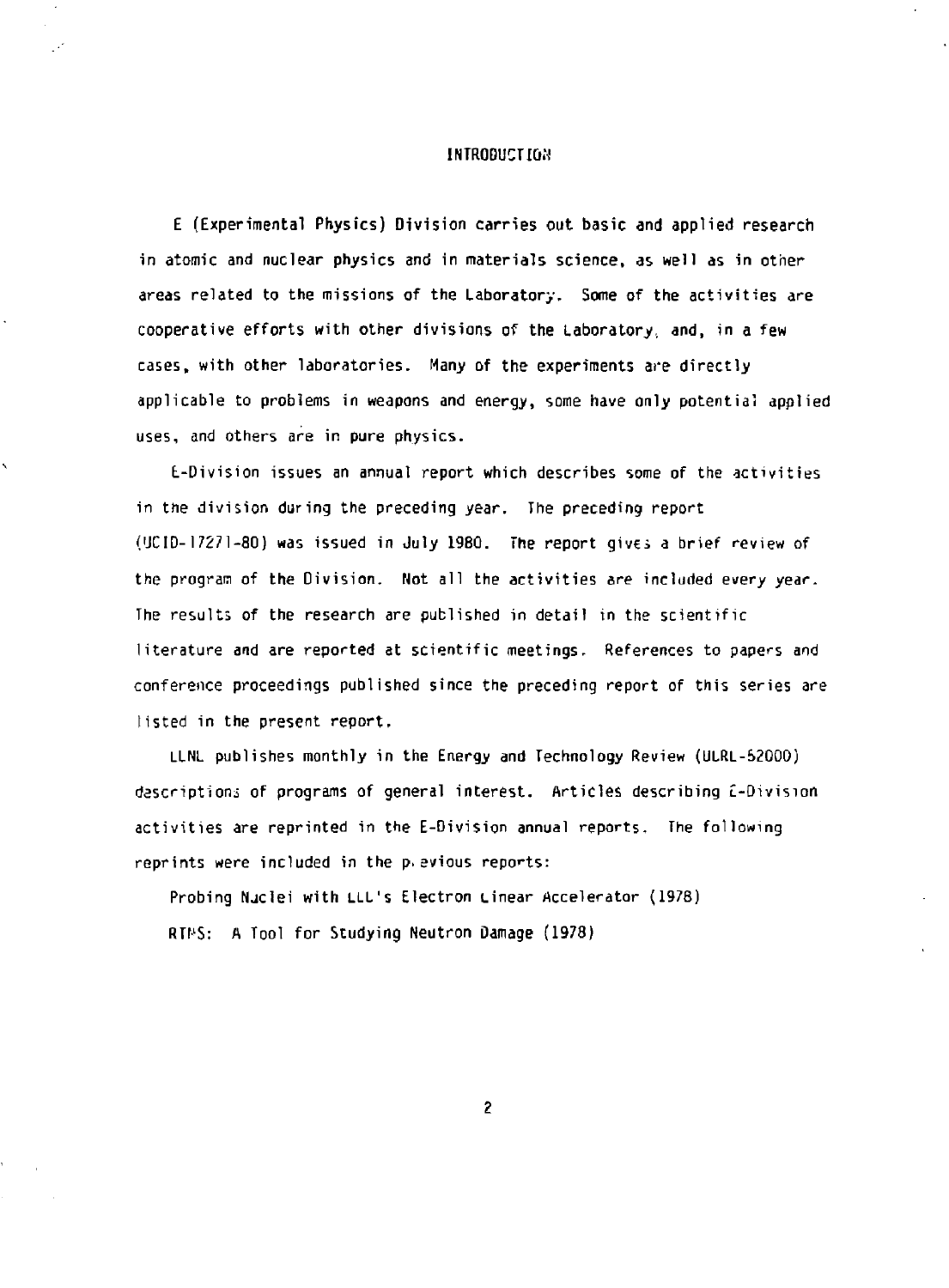**The Magnetic-Quadrupole Spectrometer: Studying Neutron Reactions (1978) Pulsed Sphere Measurements for Weapons and Fusion Reactor Design (1978) Measuring Hydrogen-Isotope Distribution Profiles (1978) Nuclear Modeling at the ILL Cyclograaff (1979)**  *Studying* **Materials with Positrons (1980) Probing Nuclear Structure with Improved Electron Scattering Techniques (1980) Observation of Channeling Radiation (1980)** 

**Measuring the Hydrogen and Helium Produced by Fusion Neutron Reactions (1980)** 

The present report includes: Channeling Radiation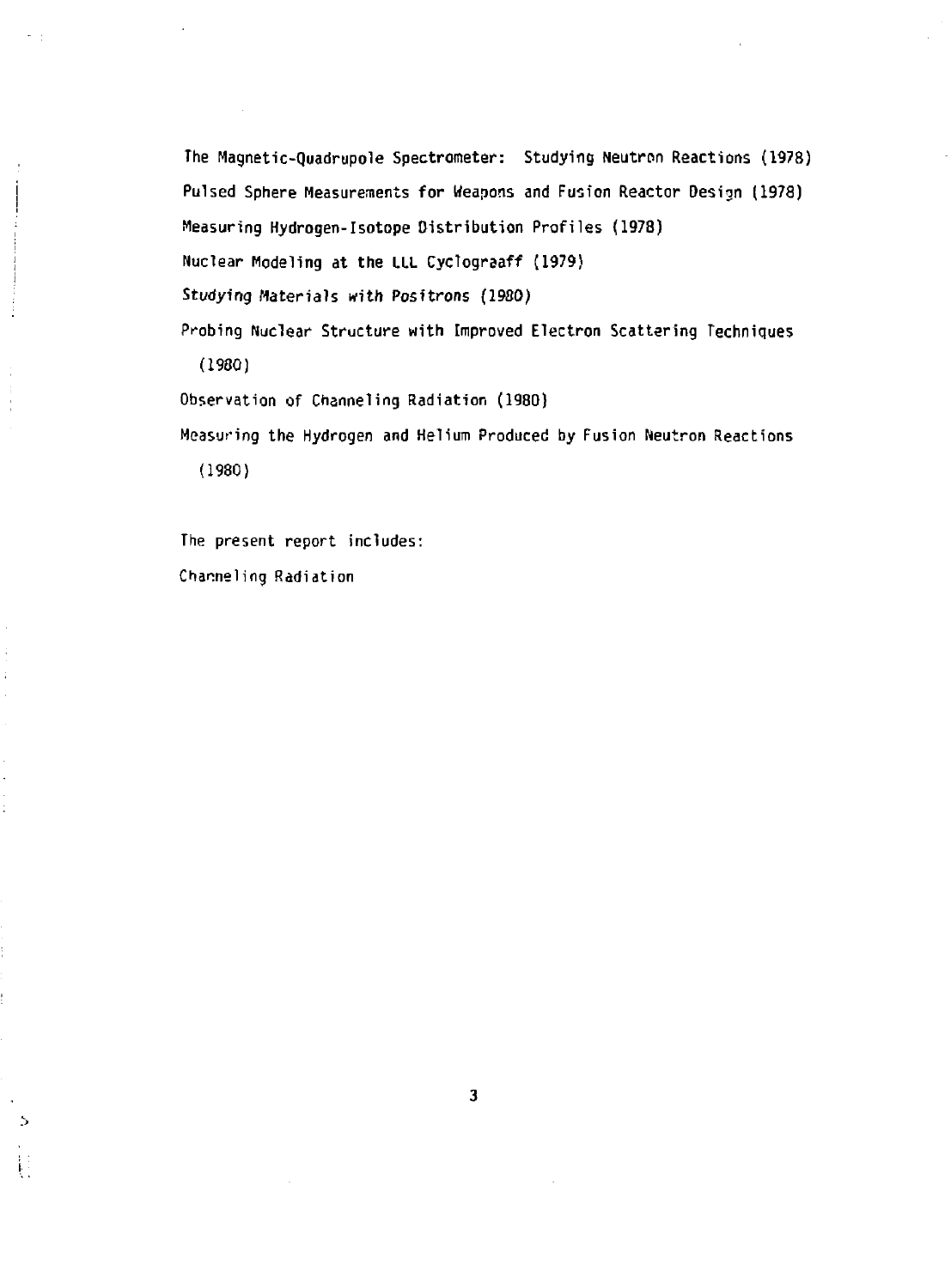#### **ACCELERATORS**

**Most of the activities of the division are centered around seven**  accelerators: A 100-MeV electron linear accelerator (Linac), three 400-kV dc **high-current accelerators, a 3-MV electrostatic accelerator, a &-MV tandem electrostatic accelerator, and a 76-cm cyclotron. The cyclotron can be used as an injector for the tandem accelerator (cyclograaff). With these accelerators, beams of neutrons, photons, and charged particles can he produced, and the interaction of these projectiles with nuclei, atoms, and solids is studied,** 

**The oldest of the three 400-kV accelerators ("ICT") produces** *2b* **mA of atomic hydrogen ions, the newer ones ("RTNS II") are designed to produce 150 mA.** 

**Although all the accelerators can serve as neutron sources, most of the neutron experiments use either the Linac or the 400-kV accelerators. The Linac permits the simultaneous study of neutrons of energies from thermal to about 60 MeV by observation of the neutron time-of-f1ight over distances as long as 250** *m.* **The 400-kV accelerators serve primarily as intense sources of 14-Mev neutrons.** 

**Most of the chargea-particle interaction experiments are performed with**  the cyclograaff. Reactions producing charged particles are studied with the **aid of a high resolution broad-range magnetic spectrometer as well as with solid-state detection systems. Low-energy gamma rays produced in charged-particle interactions are detected and their energy is measured in a Ge-Li detector, higher-energy gamma rays in a Nal scintillator with an anticoincidence shield. This latter detector has an unusually large volume:**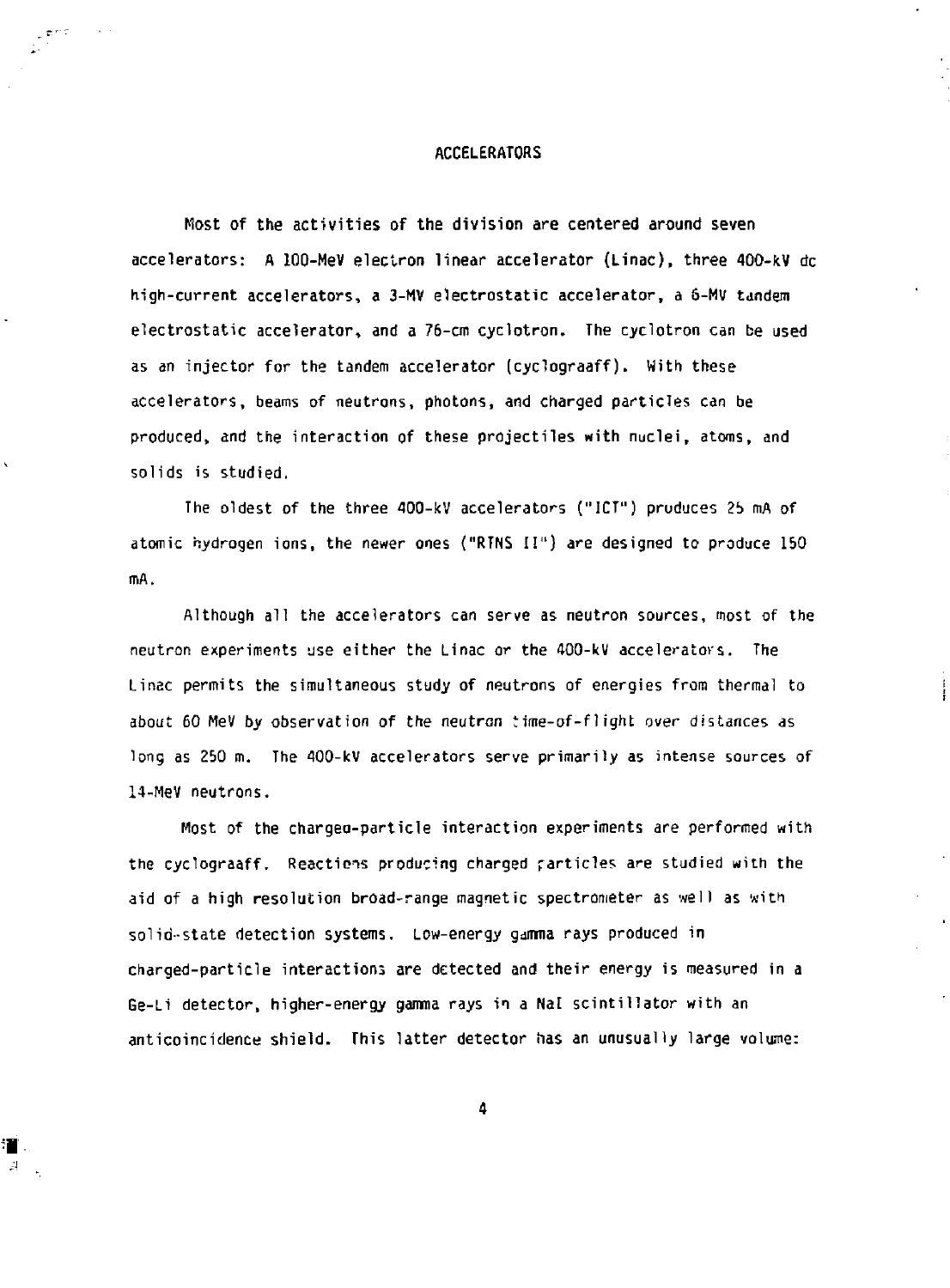10  $\text{dm}^3$  for the Nal crystal and  $1 \text{ m}^3$  for the plastic scintillator that **provides the anticoincidence signal. Neutrons produced in charged-particle reactions are detected and their energy is measured in a well-shielded time-of-flight facility that permits simultaneous observation at 16 angles.** 

*The 3-HV electrostatic accelerator* **is used for studies of ion-atom collisions and ion interactions with solids.** 

**The tandem electrostatic accelerator, the cyclotron and the oldest 400-kV high current accelerator share the same operating crew so that there are limitations on their simultaneous operation. During the past year the tandem accelerator was operated by itself for about 700 hours and in combination with the cyclotron for 740 hours. Beams produced were protons 68%**  of the time, deuterons 27%, and alpha particles 5% of the time. The ICT **accelerator operated for 1100 hours. The electron linac served as a neutron source for 1500 hours, as a y-ray source for 400 hours, and for other purposes 200 hours.**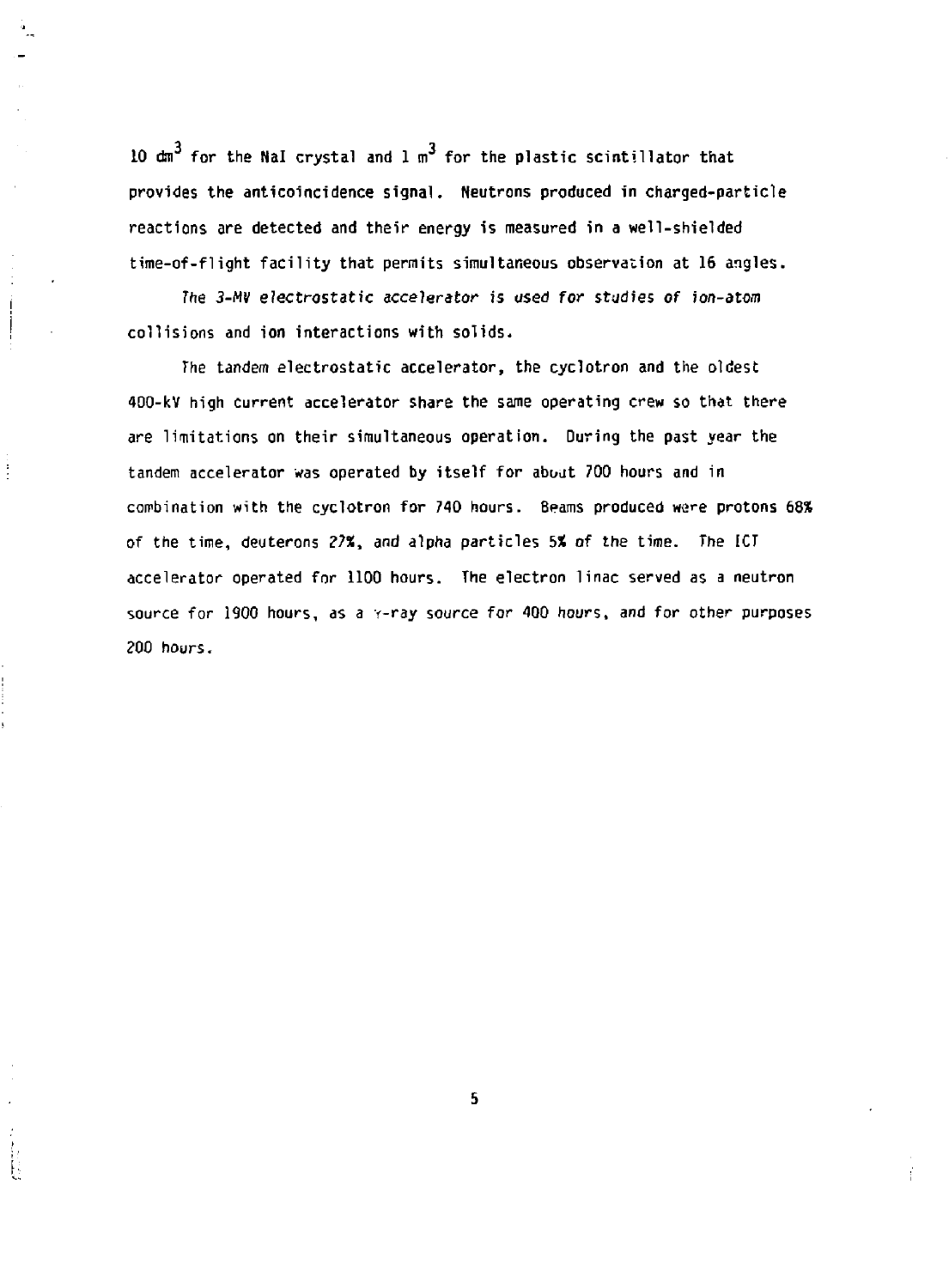## **Intense Source of 14-MeV Neutrons**

**The Rotating iarget Neutron Source-It (RTNS-II) is a national facility operated for the Fusion Materials Program of the Office of Fusion Energy. Its purpose is to study the effects of fusion neutrons on materials used in the fusion energy program.** 

**Ourinr, the year covered in this report (July 1980 to June 1981} one of two neutron sources was operated on an 80-hour/week schedule. This includes**  experiment set-up time. For the same period, a total of  $7.4 \times 10^{19}$  neutrons were produced using 4.7 x  $10^5$  C of beam with an average neutron yield of  $1.1 \times 10^{13}$  neutrons/second. The average neutron source availability was 77%.

**Irradiations have been performed for experimenters from twelve laboratories. The largest portion of the irradiation time was devoted to an experiment by the Hanford Engineering Development Laboratory (HEDL). Specimens of ferritic and stainless steel alloys are maintained at -'90° C and -£90° C in a high-vacuum furnace during the irradiation. The largest fluence**  to be delivered to the samples is  $10^{19}$  neutrons/cm<sup>2</sup>. Up to the present a **to be delivered to the samples is 10 neutrons/cm . Up to the present a 1 ft ?**  the furnace. Included in the irradiation package are both microtensile specimens and Transmission Electron Microscopy (TEM) disks. The latter will be investigated using IEM and microhardness techniques. An irradiation to measure He production in several materials and to determine the spatial distribution of the neutron flux was also completed. In addition short irradiations of mice and of electronic components were performed.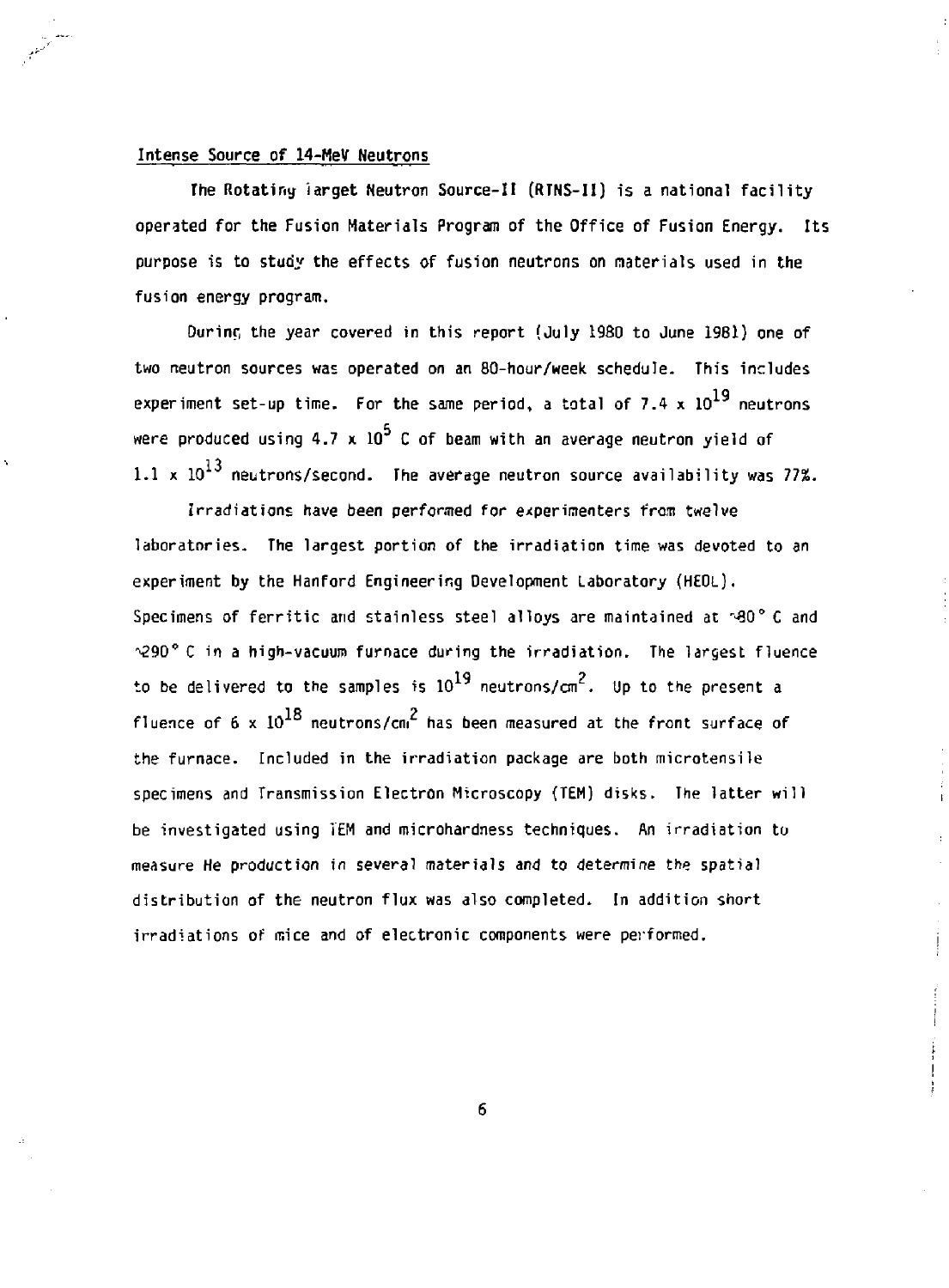## **Accelerator Development - Linac**

**Emittance properties of the electron gun have been studied. Measurements of emittance as a function of output current showed that above 10 A (where most neutron time-of-flight experiments are performed) the emittance is quite good, but it is poor** *at loner current* **values** *{^2* **A) at which most of the long-pulse operation is carried out. Apparently the magnetic-lens/solenoid conficuration on the Linac does not give good transmission through the buncher. An alternative lens arrangement has been tried on the test facility. This arrangement will improve the transmission and hence the shor'c-pulse beam current of the Linac. It will be installed soon.** 

**Rf-cavity type beam position monitors have been tested and found to have much better sensitivity than existing position monitors, particularly in the long-pulse mode operation where peak currents are relatively low. A dual-mode if cavity that will be sensitive to the beam diameter may be useful as a monitor in high-radiation areas where TV cameras cannot be used continuously.** 

**The feasibility of modifying the Linac for use in free-electron laser experiments (***\=* **0.5 wn) has bean investigated. The requirements included 70-100 MeV beam energy, instantaneous current of at least 100 A in microbunches 3-10 ps in length, microbunch separation of 60 ns or less, with a pulse train lasting at least 10 JJS, energy spread of IS or smaller (FWHM),** *and*  **normalized transverse emittance of less than 0.04 cm-rad. The cost of the required modifications would be primarily for injector improvements, including**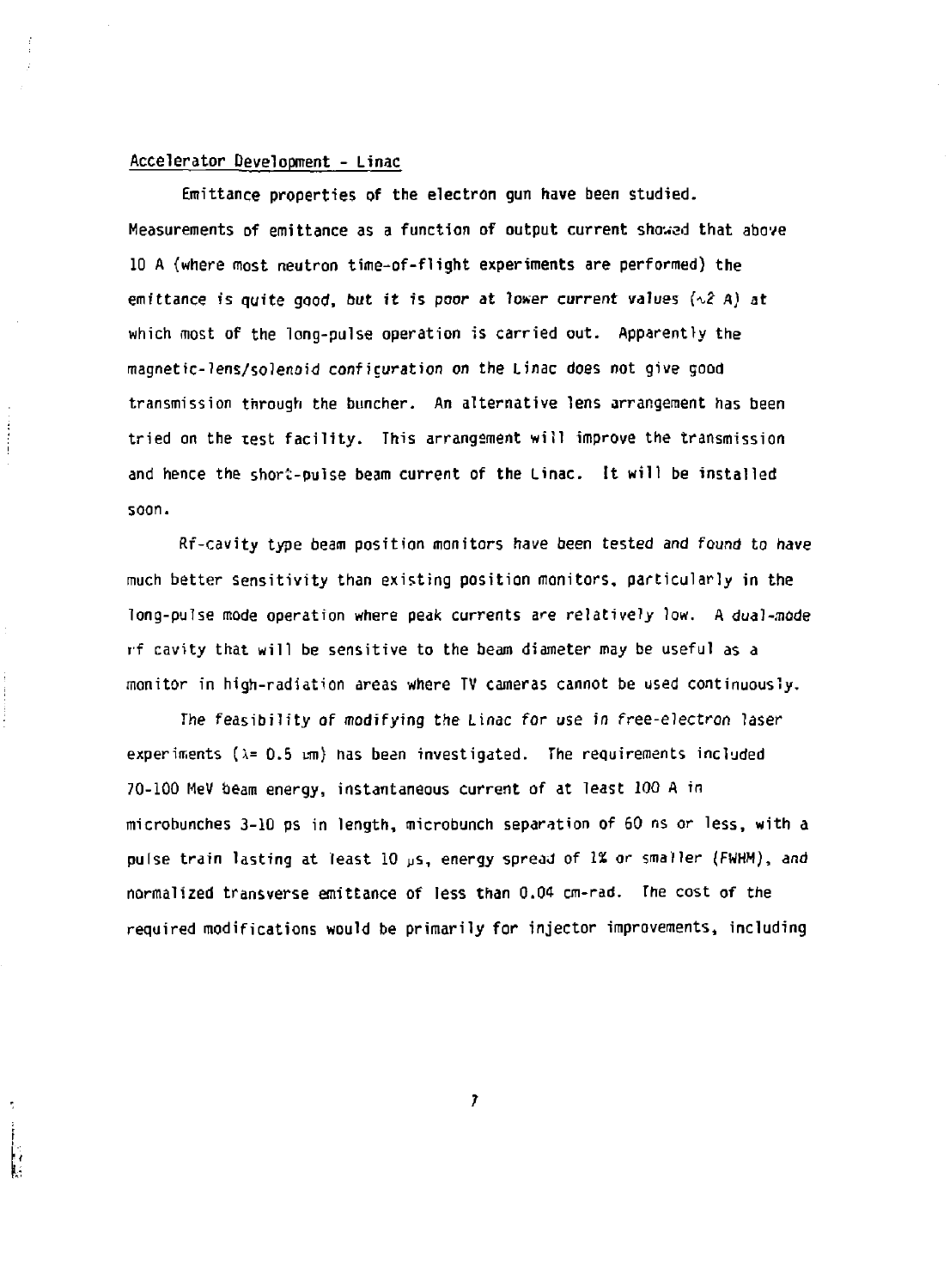**subharmonic bunching and a train pulser for the gun, new pulse transformers and extended pulse-forming networks to provide ZO us rf pulses, improvements in beam diagnostics and beam stability.** 

**A method has been developed to measure the spatial distribution of the neutron beam that is used for cross section measurements. Fissions in a foil**  of <sup>235</sup>U are detected by two position-sensitive multiwire proportional **counters to provide beam profiles. The detector is insensitive to gamma and alpha radiation and can be large enough to map the entire beam profile at one time. The counters give nanosecond timing information so that the neutron flux can be measured as a function of neutron energy for the pulsed neutron source.** 

 $\lambda$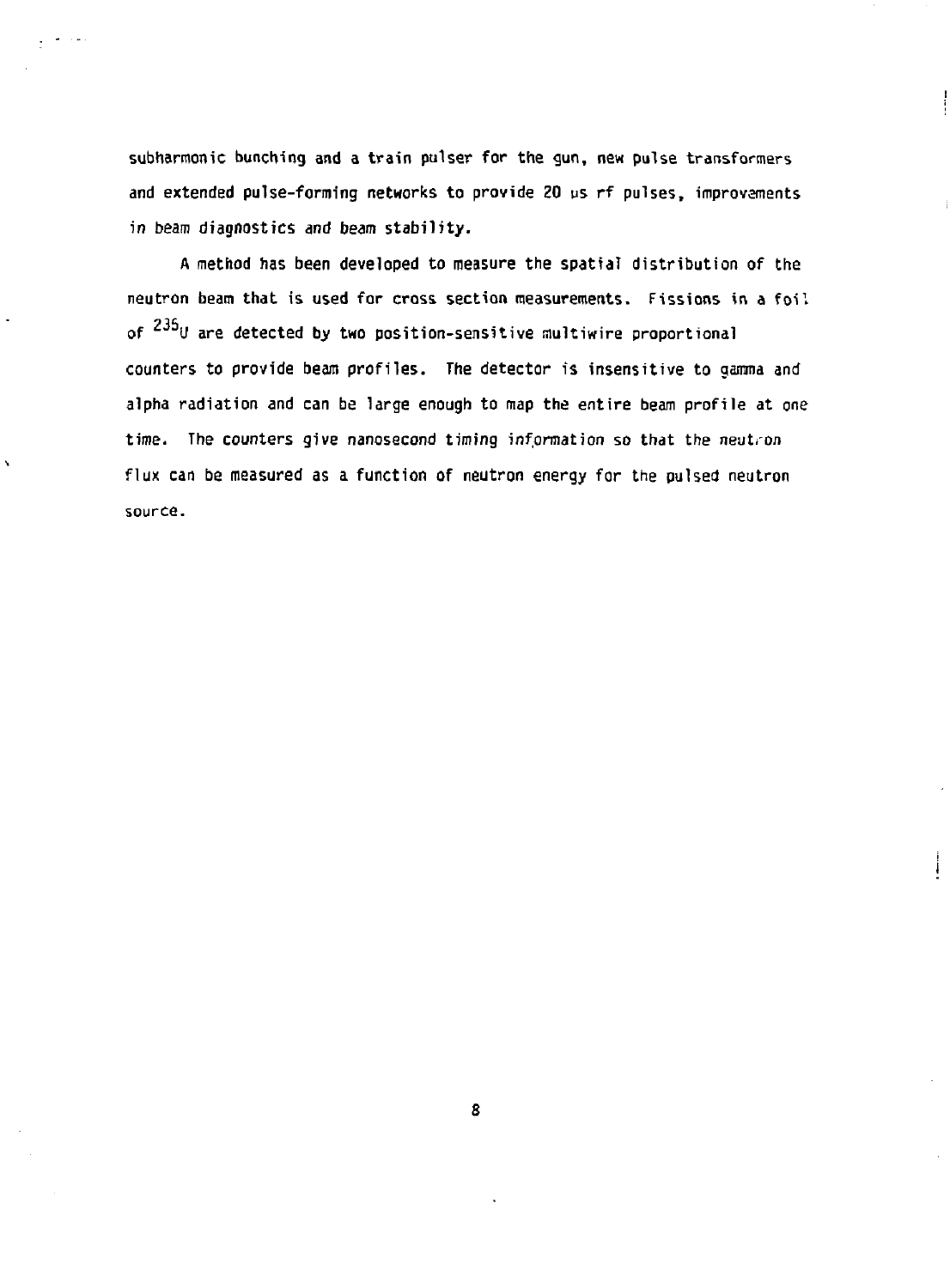#### WCLEAR PHYSICS

#### fissio n

**The nuclides Amra and Cm are two of the major transplutanic elements of concern to such applied problems as actinide burn-up and**  $^{252}$ **Cf production. Important parameters for determining the reactivity of these fissionable materials are** *their fission* **cross sections and t.^e average numbers of neutrons per fission (y).** 

The fission cross sections of <sup>242</sup><sub>Mm</sub><sup>m</sup> and <sup>245</sup>Cm were measured for **neutrons of energies between 1 ar.d 10 MeV at Los Alamos, and for monoenergetic 14-MeV neutrons at the IC1 facility. The results agree well with previous measurement"; at the Linac, which had covered the energy range from 1 meV to 20 Mev.** 

**242 m 245 Measurements of** *•>* **for Am and** *Cm* **were completed far neutrons of energy 14.1 MeV. The result for Amm agrees with a previous measurement which nad been performed for energies betwen 37 kev and 30 MeV by**   $\alpha$  different method. The measurements of  $\frac{345}{\pi}$ Cm show a departure *in the* **systematic trend in the dependence on bombarding energy obse-ved for the lighter actinides. At 14 MeV v is about 20% lower than would have been expected from extrapolations from lighter nuclides. This change in the energy dependence of " may be due to** *a* **change in the path of the nuclear deformation toward scission.** 

**9** 

 $\epsilon$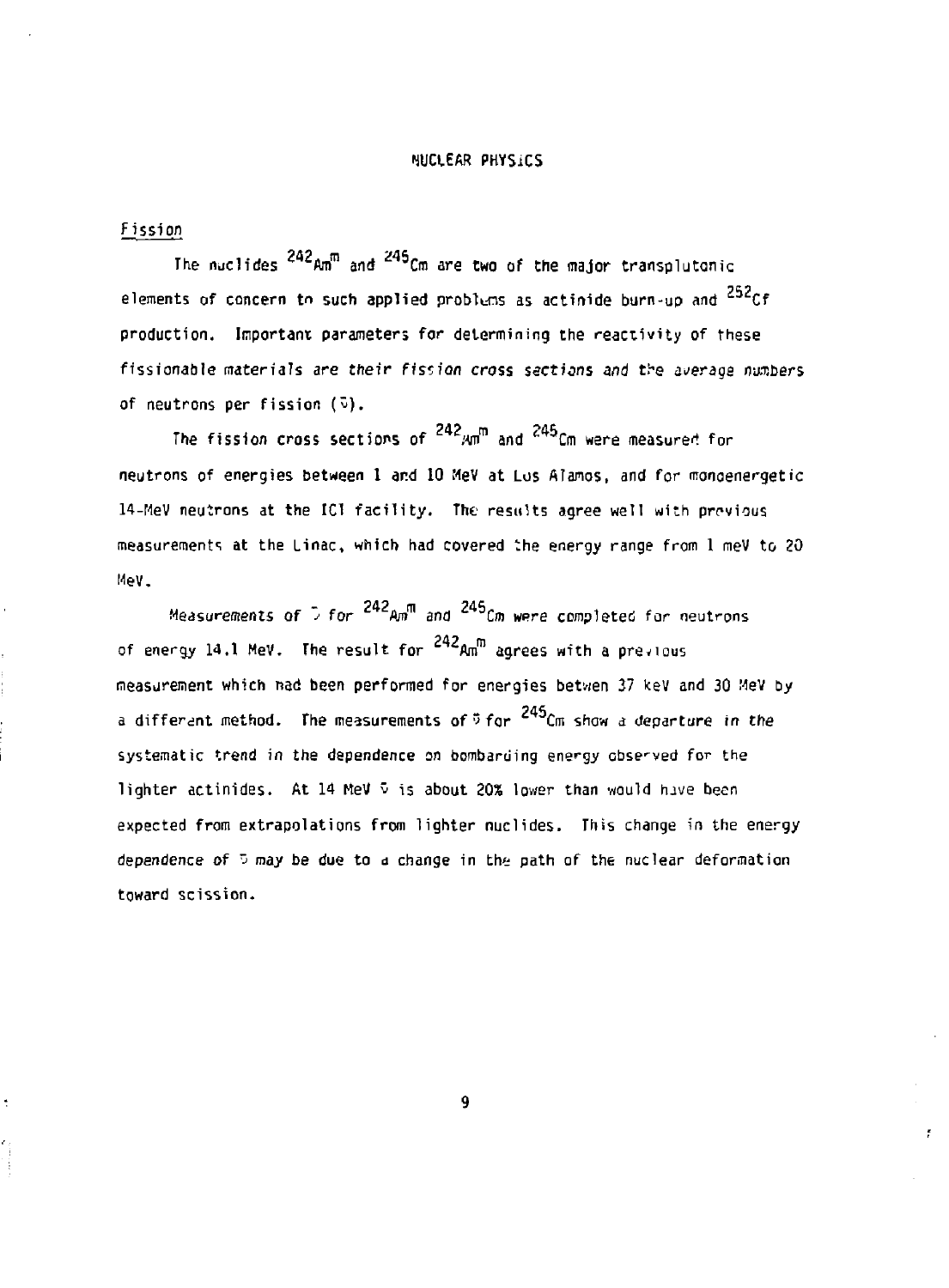## **Neutron Cross Section Measurements**

**Cross sections for the production of charged particles in reactions induced by 14-MeV neutrons are of importance to the design of fusion**  reactors. The energy deposited in materials as well as the radiation-induced **damage depend on these cross sections. Previous measurements have investigated structural materials (e.g., Al, li, Fe, Ni,** *Cr,* **Cu, V, Nb, Mo, Zr) in order to estimate neutron-induced radiation damage, Li because of**  its role in tritium breeding, <sup>12</sup>C because of its potential use as a  $\overline{\phantom{a}}$ protective curtain for the first wall, <sup>16</sup>0 and <sup>28</sup>Si because of their use in electrical insulators. During the past year these measurements were extended to beryllium, which is often considered as a neutron multiplier to **extended to berylliLm, whic^i ; s often considered as** *1* **neutron multiplier to enhance the tritium breeding in the blanket of** *a* **fusion reactor, and to**  coolant, or as a part of a neutron-enhanced chemical process.

To investigate reactions induced by neutrons with energy other than 14 MeV, a magnetic quadrupole system for transporting charged particles has been installed at the cyclograaff. When this system is fully operational, it will make possible measurements on these reactions with neutrons of energies up to **make possible measurements on these reactions with neutrons of energies up to** 

nuclei (mass 20 to 40), there is much less information about neutron scattering on these nuclei. An experiment on the scattering of 10- and 15-MeV <code>neutrons</code> on  $^{24}$ Mg,  $^{28}$ Si, and  $^{32}$ S has been performed using the  $\,$ Bruyeres-le-Chatel neutron time-of-flight facility in order to investigate **whether for target nuclei with equal numbers of neutrons and proions the same**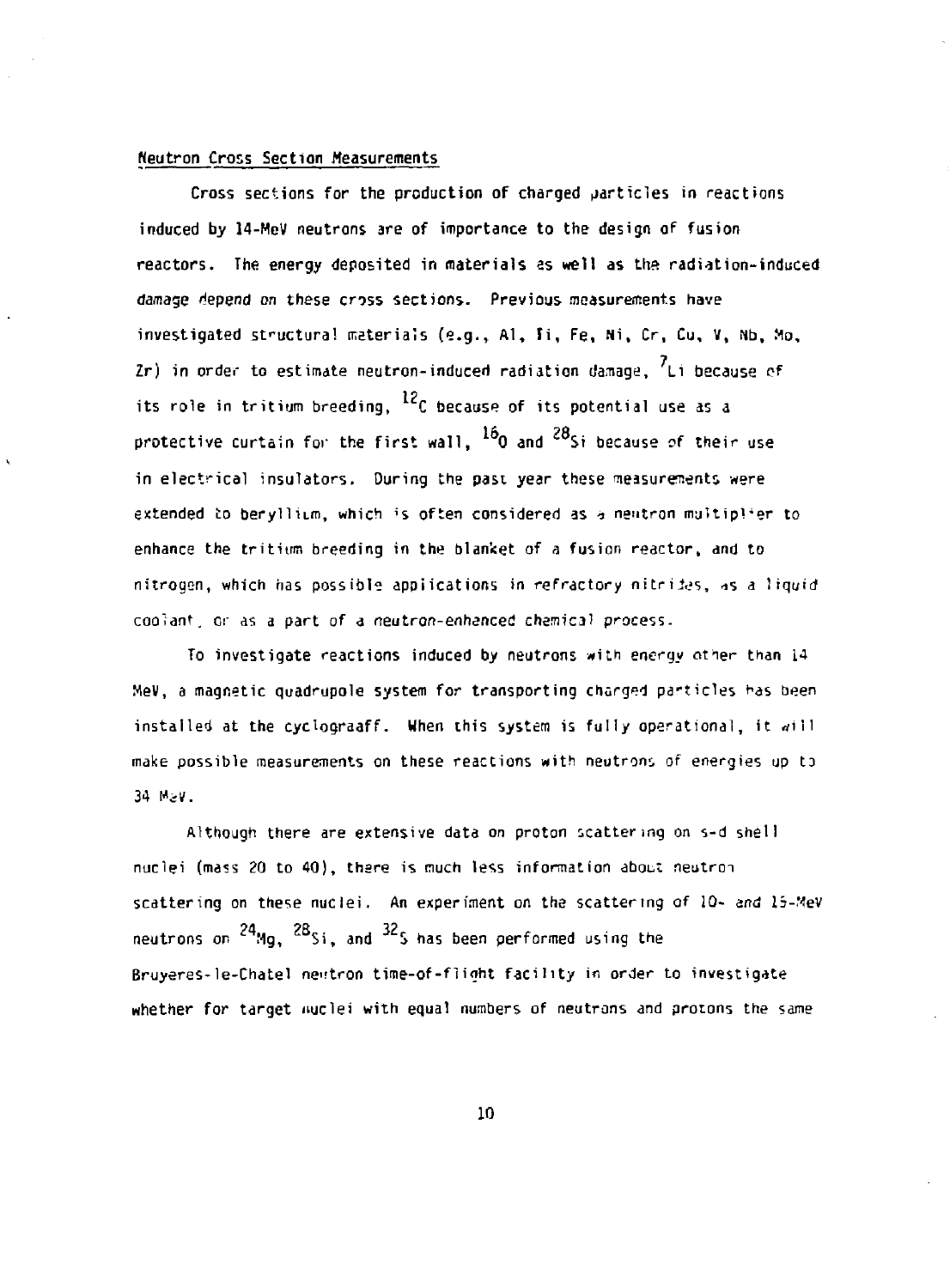**optical-model parameters describe the scattering of neutrons and protons, apart from the addition of a Coulomb potential for protons. Preliminary analysis of the elastic-scattering angular distributions at 15 MeV shoas some evidence for small deviations of both the real and imaginary well depths from the values appropriate for protons.** *A* **coupled-channel analysis of the inelastic scattering to the first-excited states shows that the deformation parameters in all three cases »re consistent with those obtained from proton**  scattering at much higher energies ( - 30 MeV).

#### **'{?.<sup>l</sup>i!:<sup>r</sup>A <sup>n</sup>- Cross Sections Seduced from Proton Experiments**

**Neutron data for research applications dealing with reactors, material damage studies, shielding calculations, etc. are often obtained from optical**  model (OM) calculations, because measurements of neutron cross sections for many elements are not available. The parameters used in the OM potentials are **obtained mainly from "global" sets (smooth dependence on mass number, energy, ana neutron excess). These OM parameters predict the trend of the neutron cross sections reasonably well, but when the calculations** *tre* **compared with measurements, for** *z* **given A and a given neutron energy, the values of the parameters need to be optimized to improve the agreement.** 

**According to the Lane-model of the nucleon-nucleus OM potential, measurements of proton scattering and charge exchange (p,n) reactions to**  isobaric analog states (IAS) at the appropriate energy may be used to deduce **neutron OM parameters.** 

**The model has been applied to fit measurements of (p,p) elastic and (p,n) quav.slastic scattering on il&,'.18,120,122.124^<sup>a</sup> <sup>t</sup>** *a prato <sup>n</sup>*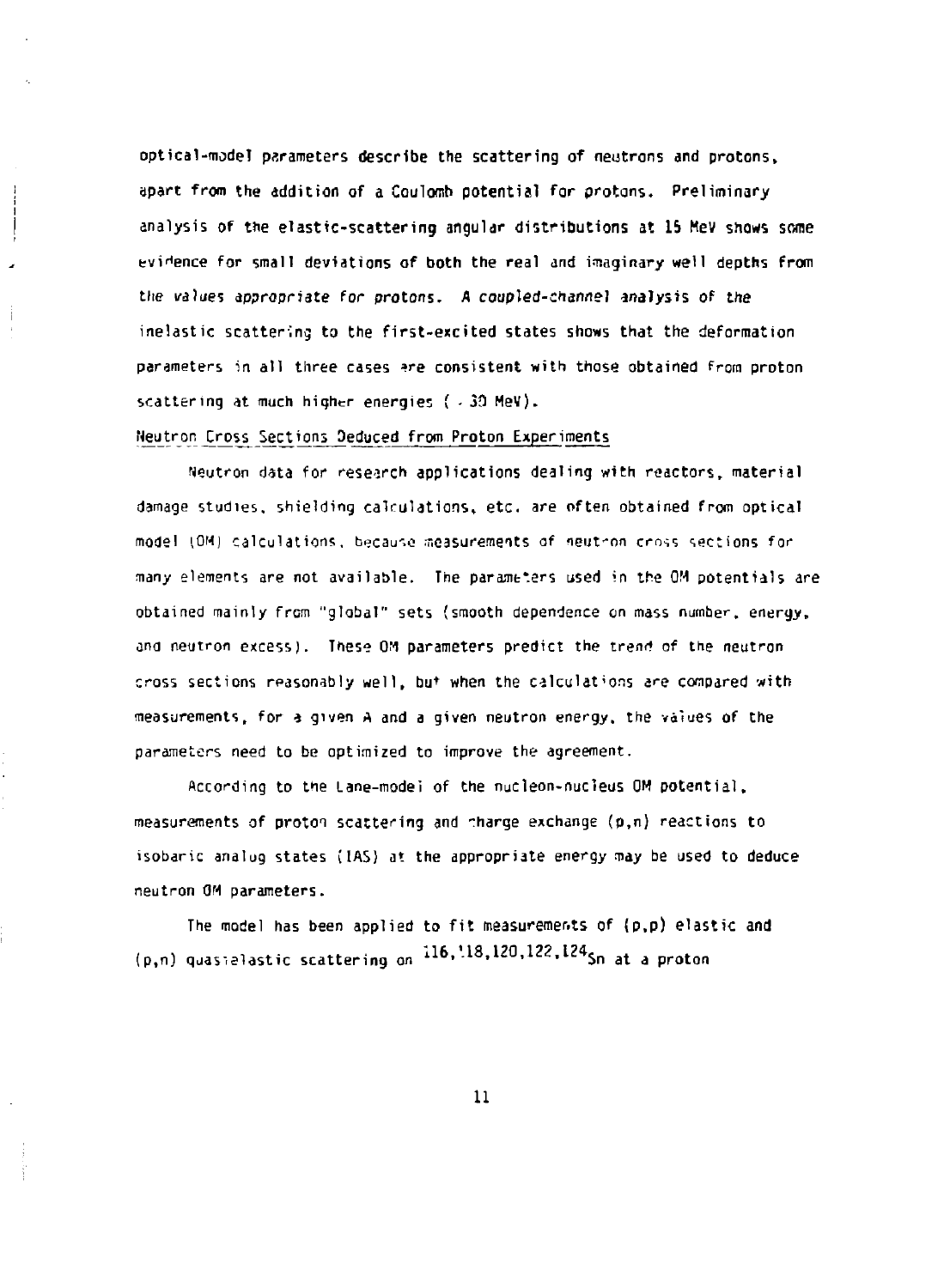**bombarding energy of 24,5 HeV. The resulting OH potential parameters were then used to calculate (n,n) elastic scattering at 11 MeV for the five tin isotopes. Comparison with the Ohio University (n,n) measurements shows excellent agreement and validates the Lane-model approach for predicting (n,n) elastic scattering in the even tin isotopes.** 

Ą.

**Differentii 1 cross sections for the (p,n) reactions to the isabaric analog states (IAi} cf 18] T a , <sup>197</sup> A u , ^Bi . <sup>232</sup> T h and <sup>238</sup> U have been measured at 26 and 27 MeV. for <sup>232</sup> T h and <sup>238</sup> U , (p,p) data at 26 MeV** *are*  **also available. Coupled-channel calculations have been carried out in both proton and neutron channels and OM potential parameters for 6-8 MeV neutrons were inferred from a Lane model-consistent analysis of the data. Generally good agreement has been obtained between the calcul :ions and the (p,p) and (p,n) data. The neutron differential elastic-scatteing cross sections obtained from these calculations using the OM parameters from the proton elastic channel, as prescribed by the Lane model, have been compared with measurements available in the literature in the energy region of 6-8 MeV and with calculations obtained using neutron parameters from global sets reported**  at these energies. The comparisons for <sup>131</sup>Ia, <sup>197</sup>Au, and <sup>209</sup>8i show **that these neutron scattering cross sections can be predicted as well by the Lane-model approach as by neutron global parameter sets. Similar agreement**  was found for the neutron elastic scattering from <sup>232</sup>Th and <sup>238</sup>U at 6.5 **HeV. These results support the assumption that the isospin symmetry of the Lane-model potential works as well for heavy nuclei as it does for lighter nuclei.**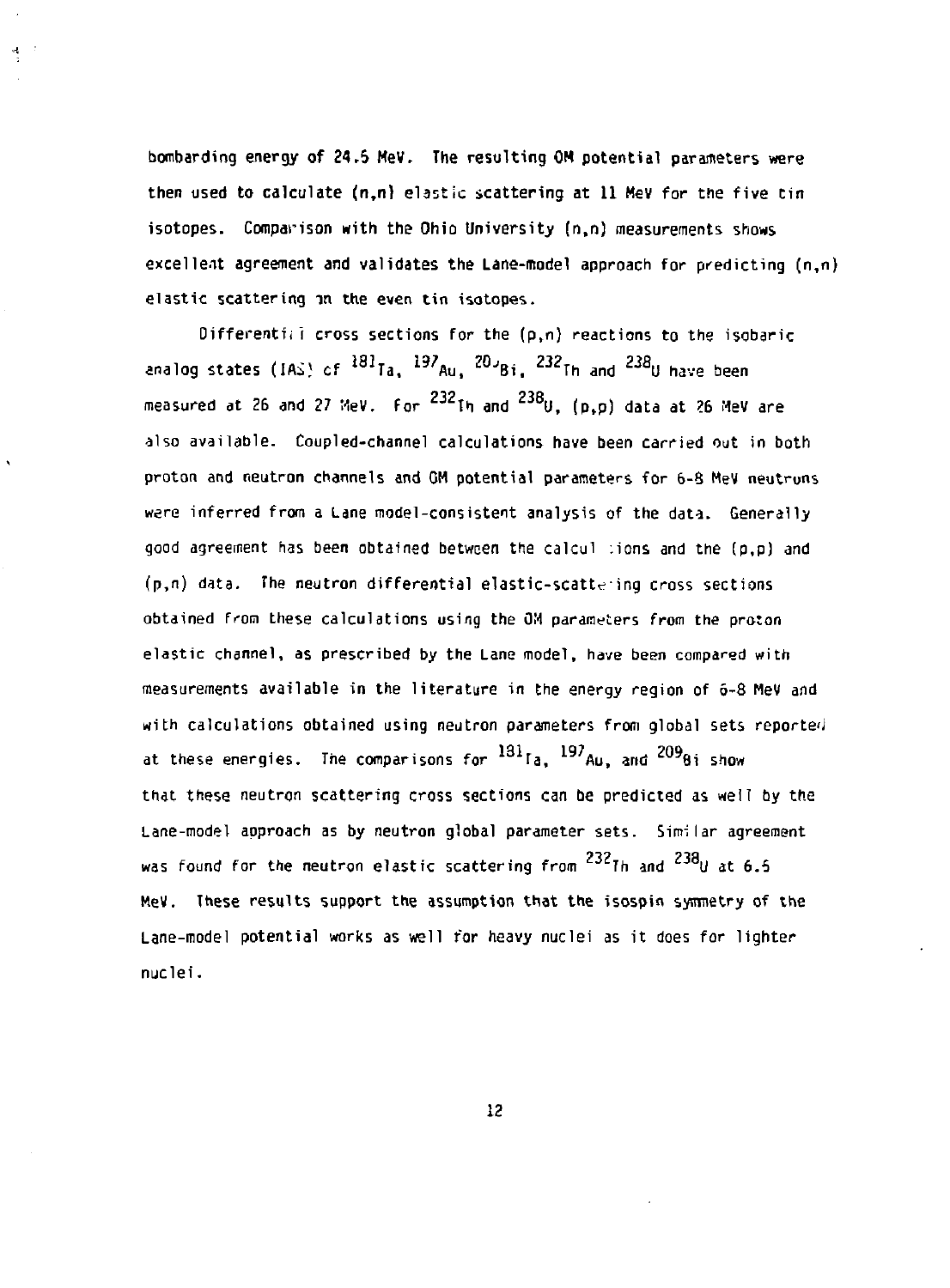**The same technique may be applied to (p,n) reactions to excited analog states in order to deduce information about neutron inelastic scattering. Excitation of analogs of low-lying collective states is a multistep process proceeding through inelastic excitation and charge-exchange steps. The Lane mode) is again used to describe the charge-exchange step; the inelastic transition is represented by the macroscopic collective model for vibrations or rotations, depending on the nucleus. The desired cross section is then obtained by a coupled-channel calculation in which several nuclear states are coupled together.** 

İ

**This procedure was applied to the even Se isotopes. Data for the (p,n) reaction to analogs of the ground-state and the one- and two-phonon vibrational states demonstrate that the two-phonon state must be included in the coupling for a correct calculation of the cross section for the (p,n) reaction to the one-phonon state. When this coupling is included in calculating the neutron inelastic scattering, the results agree with measurements for the lowest 2 state. The calculations use OH potentials which vary reasonably with mass number and which also reproduce the (p,n) data. If the two-phonon state coupling is not included, fitting the** *2* **data requires** *an* **absorption in the OM which varies by a large amount across the isotopic sequence, a much greater variation than supported by any global model. The present results show that (p,n) charge exchange reactions** *are*  **indeed useful for deducing inelastic neutron scattering, provided the coupling of higher excited states is included.**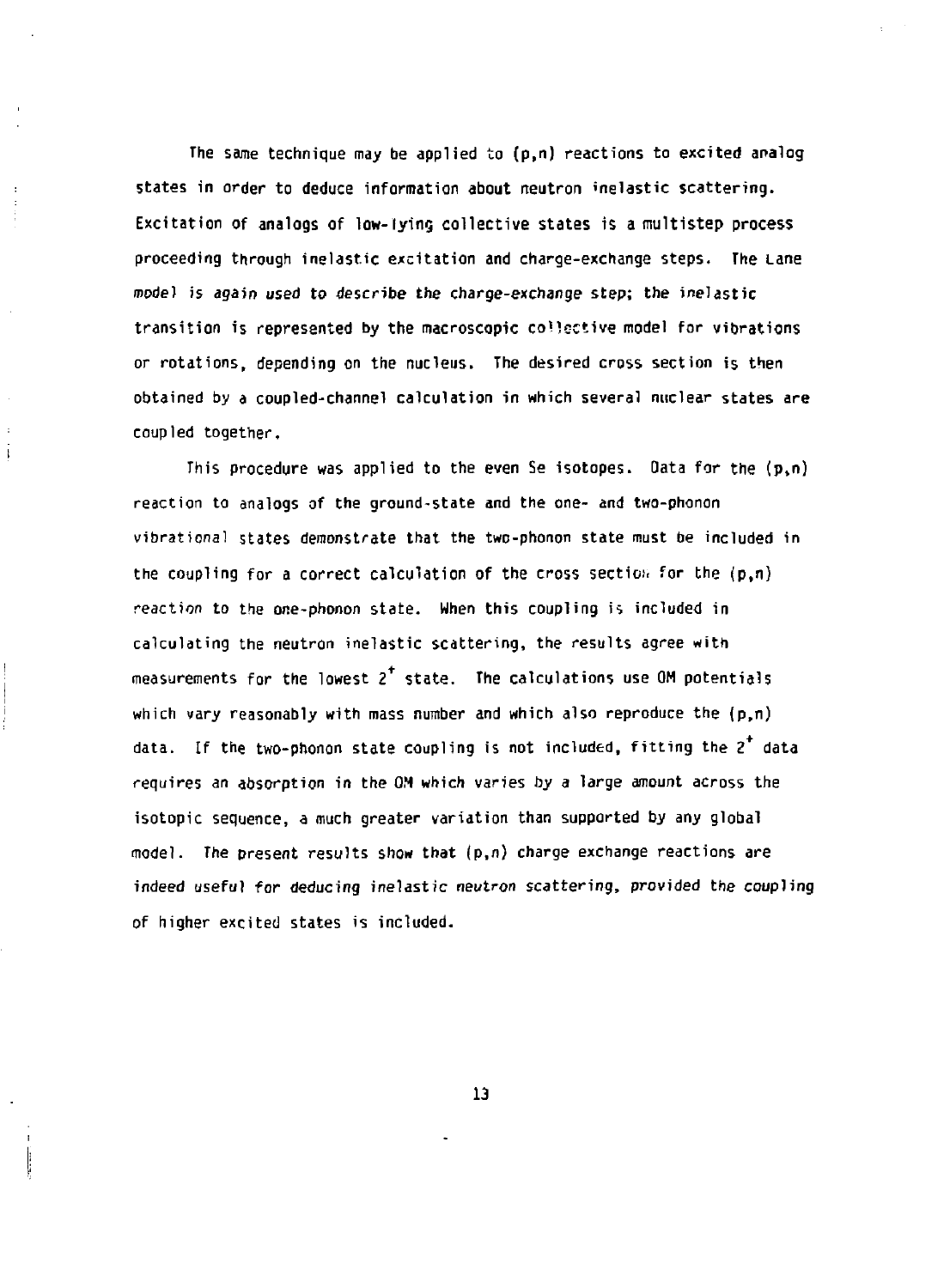#### **Radiative Capture**

Ą

**For measurements on nuclear explosions using radiochemical methods a knowledge of the neutron capture cross sections of unstable nuclides is needed. Several experiments are being performed to improve the understanding of the capture process, and methods for calcu'ating radiative capture cross sections are being developed. Measurements of capture cross sections and gamma ray strength functions are particularly useful, as are any measurements that clarify tne reaction mechanism as a function of atomic weight and neutron energy. Measurements on the radiative capture of protons are easier to**  perform than neutron capture experiments, and the result of proton capture **studies slso yield useful information about neutron capture.** 

**Tie reaction mechanism for the production of high-energy gamma rays (?10 heV) in neutron or proton radiative capture reactions is expected to change from compound-nuclear to direct with increasing incident energy. The energy at which this transition takes place depends on the target nucleus, and if around 6-8 MeV for protons incident on Y. Although this reaction has been studied extensively with Nal spectrometers, the energy resolution of these detectors has been insufficient to resolve transitions to the final**  states in <sup>90</sup>2r. Hence the predictions of the reaction models could not be **tested, since the test requires that the nature of the final states and the intensities of the transitions can be determined. An experiment with greatly**  improved resolution (  $\sim$  50 keV) has been performed, in which the gamma rays **were detected in four germanium spectrometers. Measurements were made at a ponton energy of 5 MeV, where the reaction is expected to be compound-nuclear, and at 10.5 MeV, where it should be predominantly direct. The states in**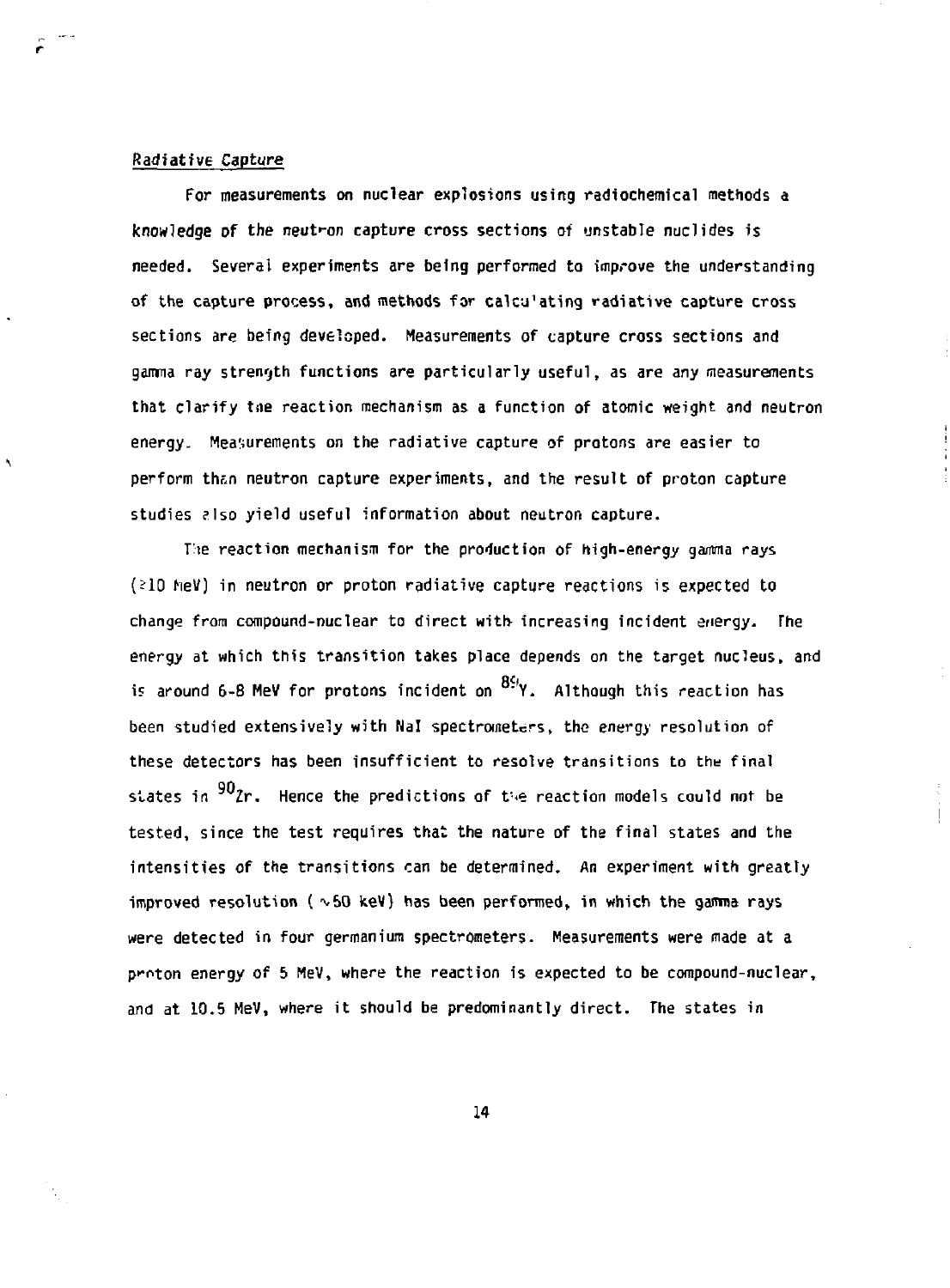**Zr that are excited at the two energies are those which would be expected on the basis of the reaction models, i.e., at 5 MeV nearly all the states up**  to 4 MeV are excited, whereas at 10.5 MeV only those states are observed whose configurations strongly resemble that of a proton added to the <sup>89</sup>Y target. **Detailed model calculations will be required for the interpretation of the transition strengths.** 

H.

 $\frac{1}{2}$ 

**The nucleon radiative capture mechanism in light nuclei was studied by performing experiments and calculations for the A = 13 system in order to increase the understanding of the differences between neutron and proton capture and to search for resonant quadrupole strength. The angular**  distributions of gamma rays for the  $^{12}$ C(p, $_{Y}$ ) reaction were measured with **the large Nal spectrometer at proton energies between 17 and 27 MeV. A**  companion experiment to measure polarized neutron capture on <sup>12</sup>C is also **underway at Triangle Universities Nuclear Laboratory. The excitation function for capture into the A = 13 system may be divided into vwo regions, the "pygmy" region between threshold and <sup>n</sup> J8 MeV and the giant dipcle resonance region between 18 and 30 MeV. Calculations using the direct-semidirect (DSD) theory for El and E2 radiative nucleon capture, assuming only direct E2 radiation, reproduce the average behavior of the Legendre coefficients for proton capture. However, a striking deviation from the experimental Legendre coefficient a, occurs at 18.5 MeV. For neutron capture the average behavior of the angular distributions also agrees with experiment. However, inclusion of only direct E2 does not yield the observed fore-aft asymmetry because of the presence of resonant quadrupole strength. The DSD calculation fails to predict the magnitude for the giant dipole region but it is not clear whether the problem is with the theory or with the experiments.**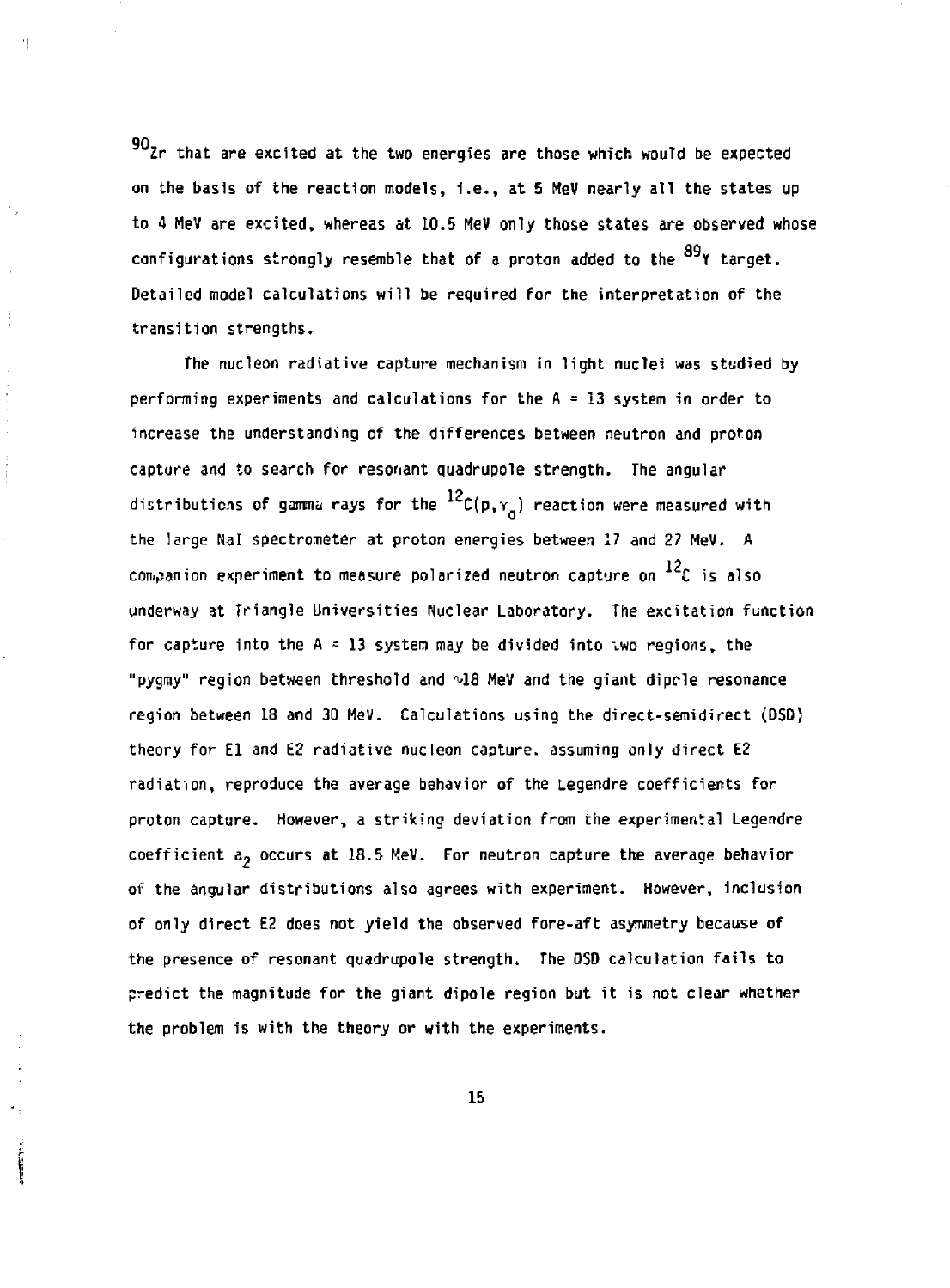Gamma-rays from the  $^{159}$ Tb(n, $\gamma$ ) reaction were measured for 80 neutron **resonances between 1 eV and 500 eV. Gamma-ray peaks were observed and then fitted to the spectrum associated with each resonance. The resulting array of gamma-ray intensities for each resonance provides the data from which the variation of ganma-ray strength with energy, the statistical distribution of**  gamma-ray widths, and correlations between gamma-ray widths and neutron widths **can be obtained.** 

#### **Integral Experiments**

المستحدث

٩

**The neutron and y-ray transport and resulting effects in large systems are usually calculated from microscopic cross sections. Because of the variety and large number of cross sections that are often required, integral experiments are of great importance to check the validity of the cross seciions used in the calculations. Such experiments can also reveal errors in the computer codes.** 

**A type of integral experiment that was developed for this purpose is the pulsed-sphere experiment in wnich a pulse of 14-MeV neutrons is produced at the center of a sphere of the material to be studied. The emerging neutrons are detected in a stilbene scintillator. In the most recent experiments spheres of Ho, Ta, Au, and Pb with radii between one and three mean free paths were used. The results of the measurements were compared with calculations performed with a neutron-photon Monte Carlo transport code. The cross sections used in the calculations were obtained either from the Livermore cross section file (ENDL) or the Brookhaven file (ENDF), which has independent evaluations for Au and Pb. The measured and calculated neutron spectra agree** 

 $\begin{array}{c} \vdots \\ \vdots \\ \vdots \\ \vdots \end{array}$ 

 $\begin{bmatrix} 1 \\ 2 \\ 3 \\ 1 \end{bmatrix}$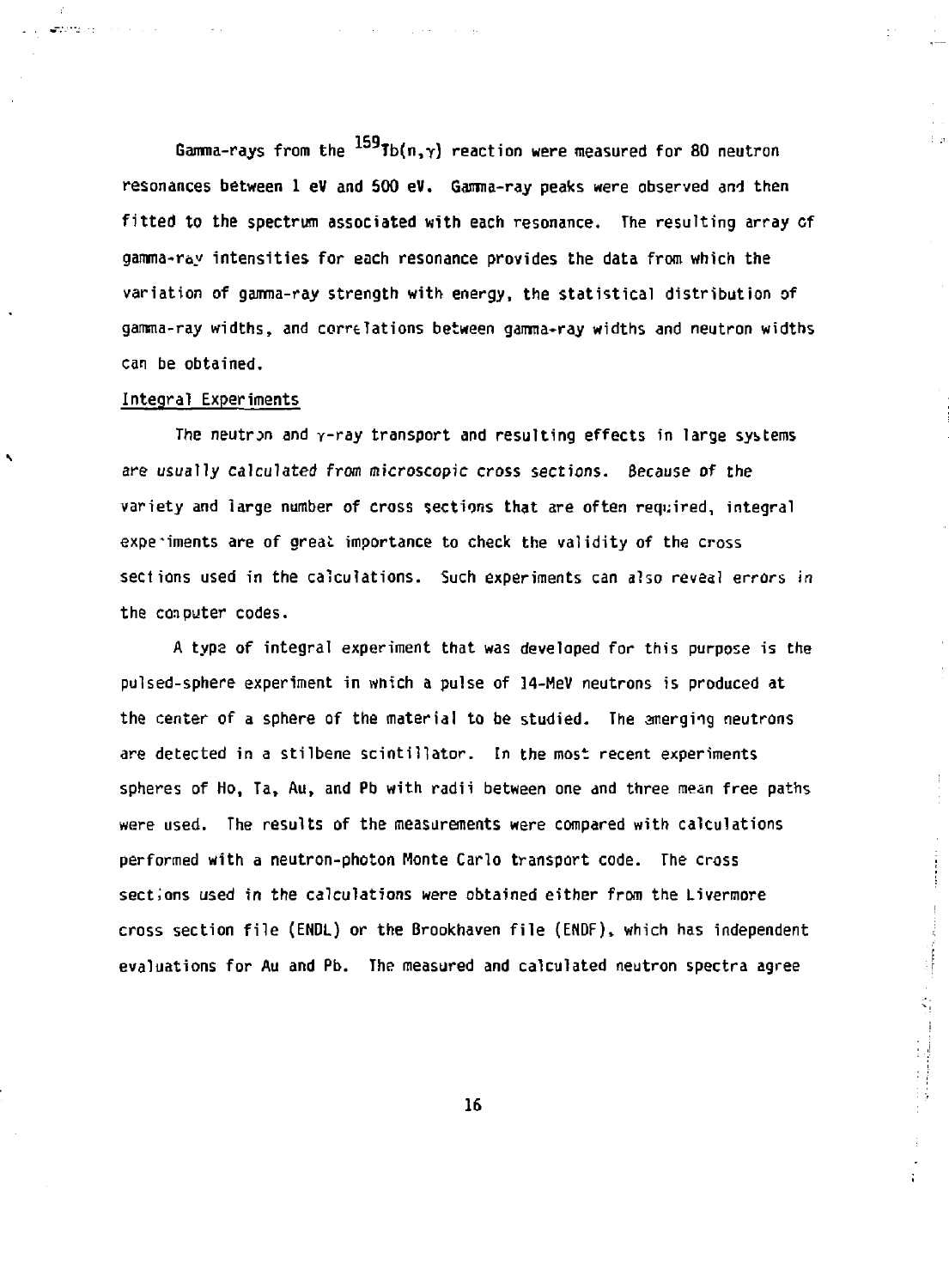**above 10 MeV for both files, but there are discrepancies below 10 MeV. Calculations based on ENDL yield 30X too many neutrons between 0.75 and 5 MeV for Ho and Ta, presumably because the assumed (n,2n) cross sections** *are* **too large, while the same calculations give 25\* too few neutrons between 5 and 10 MeV for Ho, probably because too few pre-equilibrium processes were assumed. Calculations based on EHDF give 75X too few neutrons between 5 and 10 MeV for Au, again probably because of an underestimate of preequilibrium processes, and the ENDF-based calculations give 25% too few neutrons between 0.75 and 5 MeV for Pb.** 

In some of the pulsed-sphere experiments low-energy neutrons have been **measured with a Li glass detector. The efficiency of this detector was measured some time ago, but questions regarding the accuracy of the efficiency measurement have been raised because of apparent inconsistencies in measurements on spheres of light elements (see UCID 17271-80). An effort is underway to obtain more reliable data on the efficiency by using monoenergetic neutrons for the measurement, but the inconsistencies have not yet been resolved.** 

## **Heavy-Ion Reactions**

ł,

**A reaction model has been formulated for highly excited nuclei in states with high angular momenta. These nuclei** *are* **highly deformed, and the effect of this deformation on the angular momenta which emitted particles can remove and on the level densities o\* residual nuclei has been included in the calculations. The mass dependence of the deformation effects was studied. The calculations show an increase of cluster emission rates and a related decrease in fission probabilities when the effect of deformation was included in the calculation of the statistical decay.**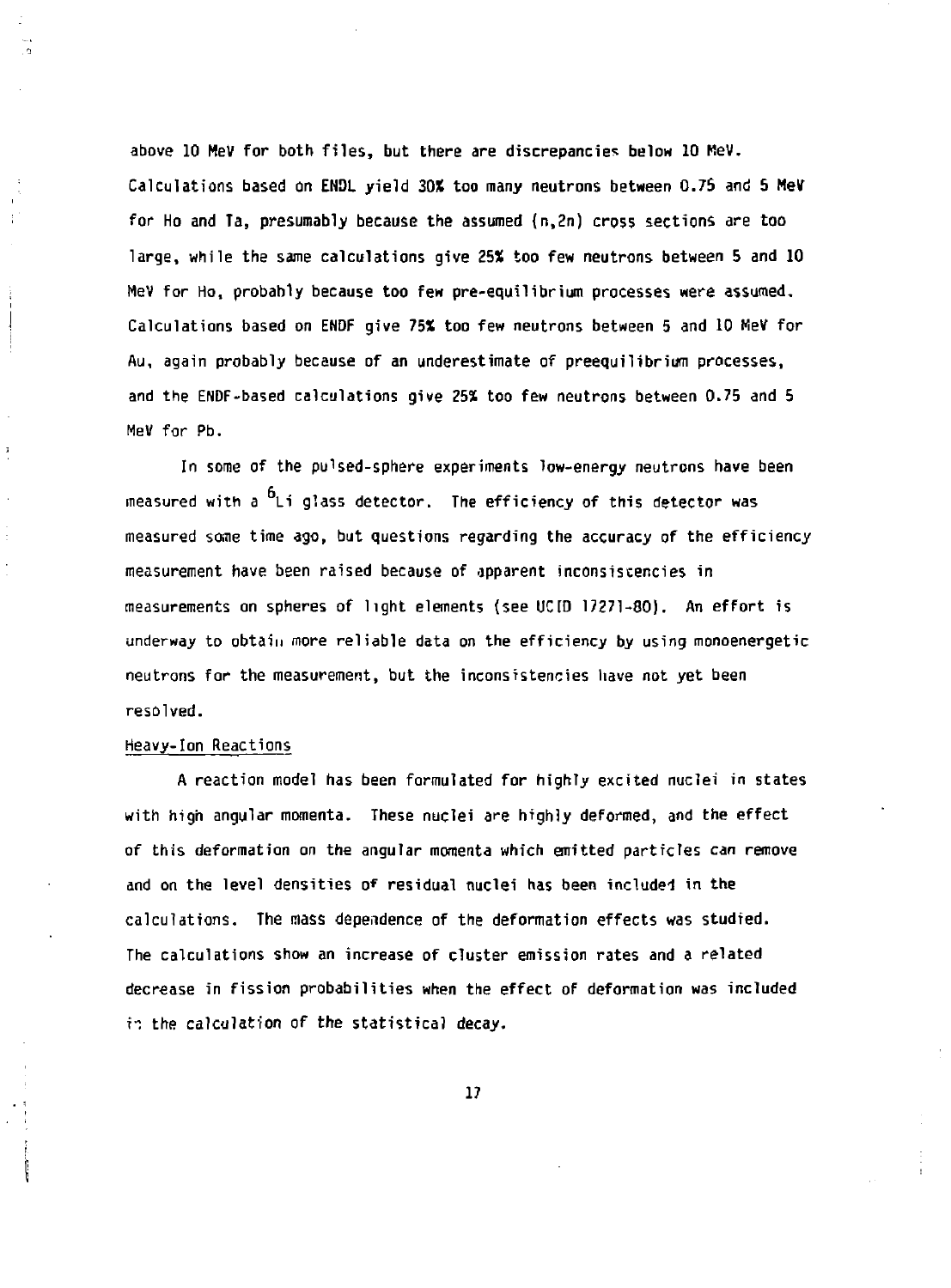**A calculation of precompound emission of neutrons and protons in he?vy-ion induced reactions has been performed. The calculation uses the Boltzmann master equation to predict the energy distribution of the emitted neutrons and protons as a function of time. The results of the calculation**  <code>agree</code> well with measurements for the reaction  $^{16}$ O +  $^{197}$ Au.

## **Electron Scattering**

**Electron scattering probes fundamental properties of nuclei, such as the charge and magnetization distributions of nuclear ground states and the transition charge densities between the ground and excited states. Collaborative experiments with HIT have been performed at the Bates accelerator on the rare isotopes of oxygen and si icon.** 

**The experiments showed** *an* **anomaly in the magnetization-density**  distribution of  $^{17}$ O and large core-polarization effects in  $^{17}$ O and  $^{18}$ O. The electron scattering data were compared with the results on the scattering **of 150-MeV protons by the oxygen isotopes. This comparison fixes the strength of the density-dependent terms in the effective interaction. Preliminary data**  have been obtained on the magnetic electron scattering on <sup>29</sup>Si. A target of **SiC has recently been fabricated which will replace the Si02 target that deteriorated rapidly in the earlier experiment.** 

# Energy Levels of 206<sub>Hg</sub>

Because of the importance of information on the energy levels of nuclides near A = 208 to nuclear structure models, the energy levels of **nuclides near A = 208 to nuclear structure models, the energy levels of**  o<sup>coup</sup> were developated. The was produced in the TT **?** Hg were investigated. '" Hg was produced in the Hg(t,p) reaction with the Los Alamos tandem accelerator. Two energy levels of  $\overline{\phantom{a}}$  ing are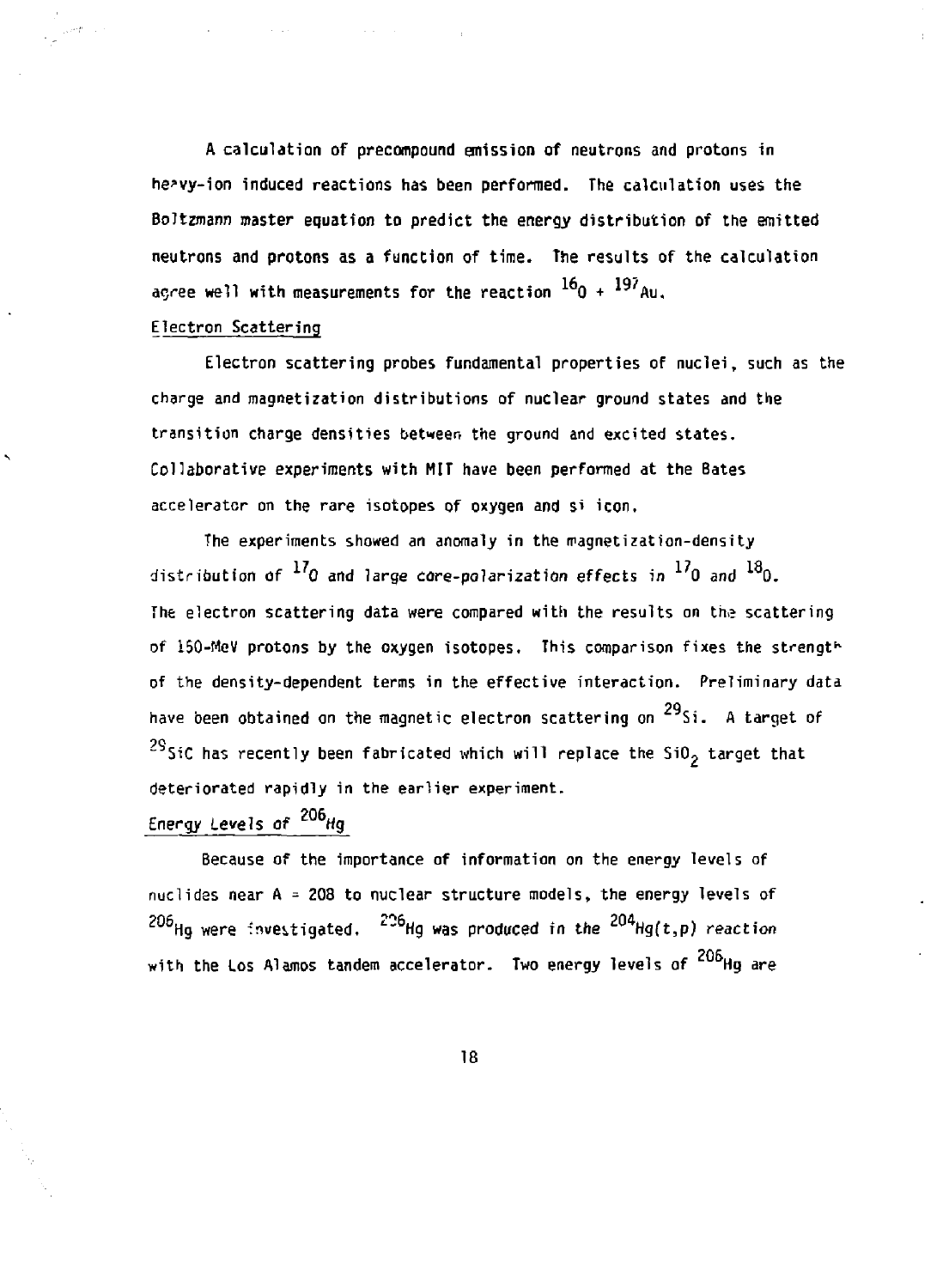**known at excitation energies of 1.068 and 2.102 MeV with tentative J<sup>11</sup> assignments of 2 and 4 . Application of the perturbed angular correlation method yielded a gyromagnetic ratio of 1.09 - 0.01 and a life**  time of 3.1  $\stackrel{+}{\sim}$  0.3 us for the 2.102 MeV state. These data and theoretical considerations lead to an assignment  $J^{\pi} = 5$ <sup>\*</sup> for this state, instead of 4<sup>\*</sup>.

الأثاثر

**i**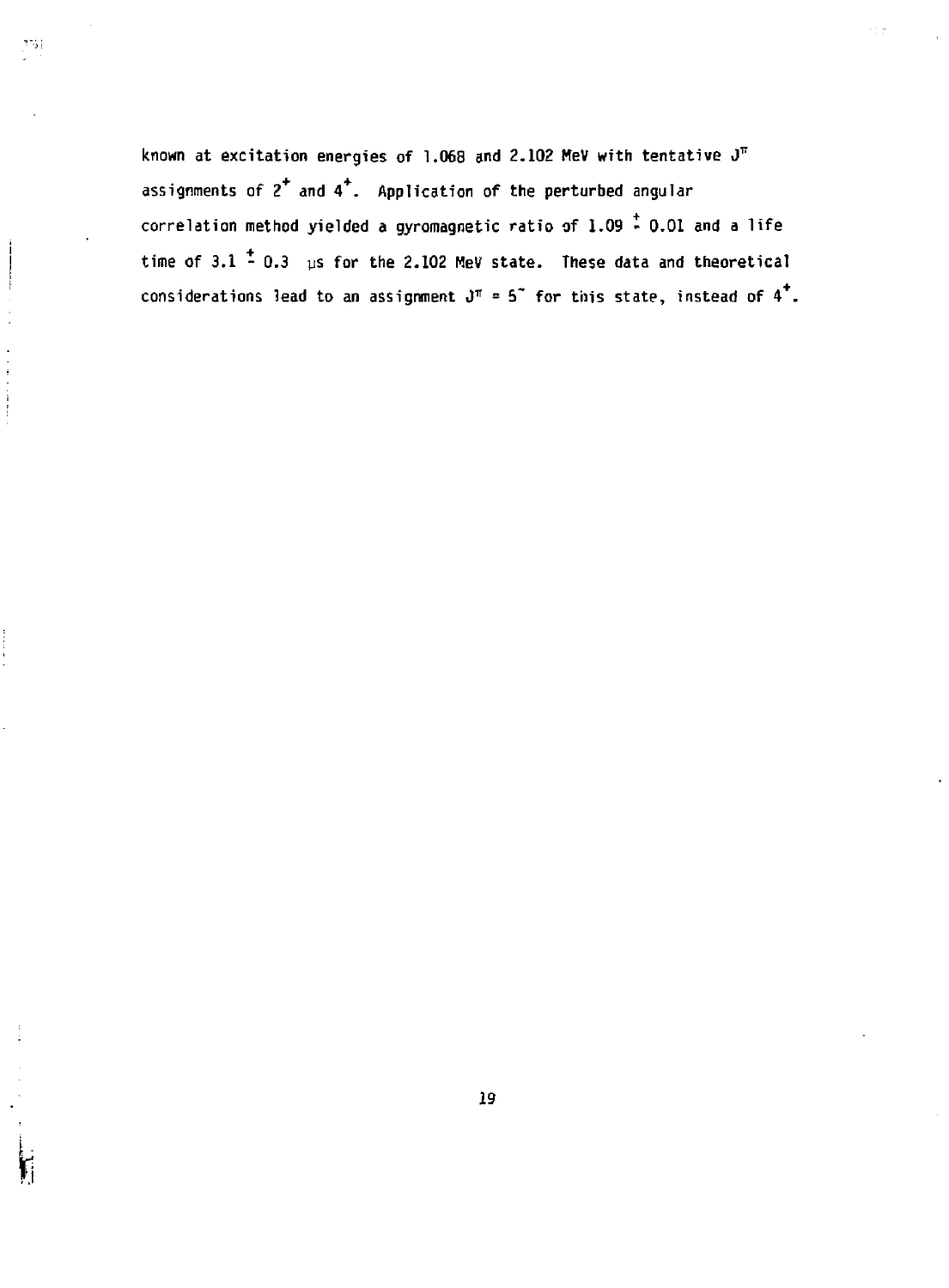### **ELECTRON AND ATOMIC PHYSICS**

## **Atomic Collisions**

The atomic physics group is studying the dynamics of ion beams moving **through solids. For example, when ion beams move through solids, a large steady fraction of vacancies in atomic inner shells is produced. A detailed understanding of the mechanism which determines the steady fraction is important for the development of x-ray lasers. Auger electron yields measure the number of these vacancies. The data indicate that cross sections for collisional loss of inner shell vacancies are anomalously large. Recently the production of vacancies in the L-shell was studied. Preliminary analysis indicates that multiple vacancy processes are important.** 

**In addition the feasibility of producing stimulated emission in a**  Z-pinch plasma is being explored. A possible method involves electron **collisional pumping of neon-like krypton.** *X-ray* **spectra obtained on the Z-pinch Atomic Physics Project (ZAPP) and similar devices (such as Python at Physics International) indicate that large gains are expected for this svstem. Experiments on this system at. Physics International are in progress. Plasma Spectroscopy** 

**The goal of the plasma spectroscopy effort is to produce a well characterized plasma which permits the study of atomic collision phenomena that are ordinarily inaccessible in the laboratory. The information is important in weapon physics, for the study of laser-produced and magnetically-confined plasmas, and for the development of x-ray lasers, work is in progress on two plasma sources, the Tandem Mirror Experiment (TMX) and ZAPP.**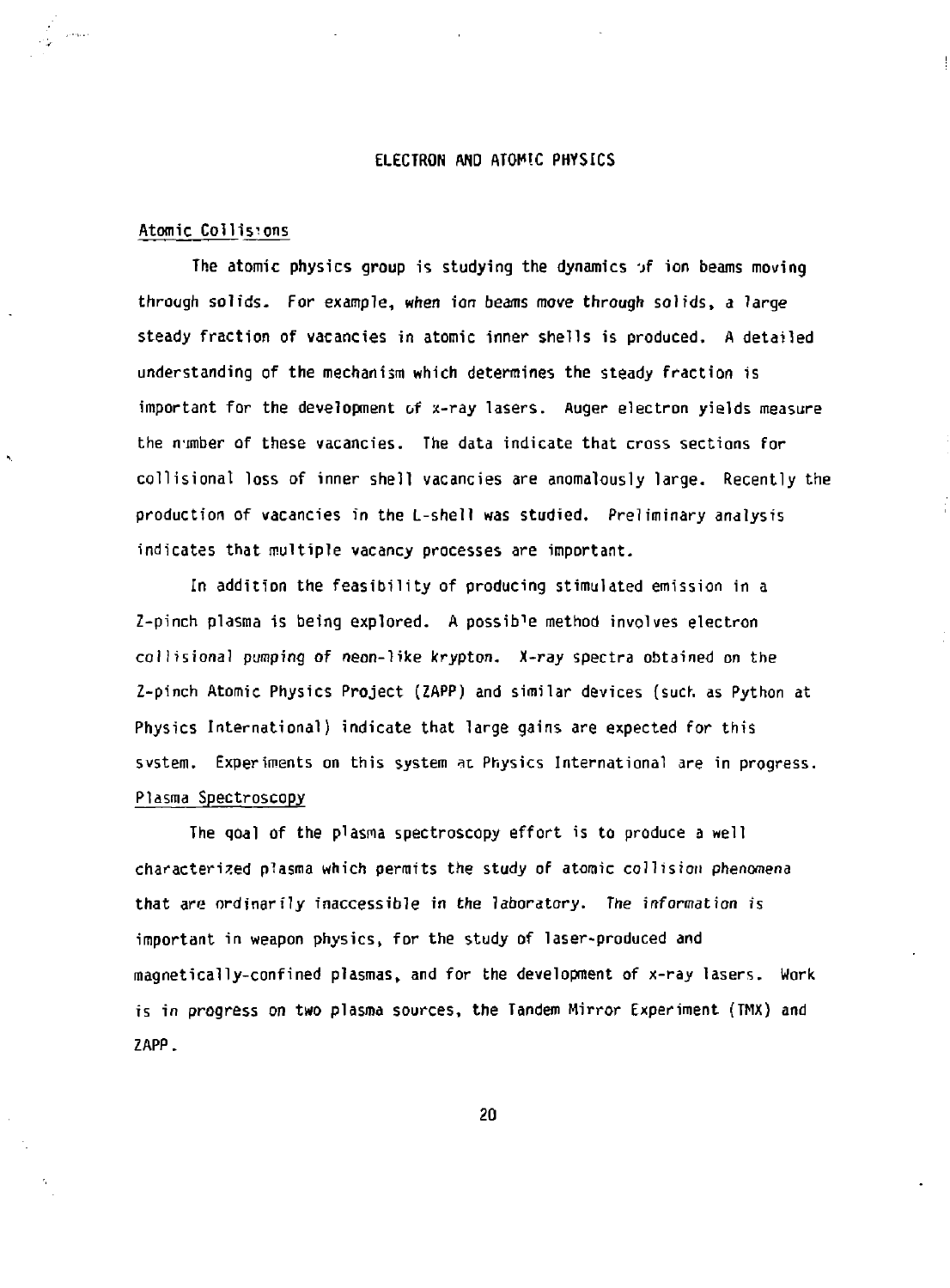**The work on TMX involves two grating spectrometers, one at grazing and one at normal incidence. The spectrometers survey the line emission from the TMX plasma and serve to identify the principal impurities in the plasma. Last year these spectrometers were upgraded to provide spatial resolution (one-dimensional). The data confirmed previous interpretations of gross rotations of the THX plasma and permitted measurements of ion temperature and of the radial electric field in the TMX plasma. While TMX is being upgraded for operation in 1982, the spectrometer detector systems are being redesigned to provide time resolution.** 

**The effort that involves ZAPP began operation last year. The machine is capable of producing plasmas with electron temperatures above 1 kev and**  densities above  $10^{21}$  cm<sup>-3</sup>. Plasmas for elements ranging from carbon (2=6) **to xenon (Z=54) have beer produced.** 

**Emphasis in ZAP!<sup>7</sup> is on diagnostics wnich currently includes a laser interferometer, an x-ray crystal spectrometer, several grating spectrometers, and x-ray pinhole photography. All these methods give spatial resolution, but integrate ove time. A development program using Micro-Channel-Plates (MCP) is expected to provide nanosecond time resolution.** 

#### **Channeling Radiation**

Ì

**Relativistic charged particles channeled in crystals, either along an axis or between planes, traverse periodic trajectories. This motion results**  *in* **forward-directed emission of electromagnetic** *waves* **which,** *for MeV*  **electrons, has spectral peaks in the x-ray or v-ray portion of the spectrum. The resulting spectra have been calculated for electrons and positrons with a Monte Carlo code. The calculated spectra were compared with experiments for**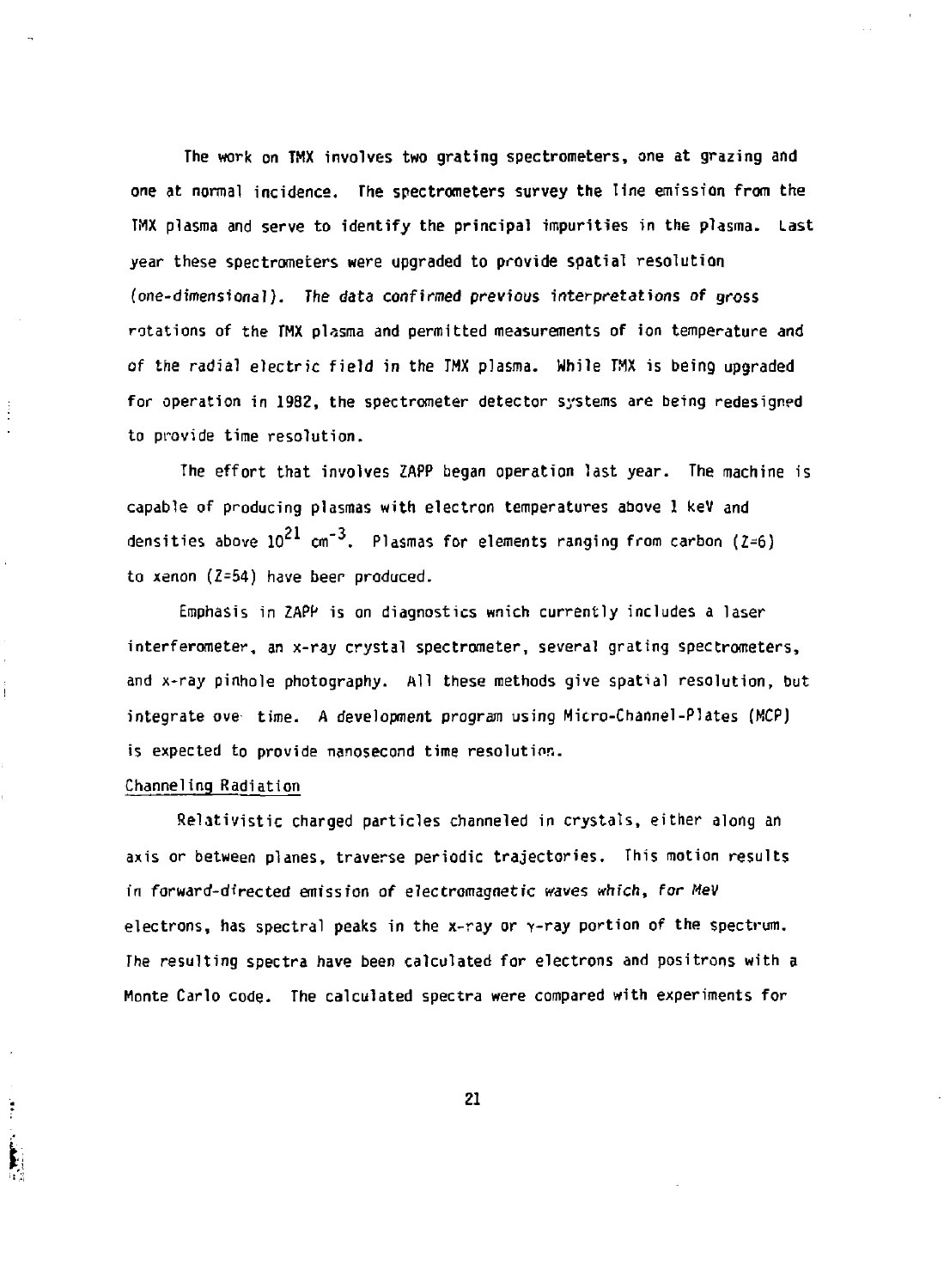**silicon and diamond. For silicon five discrete peaks between** *ZO* **and 125 keV ware observed when 54-MeV electrons were incident on the <110> plane. For natural diamond channeling radiation was observed from a thin crystal.** 

AN.

**The temperature dependence of the channeling radiation of electrons in a thin silicon crystal was studied to 2Q0°C. The spectrum showed large changes with temperature. Effects of radiation damage caused by prolonged electron bombardment were also studied.**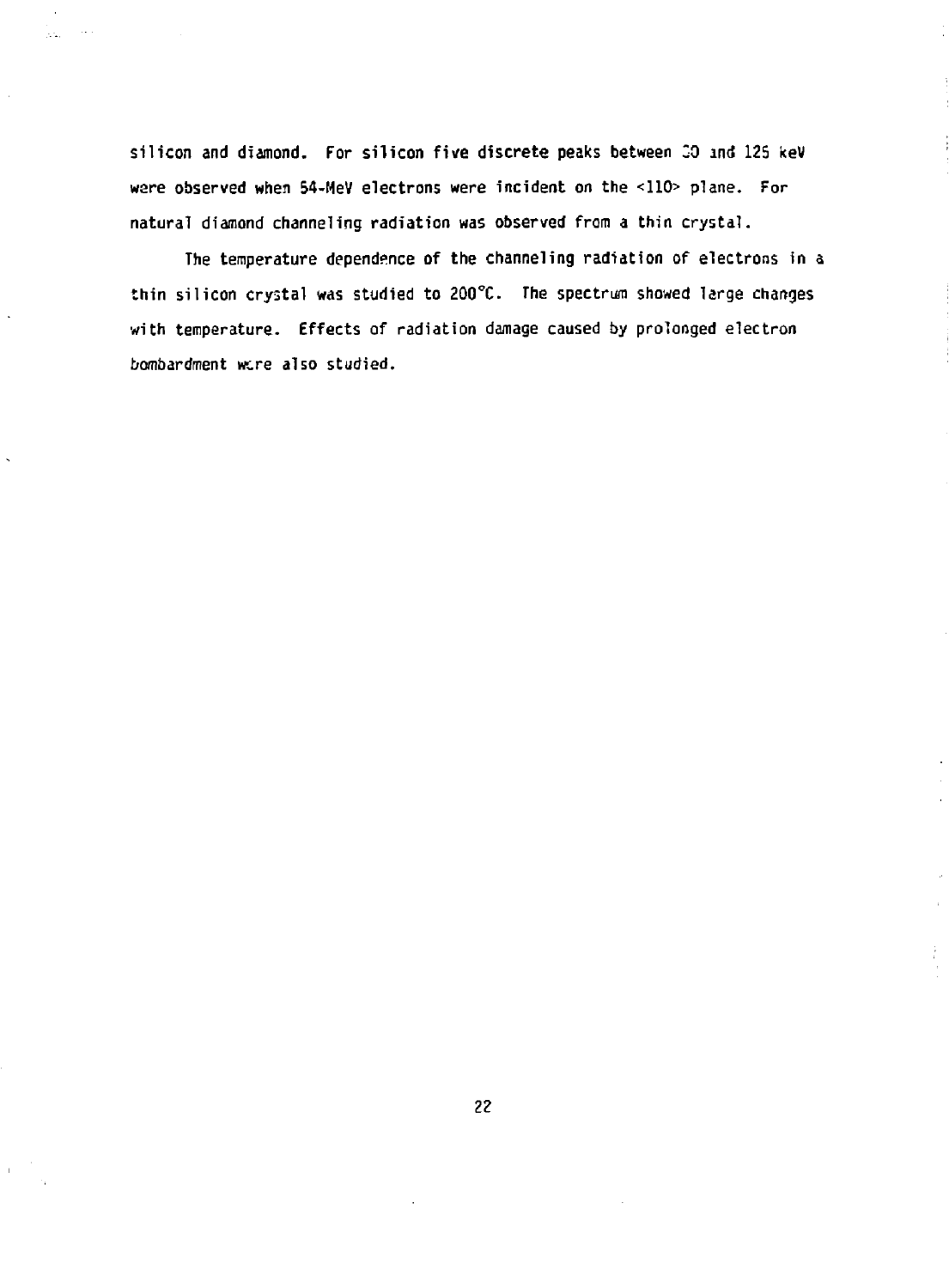#### **MATERIAL SCIENCE**

#### **Effects of Fusion Neutrons on Thermocouples**

Í

**Thermocouples are the most widely used thermal sensor in measurement and control systems. Thev are used in radiation danage studies of materials and in fusion confinement experiments and will undoubtedly find increased use as these experiments** *I iLome* **more complex. Little is known about the response of thermocouples to ionizing radiation, nothing is known about the effects of H-MeV neutrons.** 

**An experiment was performed at RTNS-II to survey the common thermocouple alloys for fusion-neutron-induced changas in thermoelectric output. Wires of**  Alumel, Pt/10% Rh, Fe, Constantan, Cu, Chromel, and Pt were exposed to a fluence of  $\sim 10^{18}$  n/cm<sup>2</sup> at room temperature. Radiation-induced effects were observed in all materials even at this low fluence. Alumel shows the largest effect in post-irradiation measurements at temperatures up to 250° C. If this radiation-induced decalibration varies linearly with fluence, Alumel would not be useful at first wall flux densities. These charges in Alume! disappear at higher temperatures (  $\sim$  400° C). Other materials exhibit effects which are stable to 400° C.

## Positron Annihilation Analysis

A powerful method for studying the structure of solids is positron annihilation analysis. Measurements of the life time of positrons and of the doppler-broadening of the annihilation radiation can be used to determine the structure of solids as well as radiation-induced changes. Annihilation analysis has been applied to several problems.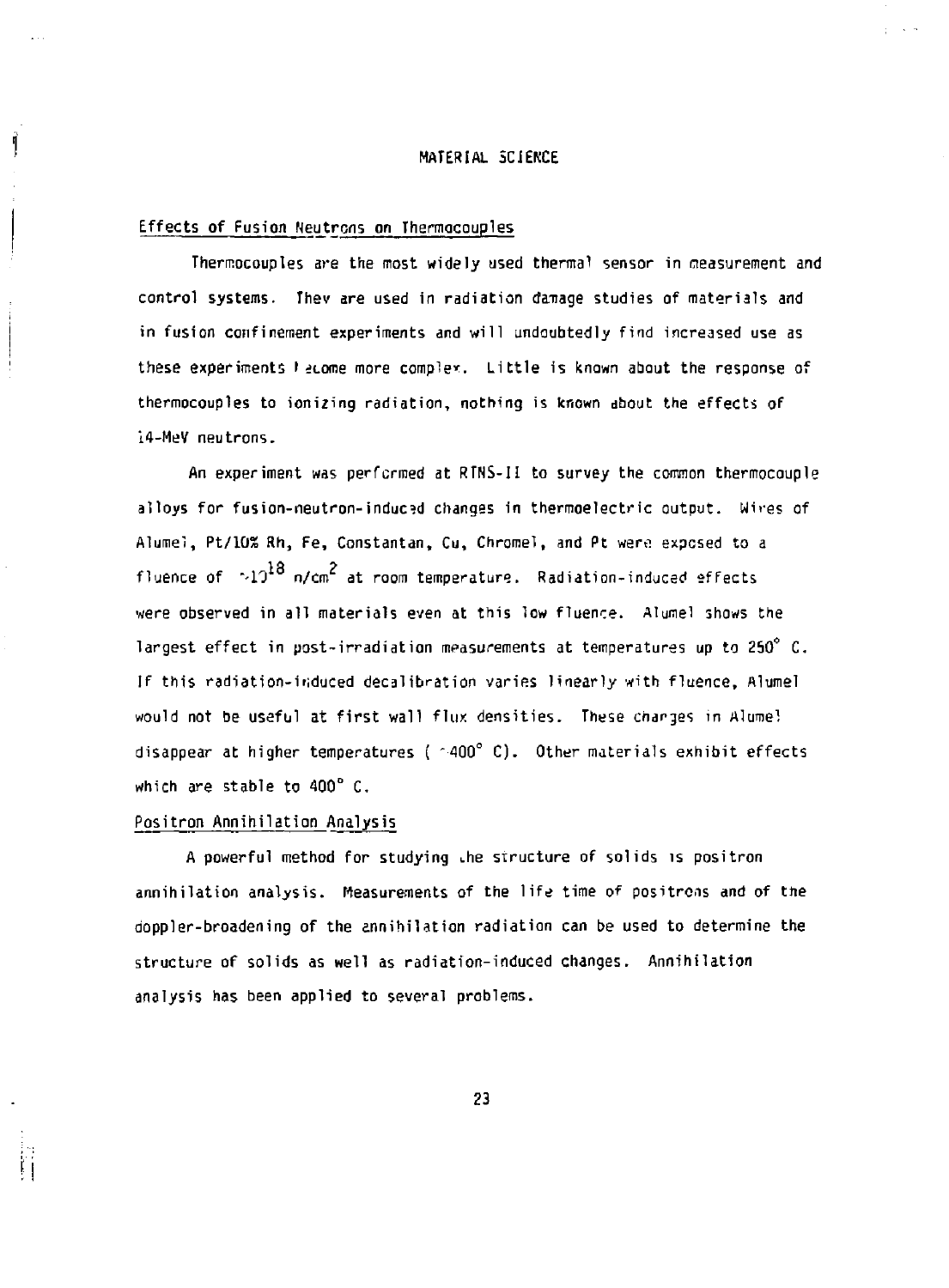**One of the greatest difficulties in the design of a fusion reactor is the short lifetime of the wall of the plasma-containing vessel caused by radiation damage induced by 14-HeV neutrons- The selection of a suitable**  material requires a better understanding of the factors that influence the behavior of materials under bombardment by 14-MeV neutrons. Bec-use of the **low intensity of mailable i4-HeV neutron sources, irradiat•'<sup>r</sup>" , <fith energetic**  protons or other charged particles can serve to simulate neutron-induced **damage. Information about the most oasic features f' tho damage process may**  be obtained by comparisons of the results of irradiation with both kinds of **sources and measurement** *of* **tne da-nage with positron annin; i\*tii;n analysis. Molybdenum samples were irradiated with protons or neutrons and then studied**  *by* **positron annihilation analysis. These experiments ier/ed to study the migration characteristics of prinary defects during and after irradiation.**  Preliminary results indicate that there are two separate migration processes: **one, associated with energetic recoils, produces vacancy 'Jops and a second, associated witn low energy recoils, produces voids.** 

**Positron analysis has also been used to study partially ex 11ned uranium**  powders. A common defect that was observed in samples prepared ur.ler !iverse**conditions may be part of tie mechanism of or.yg»n transport during tne oxidation process.** 

**Another application of positron analysis has been in tne study of tne structure of metallic glassy alloys. Differences in structure in such ±1loys of different composition and changes produced** *by* **radiation were observed.** 

**A rapidly growing research area makes use of nonoenergetic, lew-energy ( -eV) positron beams to study surface physics and positron bound st^te**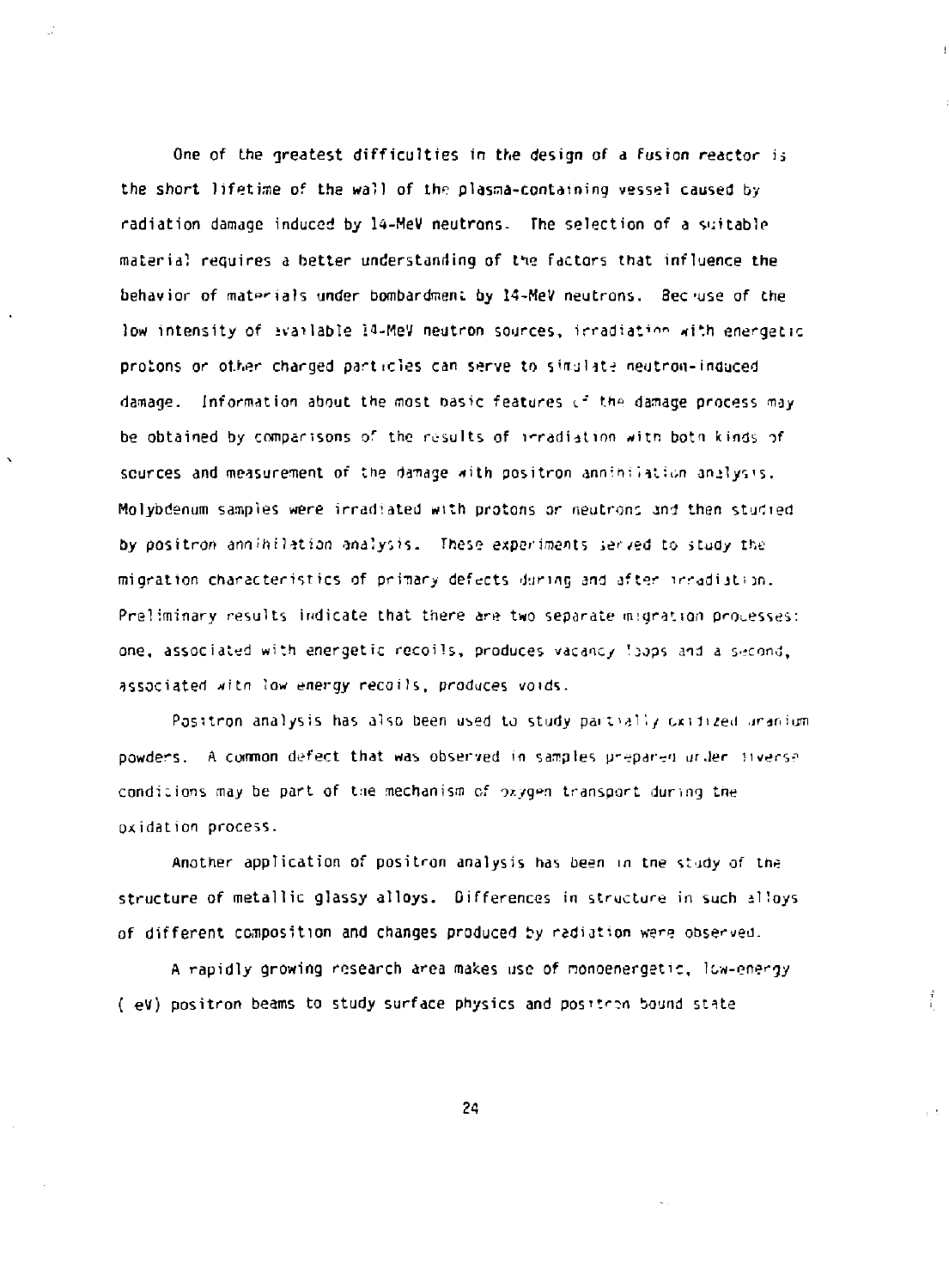**problems. At present, \*nen positions are produced in the decay of radioactive materials, many experiments are limited by low intensity. In experiments at the Linac, a beam of low-energy positrons was produced and detected. This technique may provide pulsed beams** *a<sup>e</sup>* **loti-energy positrons, orders of magnitude more intense than those presently available.** 

## Experimental Facilities

**A facility is being developed for Rutherford back-scattering (3BS) and proton-induced x-ray emission (PIXE! to study a variety of problems of interest to the Laboratory. Materials are analyzed by using the ion beam of the 3-MV electrostatic accelerator as a probe. The first analysis involved •"are-earf oxide coatings on stainless steel substrates. A room-temperature sj^f'jce bj-^ier detente- ^ s jsed** *for* **the ^3S TOasurf nents ancf** *a* **Si(^i) detector y.elded x-ray data [down to 500 eV) for tne PIXE studies. The**  quantitative, non-destructive technique provided thickness vulues and **strjichionet'-y ratios for cxide coatings. Effects of non-jniform coatings on ihe SB3 a m <sup>3</sup> I XE results were examined.** 

Oxygen diffusion in olivine (Mg<sub>2</sub>SiO<sub>4</sub> - type materials) was studied **w^th ar l3 0 tracer. The ''O is detected by bombardment witK 3 Me'i protons**  that induce the  $^{13}$ 0(p,n)<sup>18</sup>F reaction. The target is beveled before bombardment so that the activity of <sup>18</sup>F across the surface gives the oxygen **concentration as a ^unction of depth.**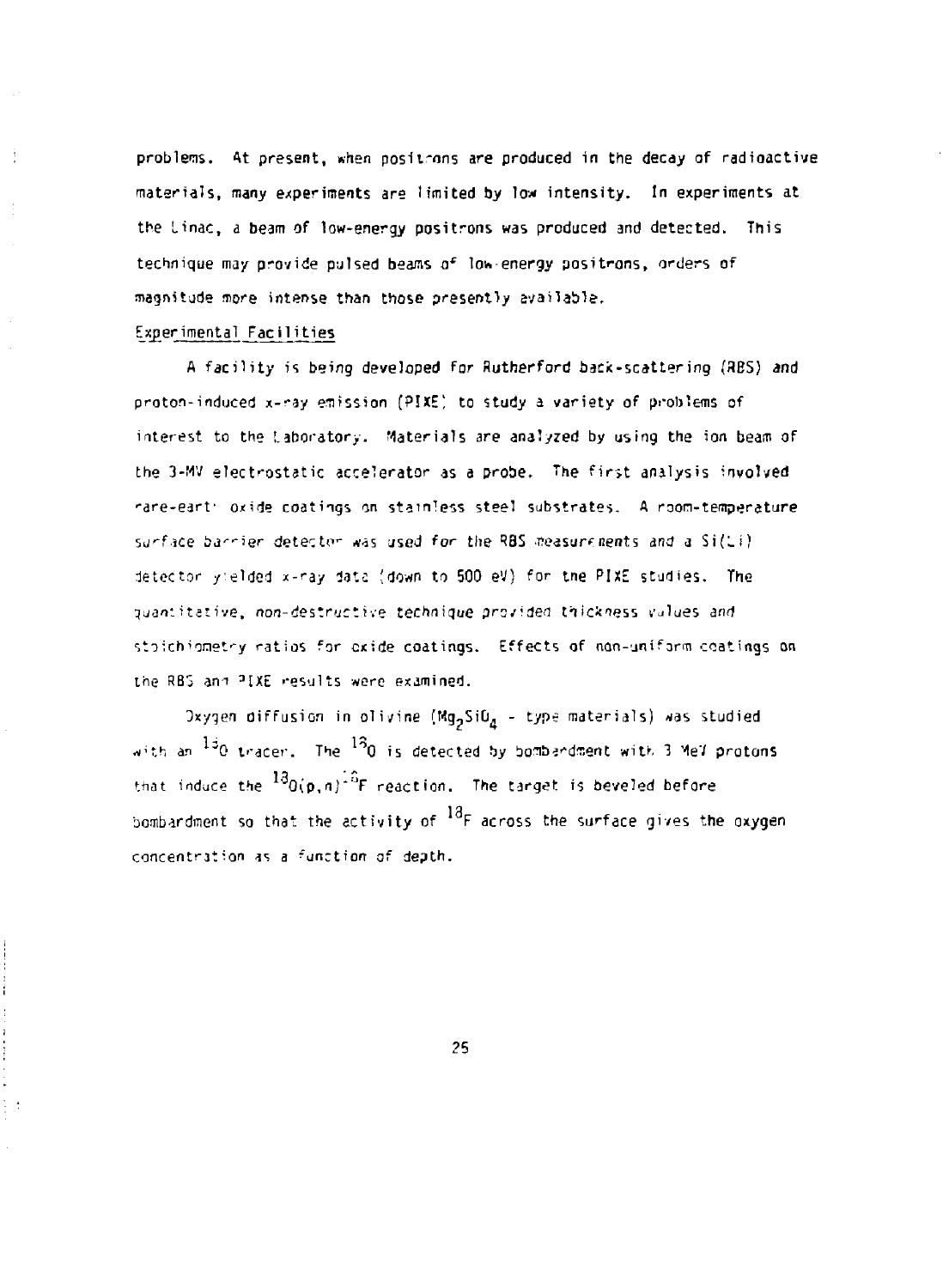#### **DEVELOPMENT PROJECTS**

#### **High Power Microwaves**

**High-intensity electromagnetic fields in the microwave frequency range**  *are* **usefj7 for heating plasmas, for generating intense charged-particle beams, and other applications. A method is under development for filling a resonant cavity with rf enp-gy for a relatively long time and then extracting the energy during a much shorter time to achieve a power gain.** 

**In tne first experiments difficulties arose in switching when an evacuated cavity and an electron-beam switch were used. In more recent experiments the switching was accomplished with a plasma \*hat was formed hy triggering a gas breakdown in the switch. The evacuated cavity was replaced riy** *i* **:avity filled with 7 atmas. of N, and SF,. With this a: rangenent**  1.6 J of microwave energy was stored in the copper cavity during a 1.5 ms **charging period and extracted in 10 ns to give output pulses of 160 MW. Tne stored energy was limited by the gas pressure, drive pulse length, and coup', n g of the feed waveguide to the cavity. These limitations can easily be relaxed to achieve higher power levels.** 

**The plan is to employ superconducting cavities later. An attractive possibility that is under consideration is to use hemispherical rather than**  spherical cavities, since hemispheres are easy to fabricate and suppress some **modes that would appear in spherical cavities. Experiments on spherical and hemispherical copper cavities are in progress to compare the advantages and disadvantages of the two types of cavities.** 

**£6**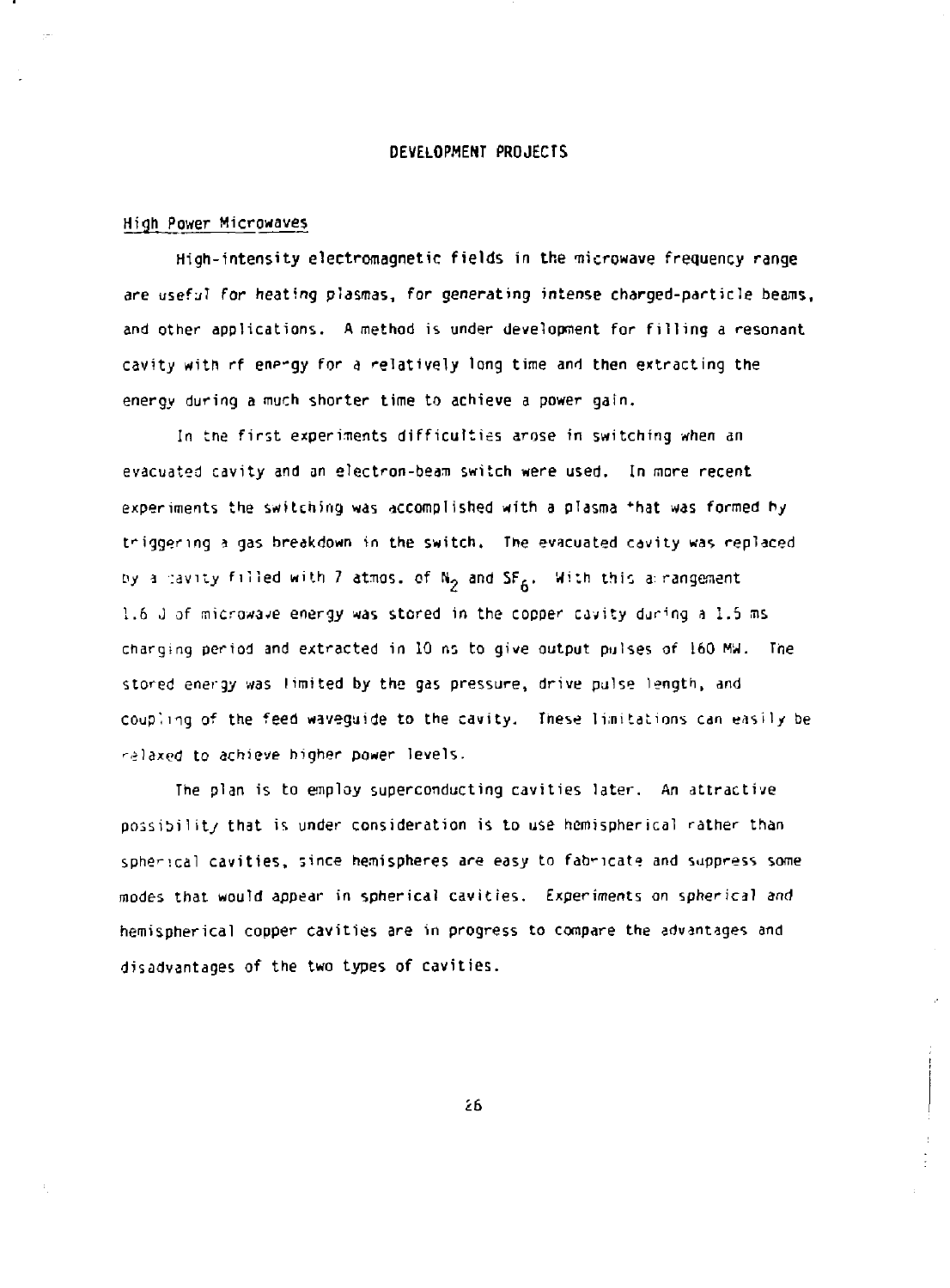#### **Neutron Diagnostics** *for* **Fusion Experiments**

**Measurement of important plasma parameters in fusion experiments is made difficult by high densities and large volumes which prevent the escape of atoms and ions frojn the central regions, but neutrons suffer negligible attenuation in the plasma. Knowledge of the neutron generation rate in the plasma may serve to determine primary plasma parameters, such as ion temperature, ion energy confinement time, ion density, spatial and temporal distributions of density and temperature, and may provide data for deducing the plasma power balance.** 

**A neutron spectrometer has been developed for the Mirror Fusion Test Facility (MFTF}, The spectrometer measures doppler-broadening of the neutron energy caused by the ion motion, hence permits a determination of the ion energy in the plasma. The neutron detector has a collimator to provide a spatial resolution of 10 cm at the plasma so that the spatial variation of ion energy can be mapped. A 50 ms time resolution permits determinations of confinement times. A very fast pulse height analyzer was developed to provide the needed time resolution.** 

#### **Determination of Atmospheric Oxygen**

**Instrumentation has been developed for determining the variation of the**   $\sigma_2$  concentration in the atmosphere with a precision of 3 x  $10^{-6}$ . The **purpose of the experiment is to determine the ratio of the change in 0** concentration to  $CO<sub>2</sub>$  concentration to elucidate the location of the  $CO<sub>2</sub>$ from fossil fuel burning. Only about half the CO<sub>2</sub> is accounted for by the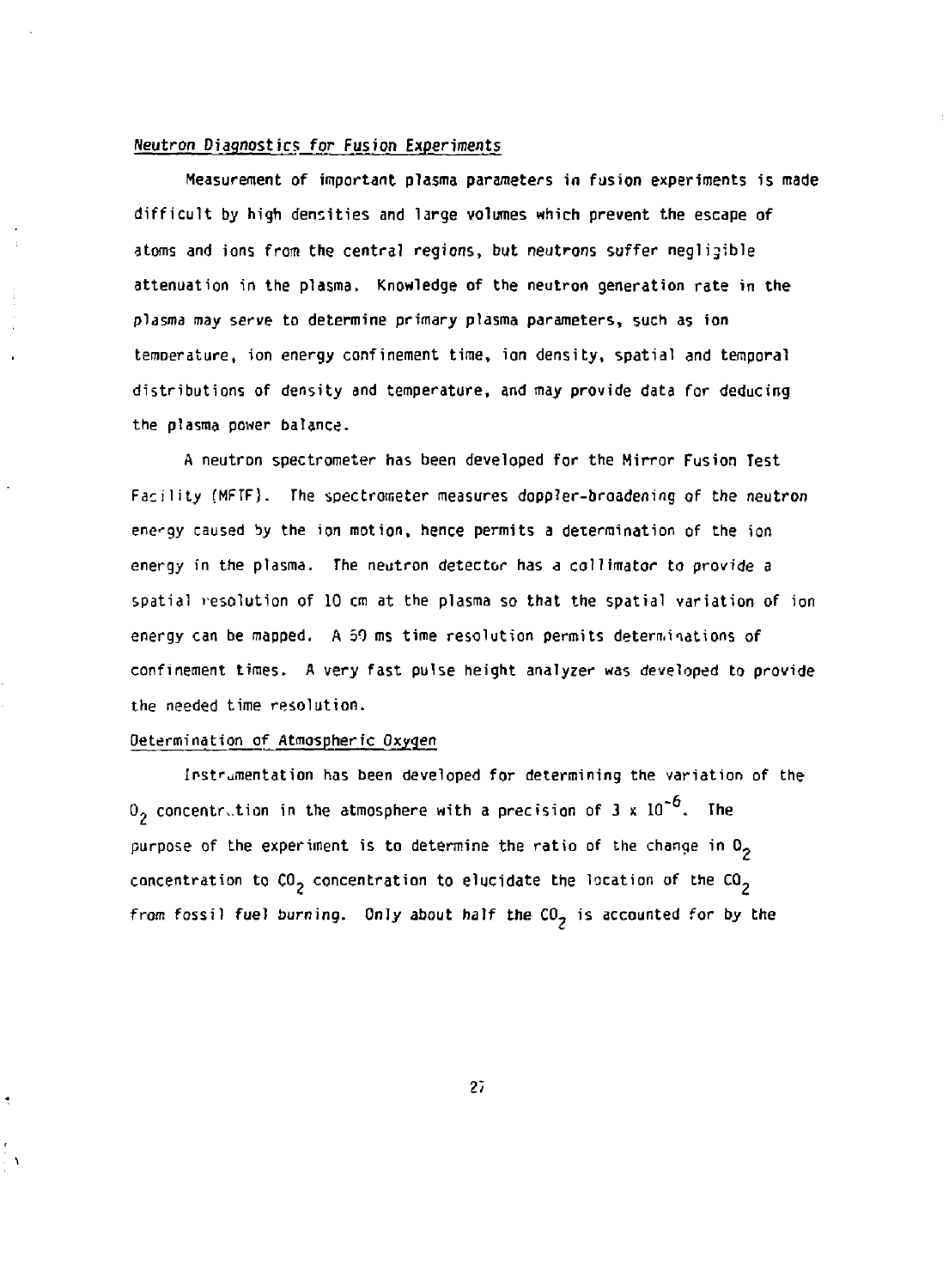**Scripps Institute measurements of the last twenty years on the CO, variations in the atmosphere. The present experiment uses precision measurements of the Raman scattering intensity from N, and 0, in air samples.** 

An overall stability of the electronics and the laser of 2 x 10<sup>-6</sup> has **been achieved with the use of a computer and a fast sampling method. Adequate intensity for the required statistical accuracy in the detection of the scattered radiation is achieved by placing the sample into the laser cavity. To eliminate sources of instability an optical system was built that permits**  simultaneous measurements of the O<sub>2</sub>/N<sub>2</sub> ratio in an unknown and in a **standard. The system is now close to meeting the requirements for**  measurements on samples gathered from the atmosphere.

#### **Determination of Nitrogen in Tissue**

**Continue** 

**In cooperation with the Naval Medical Research Institute nitrogen exchange in human tissues was measured. These measurements are of importance**  for the understanding of decompression sickness. Decompression tables are **based on assumed, not measured, rates of inert gas exchange in body tissues-**Previous measurements of N<sub>2</sub> kinetics used exhaled gas or blood.

**The present experiments use radioactive nitrogen produced at the Linac**  as tracer. Positrons from the  $^{13}$ N decay were detected with imaging **equipment to obtain three-dimensional information on N- exchange. Seven persons breathed radioactive N. 'n a synthetic air mixture for 30 minutes.**  The <sup>13</sup>N emissions were recorded during the inhalation and the subsequent 90 **rcinutes. Measurements over regions of head, neck, shoulder, and knee show different nitrogen exchange rates in different tissues. Data from the knee**  joint indicate that the  $^{13}$ N activity continued to increase even after breathing of the radioactive gas had been discontinued for some time.

**28** 

ì.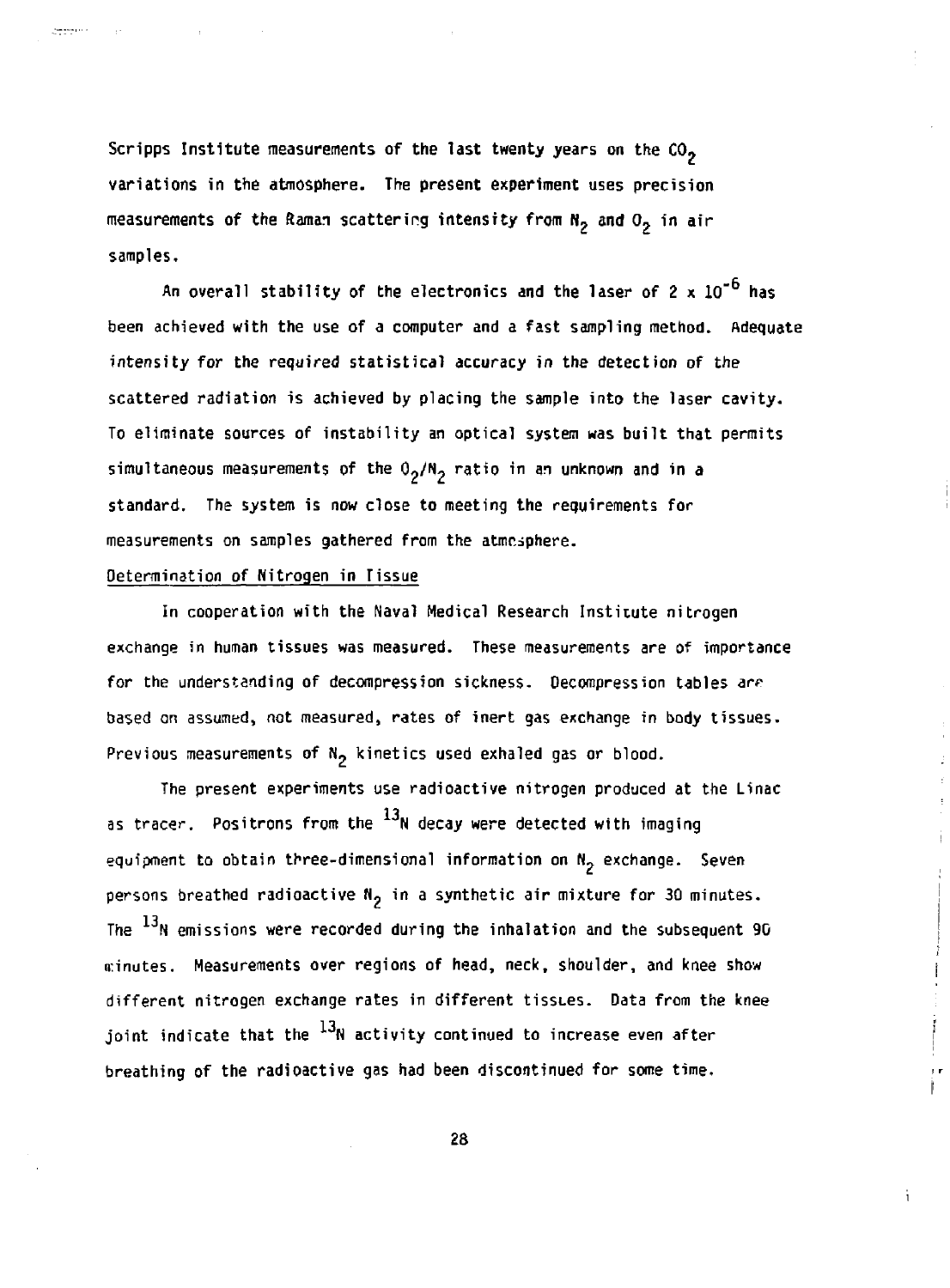### PUBLICATION LIST - JOURHAL ARTICLES

(July 1980 - June **1981)** 

- "Study of Electrofission and Hadron-Induced Fission Decay of the Giant Quadrupole Resonance of Z38uy J.O.T. Arruda-Neto and B.L. Bernran, Nucl. Phys. A349, 483 (1980)
- "Test of E2 Virtual-Photon Spectra Calculated in the Distorted-Wave Born Approximation," J.O.T. Arruda-Neto, 8.L. Berman, S.B. Herdade, and I.C. Nascimento, Phys- Rev. C 22, 1794 (1980)
- "E2 Giant Resonances and an Ml Component in the Photofission of <sup>236</sup>U," J.D.T. Arruda-Neto, S.B. Herdade, B.L. Berman, and I.C. Nascimento, Phys. nev. C 22, 1996 (1980)
- "Fission Decay of the Giant Quadrupole Resonance for  $234$ U," J.D.T. Arruda-Neto. B. L. Berman, S. B. Herdade, and *I.* C. Nascimento, Phys. Rev. C 23, 2595 (1981).
- "Measurement of the Neutron-Induced Fission Cross Sections of Americium-241 and Americium-243 Relative to Uranium-23S from 0.2 to 30 MeV," J.W. Behrens and J.C. Browne, Nucl Sci. Eng. <u>77</u>, 444 (1981)
- "Photoneutron Cross Section for <sup>4</sup> He," B.L. Berman, 0.0. Faul, P. Meyer, and D.L. Olson, Phys. Rev. C 22, 2273 (1980)
- "Observation of Radiation from in= 3 Transitions for Planar-Channeled Electrons,", B.L. Berman, S.D. Bloom, S. Datz, M.J. Alguard, R.L. Swent, and R.H. Pantell, Phys. Lett. 82A, 459 (1981)
- "Precompound Decay in Heavy-Ion Reactions," M. Blann, Phys. Rev. C 23, 205 (1981)
- "A Monte Carlo Method for Calculati: Strength Functions in Many-Fermion Systems," S.D. Bloom, S.M. Grimes, a.id R.F. Hausman, Phys. Lett. 936, 227 (1980)
- "Neutron-Capt re Cross Sections for Osmium Isotopes and the Age of the Universe," J.C. Browne and B.L. Berman, Phys. Rev. C 23, 1434 (1981)
- "Radiative Decay of the 2p *^P^/Z* 1/2 States of *l\*thiumlike Krypton (Z=36) and the 2s2p *<sup>3</sup>P\* State of fierylliumlike Krypton," D.D. Dietrich, J. A. Leavitt, H. Gould and R. Marrus, Phys. Rev. A <u>22</u>, 1109 (1980)
- "Fe, Kr and Nb X-ray Spectra Produced in 8.5 MeV amu<sup>-1</sup> Ion-Solid Collisions," R.J. Fortner, R.H. Howell and D.L. Mathews, J. Phys. B: Atom. Molec. Phys. 13, 3545 (1980)

Ą,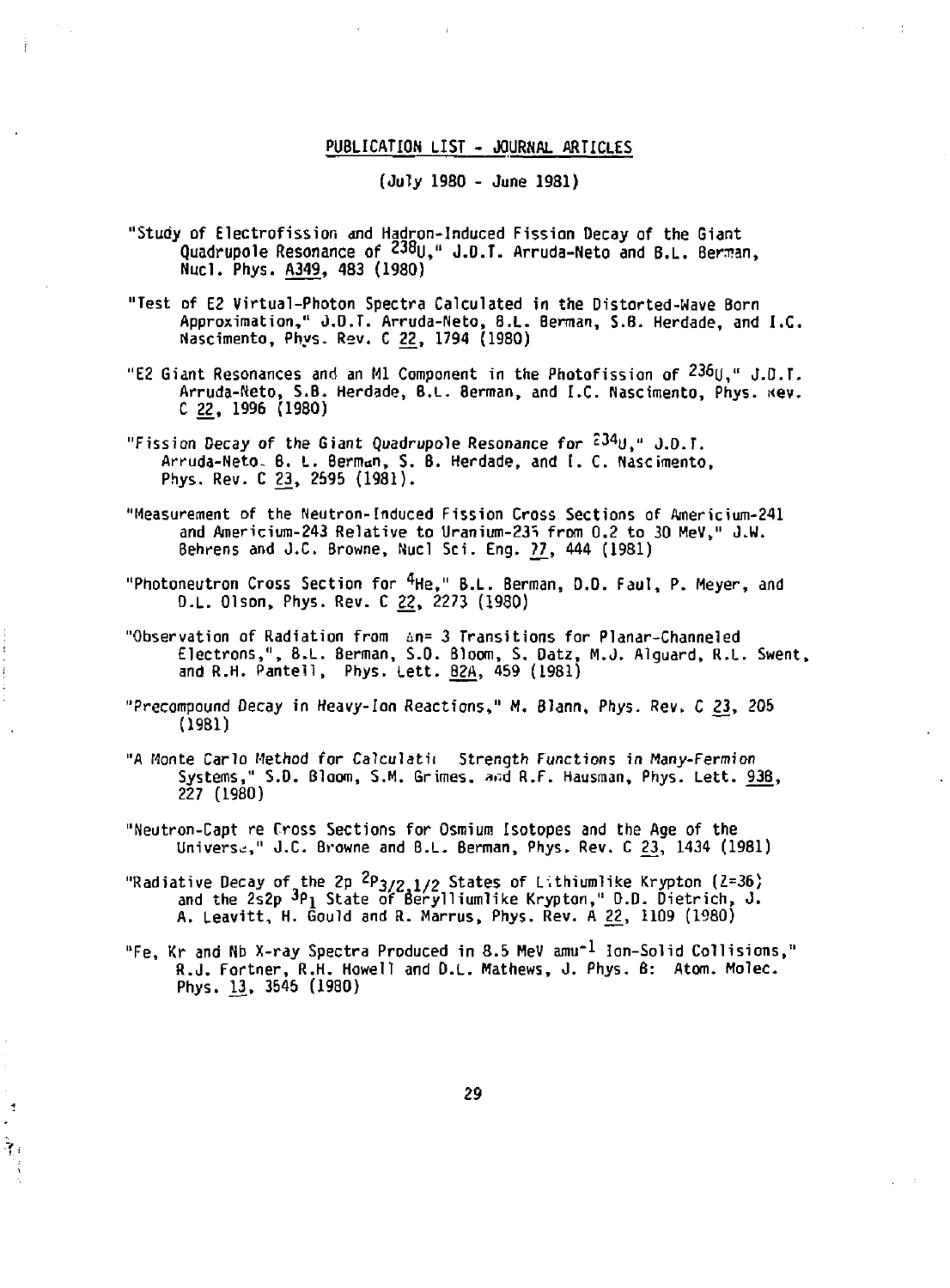**"Quasimolecular Inner-Shell Charge-Transfer Cross Sections for Light Projectiles in Solids," J.D. Garcia, R.J. Fortner, H.C. Werner, D. Schneider, N. Stolterfoht, and D. Ridders, Phys. Rev. A 22, 1884 (1980)**   $\mathcal{L}$ 

 $\frac{1}{2}$  $\frac{1}{2}$ Î

 $\frac{1}{4}$ 

计过程计算子

ç.

erist.

- **"Anomalous Ootical Potential for Sub-Coulomb Barrier Protons,'<sup>1</sup> S.M. Grimes, Phys. Rev. C 22, 436 (1980)**
- **"Shell Model Test of the Porter-Thomas Distribution," S.M. Grimes and S.O. Bloom, Phys. Rev. C 23, 1259 (1981)**
- **"Cnarged-Particle Emission in Reactions of 15-Mev Neutrons with <sup>89</sup> Y , 90?.r, and 92,94,95,96HOj »<sup>R</sup> , c. Haight, S.M. Grimes R.G. Johnson, and H.H. Barschall. Phys. Rev. C 23, 700 (1981)**
- **"Measurements and Calculations of the Neutron Emission Spectra from Materials Used in fusion-fission Reactors," L.F. Hansen, C. Wong, r.T. Komoto, B.A. Po'il, and R.J. Howerton, Nucl. Technology 51\_, 70 (1380)**
- **"Fission Neutron Multiplicity for the 242ra Am(n,f) Reaction." R.E. Howe, J.C. Browne, R.J. Dougan, R.J. Dupzyk, and J.H. Landrum, Nucl. Sci. Eng. 77^, 454 (1981)**
- **"Positron-Lifetime Study of Copper Irradiated by d-T Fusion Neutrons," R.H. Howell, Phys. Rev. B 22, 1722 (1980)**
- **"Signat. es of Density Dependence in the Two-Nucleci Effective Interaction near 150 MeV," J. Kelly, W. Rertozzi, T.N. Buti, F.w. Hersman, C. Hyde, M.V. Hynes, B. Norum, F.N. Rad, A.J. Bacher, G.T. Emery, C.C. Foster, W.P, Jones, D.W. Miller, B.L. Berman, W.G. Love, and F, Petrovich, ^hys. Rev. Lett. 45, 2012 (1980)**
- **"States in 1\*C from** *"j* **and o<sup>e</sup> i(0) for 13c + n: Measurement, R-Matrix Analysis, and Model Calculations," R.O. Lane, H.D. Knox, P. Hoffman-Pinther, R.M. White and G.F. Auchampaugh, Phys, Rev. C 23, 1883 (1981)**
- **"Evidence for a Strongly Deformed Prolate Shape at N=87 from l»Eu and <sup>162</sup> Eu(p,t) Peac<sup>v</sup> ions," R.G. Lanier, G.L. Struble, L.G. Mann, W. Stoffl, I.C. Oelrici, J. Scheerer, I.D. Procto", D.H. Heikkinen, and R.H. Howell, Phys. Lett. 998, 23 (1981)**
- **"Two-Level Model for Inner-Shell Excitation: Effect of Translation Factors," S.J. Pfeifer and J.D. Garcia, Phys. Rev. A 23, 2267 (198^)**

**uiutron Total Cross Section for Tritium," T.W. Phillips, B.L. Berman, and J.D. Seagrave, Phys. Rev. C 22, 384 (1980)**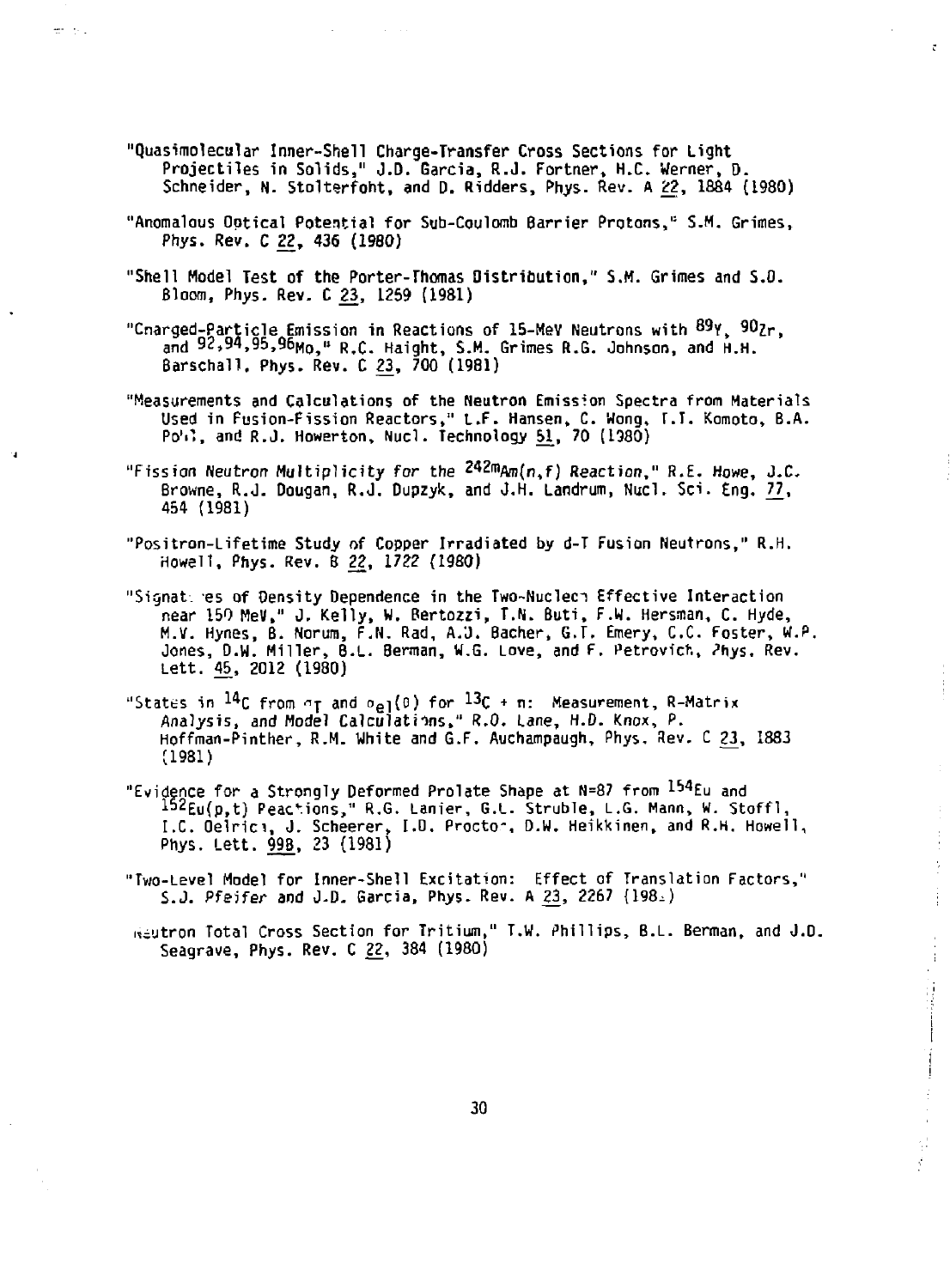**"A Measurement of the i^O Photonuclear Cross Sections as a Test of a Bremsstrahlung Unfolding Technique," R.E. Pywell, M.N. Thompson, and B.L. Berman, Nucl. Instruro. Methods 178. M 9 (1980)** 

'n,

 $\mathbf{u}$ 

2

 $-\cdot$ 

 $\ddot{\cdot}$ 

**"tc-and L-Shell Vacancy Sharing Between Light Projectiles and Argon Targets," K.O. Reed, J.D. Garcia, ft.J. Fortner, rj, StoUerfoht, and D. Schneider, Phys. Rev. A 22, 903 (1980)**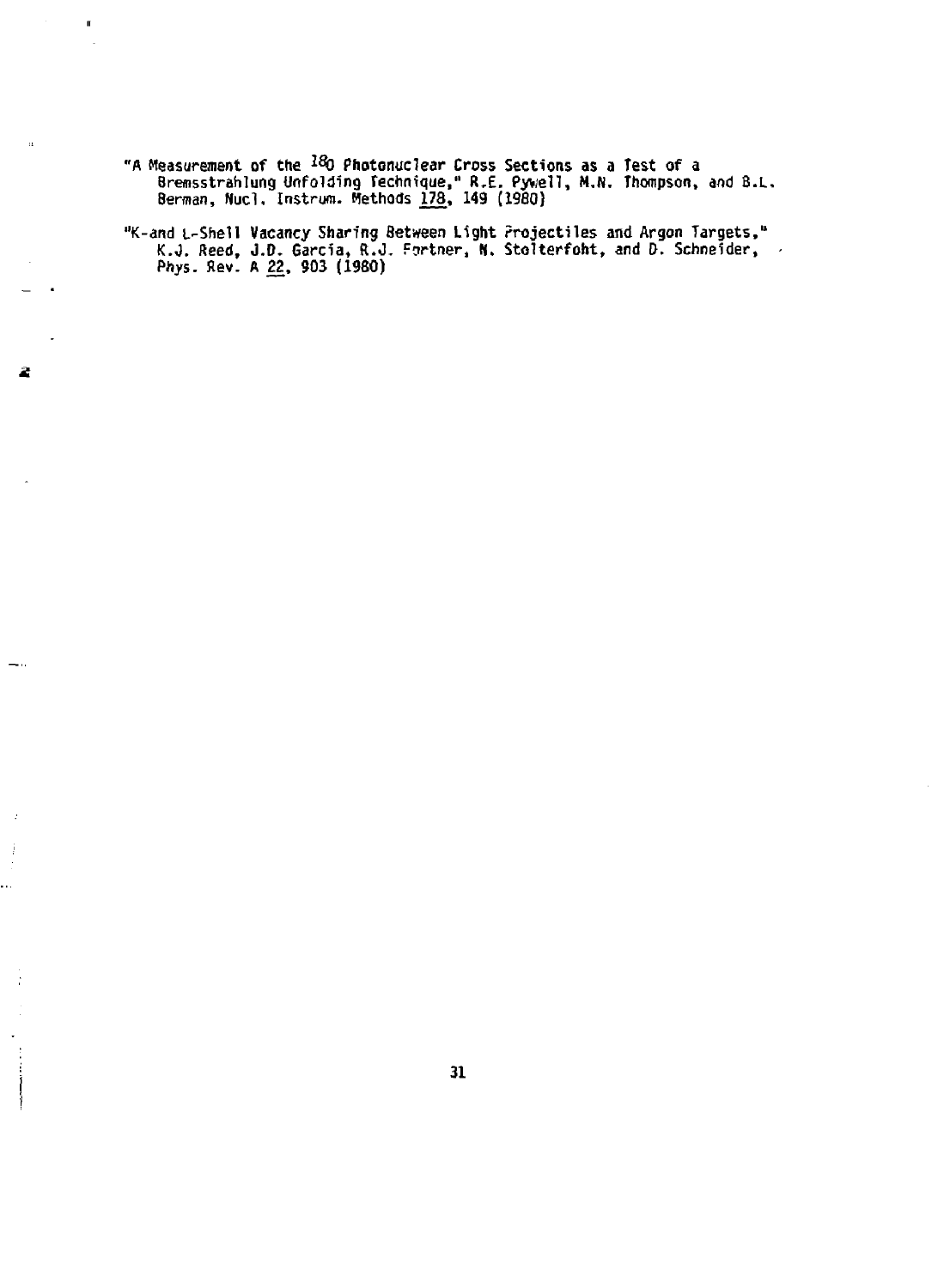## **PUBLICATION LIST - CONFERENCE REPORTS**

ا جائے

**(July 1980 - June 1981)** 

- **"Generation of High-Power Microwave Pulses Using a Spherical Superconducting Cavity and Interference-Type Switch," R.A. Alvarez, 0, Birx, 0. Byrne, H. Mendonca, and R.M. Johnson, International Conference on Applied Superconductivity, Santa Fe, NM, September 1980; IEEE Trans. Magn. MAG-17, 935 {1981)**
- **"Decay of the E2 Giant Resonance for 234,236,238u by Fission," J.D.T. Arruda-Neto, B.L. Bennan, S.B. Herdade, and I.C. Nascimento, Giant Multiple Resonance Topical Conference, Oak Ridge, TN, October 1979; Harwood Academic Publishers, New York, p. 433 (1980)**
- **"A Test of E2 Virtual-Photon Spectra," J.D.T. Arruda-Neto, B.L. Berman, S.B. Herdade, and I.C. Nascimento, International Conference on Nuclear Physics, Berkeley, CA, August 1980; Lawrence Berkeley Laboratory Report LBL-11118, p. 268 (1980)**
- **"Production of Photon Beams Useful for Nuclear Physics from Channeling Radiation," B.L. Bermar, Symposium on Perspectives in Electro- and Photonuclear Physics, S.\clay, France, September 1980; Saclay Report DPh-N/HE/81/2, p. 5 (198.')**
- **"Electromagnetic Dissociation of Relativistic Heavy Ions: A Photon Target," B.L. Berman, Symposium on Perspectives in Electro- and Photonuclear Physics, Saclay, France, September 1980; Saclay Report DPh-N/HE/81/2, p.7 TJ981) "**
- **"ZAPP: An Inexpensive Versatile X-Ray Source," D.O. Dietrich, R.J. Fortner, O.F. Price and R.E. Stewart, 1960 Conference on the Application of Accelerators in Research and Industry, Denton, TX, November 1980; IEEE Trans. Nucl. Sci. NS-28, 1366 (1981)**
- **"Photodisintegration of Three-Body Nuclei," D.D. Paul, B.L. Berman, P. Meyer, and O.L. Olson, International Conference on Nuclear Physics, Berkeley, CA, August 1980; Lawrence Berkeley Laboratory Report LBL-11118, p. 68 (1980)**
- **"A New Parameter ization of the El Garnna-Ray Strength Function," D.G. Gardner and F.S. Dietrich, International Conference on Nuclear Cross Sections for Technology, Knoxville, TN, October 1979; Nat. Bur. Sfind. Spec. Publ. 594, p.770 (1980)**
- **"A Study o f Source Neutron Reactions," P. Grabmayr, J. Rapaport, R.W. Finlay, V. Kulkarni, and S.M. Grimes, International Conference on Nuclear Cross Sections** *for* **Technology, Knoxville, TN, October 1979; Nat. Bur. Stand. Spec. Publ. 594, p. 542 (1980)**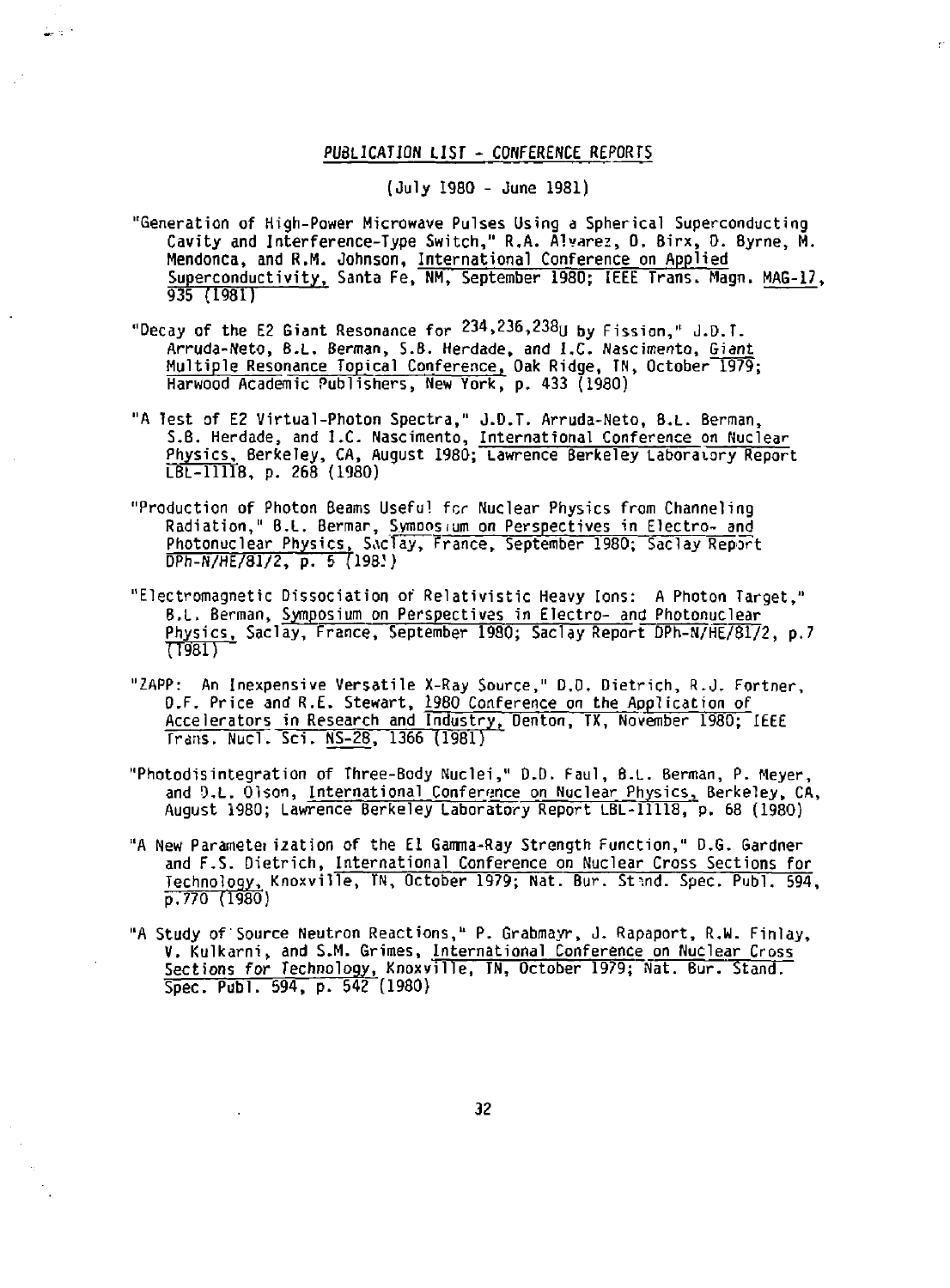- **"Neutron Cross Sections for Fusion," R.C. Haight, international Conference on Nuclear Cross Sections for Technology, KnoxviJle, TN, October 1979; Nat. Bur. Stand. Spec. Publ. 594, p. 228 (1980)**
- **''Status of (n, charged particle) Measurements at LLL," R.C. Haight and S.H. Grimes, Symposium on Neutron Cross Sections from 10 to 50 MeV, Brookhaven National Laboratory, Hay 1980; Brookhaven Report 8NL-NCS-5124E, Vol. I, p. 245 (1980)**
- "Neutron Scattering Cross Sections for 232<sub>Th and</sub> 238U Inferred from Proton **Scattering and Charge Exchange Measurements," L.F. Hansen, S.M. Grimes, B.A. Pohl, C.H. Poppe, and C. Wong, Symposium on Neutron Cross Sections from 10 to 50 MeV, Brookhaven National Laboratory, May 1980; Brookhaven Report BNL-NCS-51245, Vol.11, p. 781 (1980)**
- **"The Transport of 14-MeV Neutrons Through Heavy Materials", L, F. Hansen, T. T. Komoto, B. A. Pohl, and C. Wong, 1981 Annual Meeting of the American Nuclear Society, Miami Beach, FA, June 1981; Trans. ANS 38, 567 (1981).**
- **"RTNS-II: Present Status," D.W. Heikkinen and CM . Logan, 1980 Conference on the Applintion of Accelerators in Research and Industry, Denton, TX, November 'OSO; IEEE Trans. Nucl. Sci. NS-28, 1490 (1981)**
- **"Tritium Exp -ience at RTNS-I!," CM . Logan, J.C. Davis, T.A. Gibson, D.W. Heikkinen, B.J. Schumacher, and M.S. Singh, ANS National Topical Meeting on Tritium Technology in Fission, Fusion and Isotopic Applications, Dayton, OH, April 1980; U.S. Department of Energy Document CONF-800427, p. 372 (1980)**
- *"Ccrulasb* **Dissociation of <sup>18</sup> 0 , " D.L. Olson, B.L. Berman, D.E. Greiner, H.H. Heckman, P.J. Lindstrom, G.D. Westfall, and H.J. Crawford, International Conference on Nuclear Physics, Berkeley, CA, August 1980; Lawrence Berkeley Laboratory Report LBL-11118, p. 220 (1980)**
- **"Characteristics and Applications of Channeling Radiation from Relativistic Electrons and Positrons," R.H. Pantell, R.L. Swent, S. Datz, M.o. Alguard, B.L. Berman, and S.D. Bloom, 1980 Conference on the Application of Accelerators in Research and Industry, Denton, TX, November 1980; IEEE Trans. Nucl. Sci. NS-28, 1152 (1981)**
- **"The Experimental Observation of Isovector Giant Quadrupole Strength in 1&0," T.W. Phillips and R.G. Johnson, Giant Multipole Resonance Topical Conference, Oak Ridge, TN, October 1979; Harwood Academic Publishers, New York, p. 461 (1980)**
- **"A Study of Optical Model Parameters for High Energy Neutron Cross Sections from 5 to 50 MeV in the Mass-140 Region," T.W. Phillips, H.S. Camarda, and R.M. White, Symposium on Neutron Cross Sections from 10 to 50 MeV, Brookhaven National Laboratory, May 1980; Brookhaven Report BNL-NCS-51245, Vol. II, p. 769 (1980)**

ţ

ìк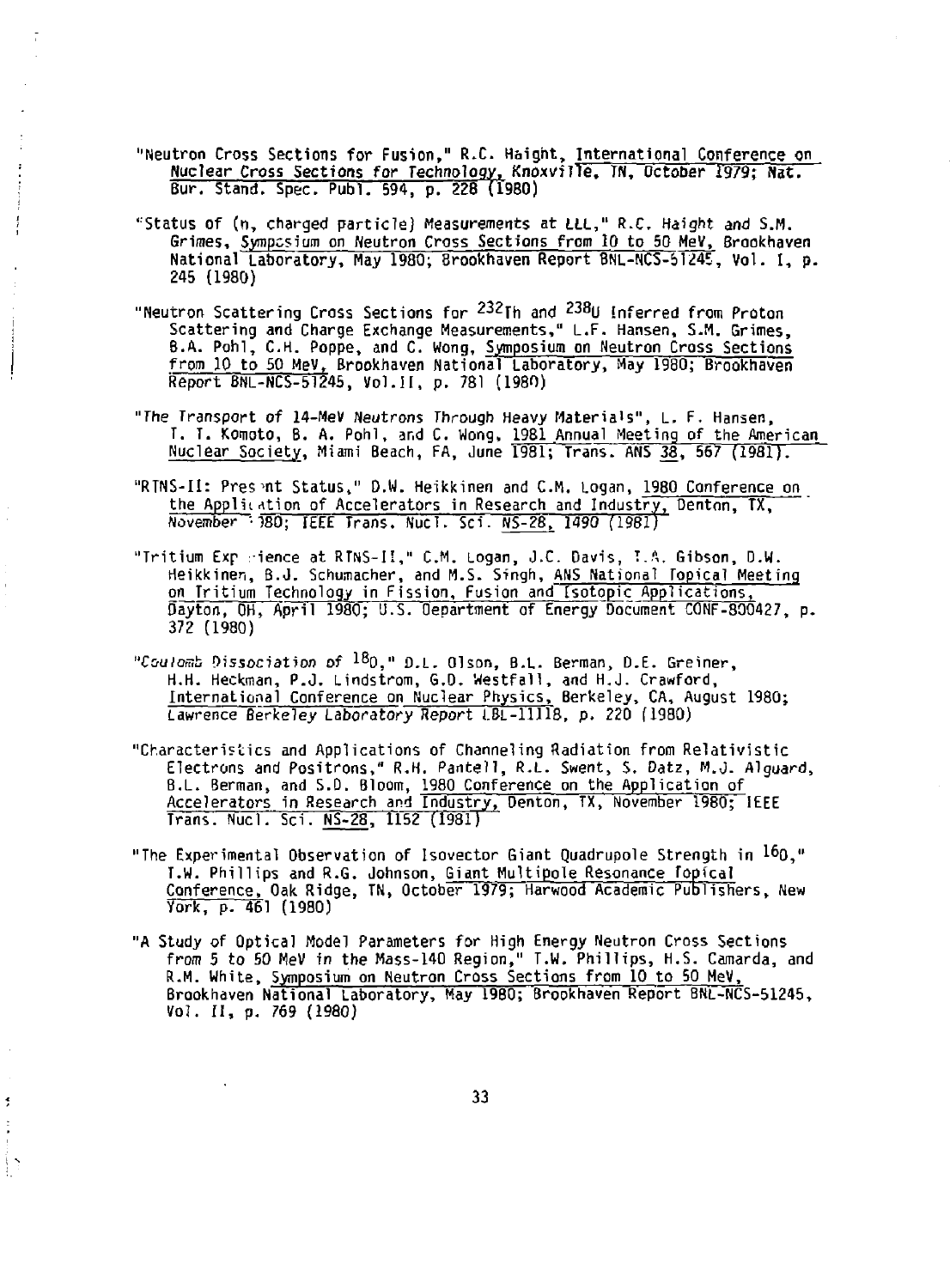- **"Photonuclear Cross Sections of <sup>29</sup> S i and <sup>30</sup> Si, " M.N. Thompson, R.E. Pywell, P. Kean, G. Odgers, and B.L. Berman, international Conference on Nuclear Physics, Berkeley, CA, August 1980; Lawrence Berkeley Laboratory Report LBL-11118, p. 862 (1980)**
- **"Direct Nitrogen Exchange Measurements in Multiple Human Tissues," P.K. Weathersby, P. Meyer, E.T. flynn, and L.D. Homer, Undersea Medical Society Annual Scientific Meeting, Asilomar, CA, May 1981; Undersea Biomedical Research 3, No.l, Supplement, p. 35 (1981)**
- **"Fission Cross Section of <sup>245</sup> C m from 10-3<sup>e</sup> y to 10\* eV," R.M. White, J.C. Browne, R.E. Howe, J.H. Landrum, and J.A. Becker, International Conference on Nuclear Cross Sections for Technology, Knoxville, TN, October 1979; Nat. Bur. Stand. Spec. Publ. 594, p. 496 (1980)**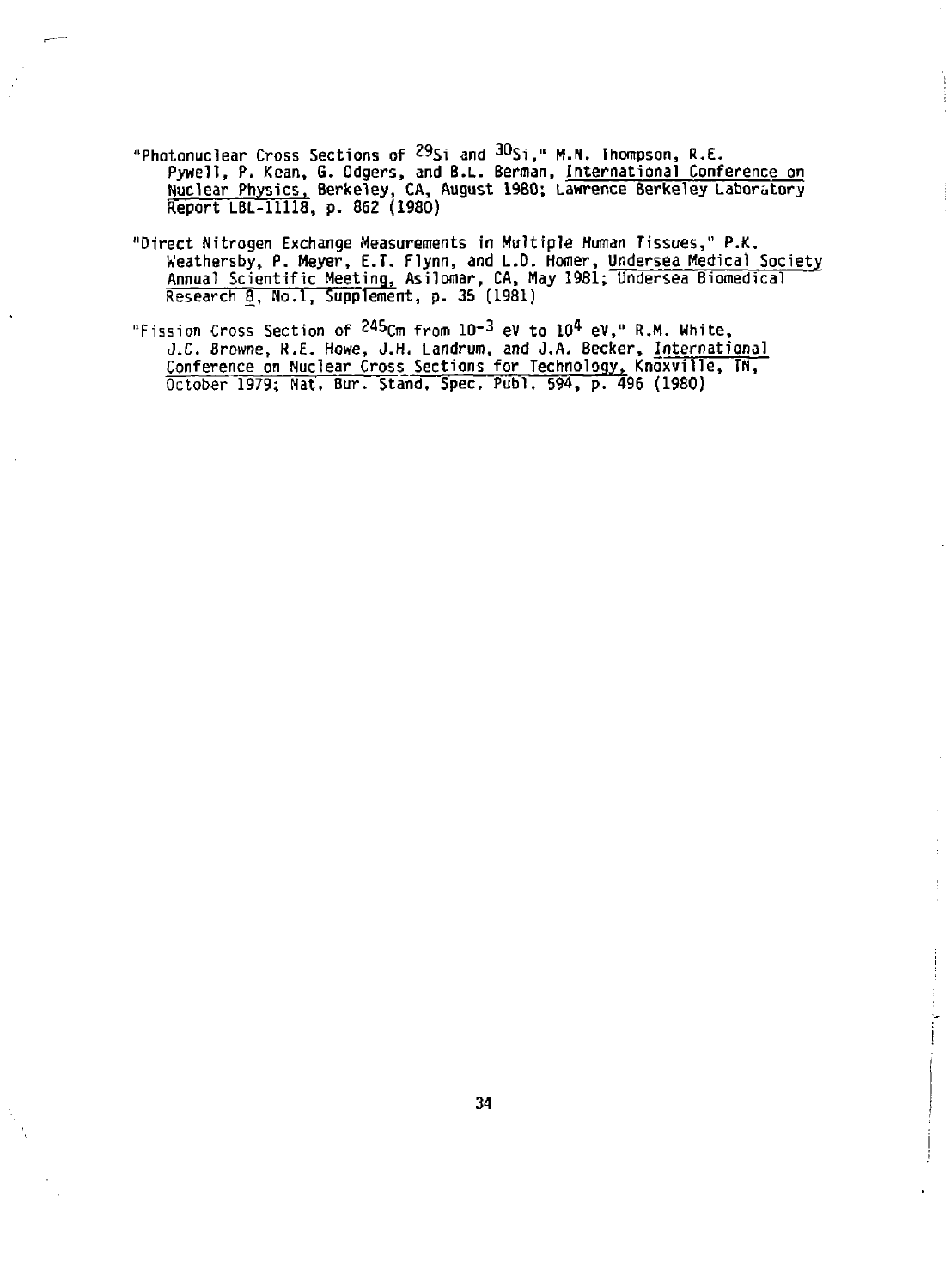## **E-DIV1SI0N SCIENTIFIC STAFF**

**Permanent Staff** 

- **R. A. Alvarez**
- **R. U. Bauer, Division Leader**
- **J. A. Becker**
- **B. L. Berman (on research leave August 1980 August 1931)**
- **H. M. eiann**
- **S. D. Bloom (also Department of Applied Science, University of California, Davis)**
- **R. Booth**
- **D, D. Dietrich**
- **F. S. Dietrich**
- **R. J. Fortner**
- **5. H. Grimes (left March 1981)**
- **R. C. Haight, Assoc. Div. Leader**
- **L. F. Hansen**
- **D. W. Heikkinen**
- **R. E. Howe**
- **R. H. Howell**
- **T. T. Komoto**
- **R. E. Marrs (started October 1980)**
- **6. J. Mathews (started April 1981)**
- **P. Meyer**

į Ì ţ

- **T. W. Phillips**
- **B. A. Pohl**
- **C. H. Poppe, Assoc. Div. Leader**
- **I. D. Proctor**
- **D. P. Rowley (started May 1981)**
- **D. R. Slaughter**
- **R. M. White**
- **M. A. Williamson**
- **C. Wong**
- **J. G. Woodworth**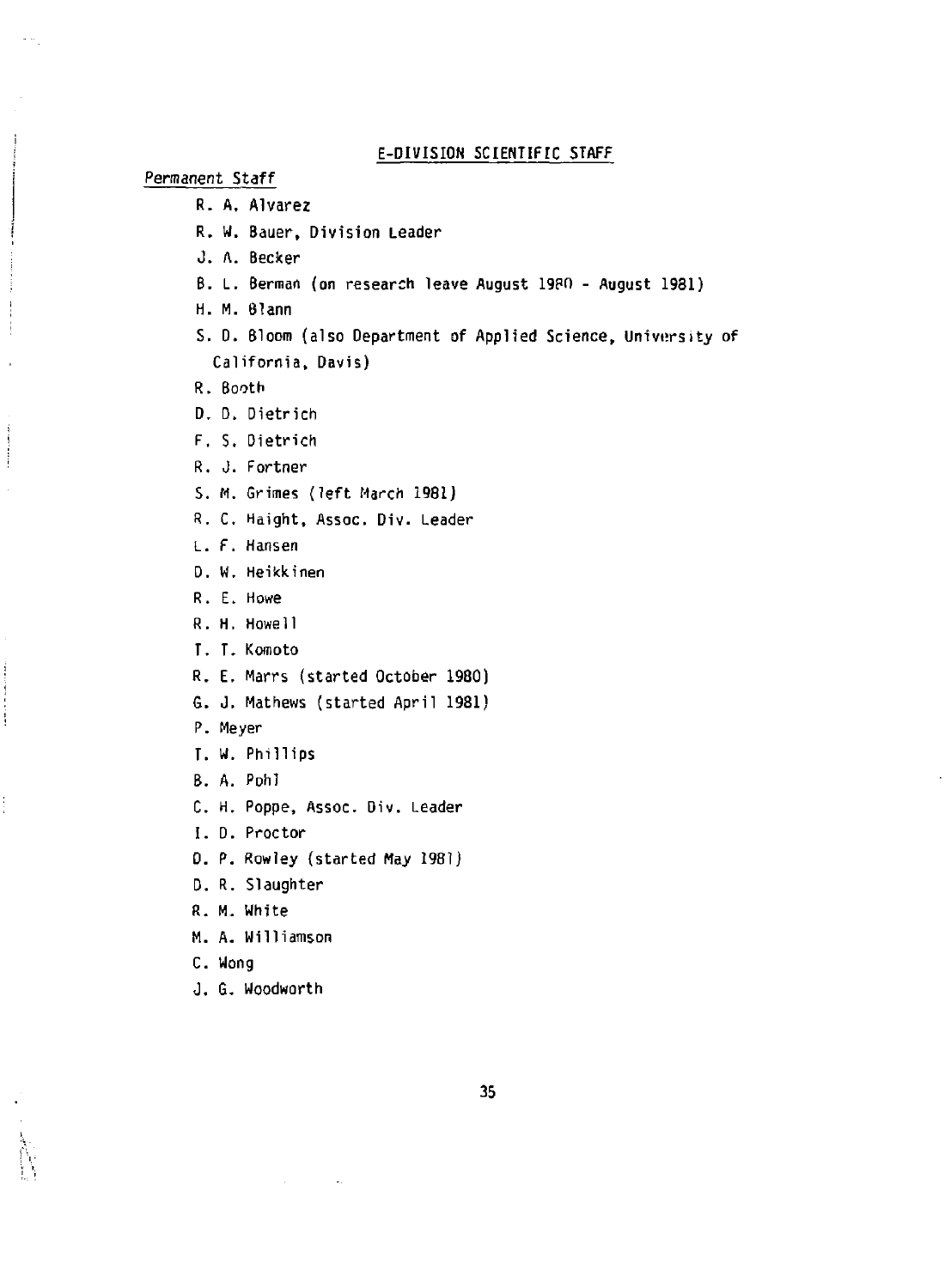## **Visiting Faculty Members (Summer)**

المرضات

- **H. H. Barschall, Wisconsin**
- **H. S. Caraarda, Pennsylvania State**
- **6. J. Oalton, Iowa State**
- **r. W. Donnelly, M.I.T.**
- **R. W. Finlay, Ohio**
- **J. 0. Garcia, Arizona**
- **J. W. Jury, Trent {Canada)**
- **A. K. Kennan, M.I.T.**
- **H. W. Lefevre, Oregon**
- **V. A. Madsen, Oregon State**
- **K. 6. McNeill, Toronto (Canada)**
- **F. L. Petrovich, Florida State**
- **R. E. Pywell, Melbourne (Australia)**
- **M. N. Thompson, Melbourne (Australia)**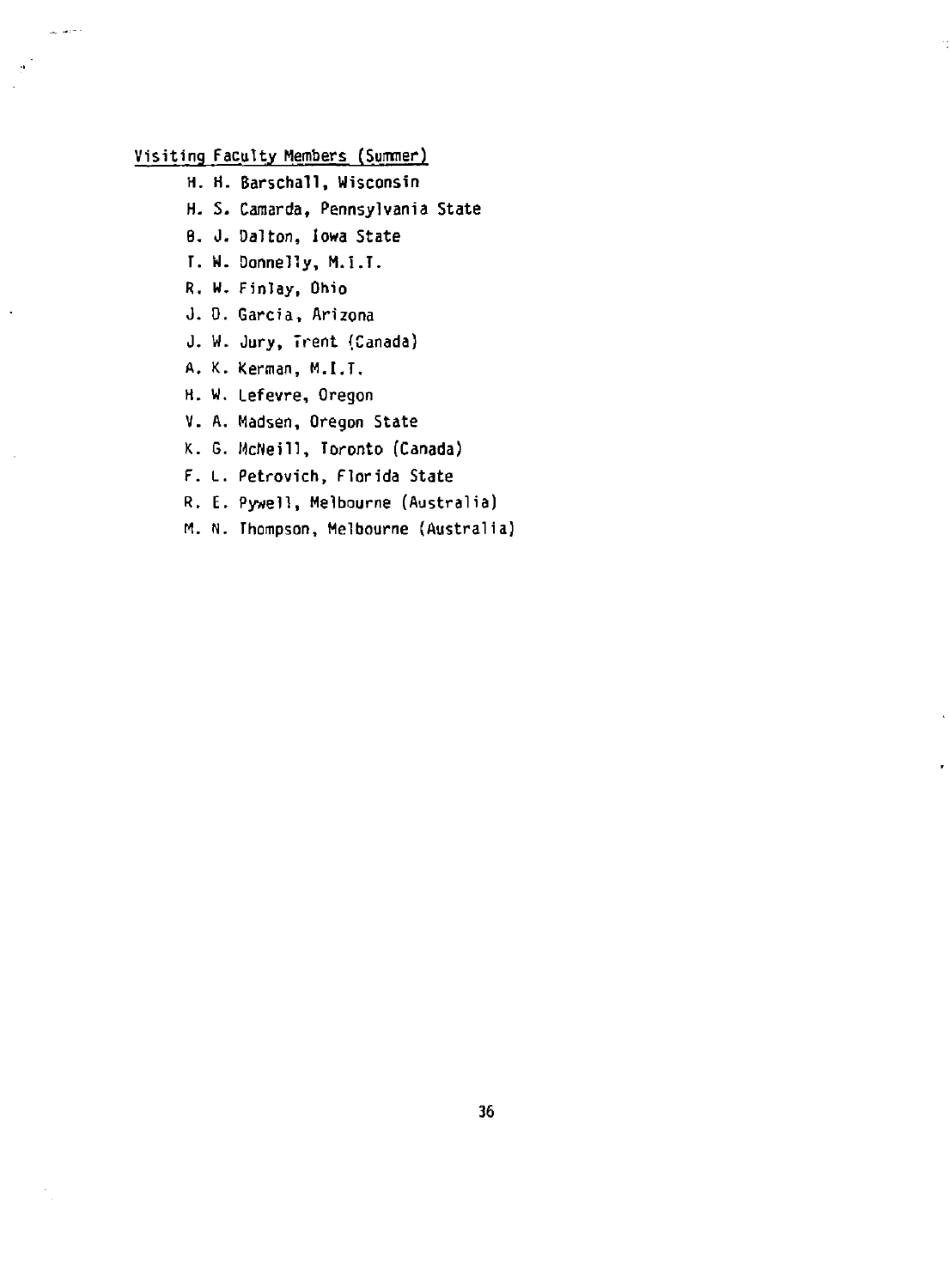## *ENERGY RESEARCH*

# **Channeling radiation**



[-oi lunher information contact Bany L Bennan *at*  Stewart D. Bloom (422-4519).

*In collaboration with scientists at Stanford University and Oak Ridge National Laboratory, we have confirmed the existence of channeling radiation, that is, xrays emitted when high-energy electrons or positrons pass through a crystal along one of its planes or axes. Wcfirst observed these r rays several years ago (although tee did not identify their* **source** *at the time} during experiments designed to test whether we could improve our photonuclear experiments with positron annihilation radiation by suppressing the bremsstrahlung*  background by using a low-Z crystal as the *annihilation target*. *Channeling radiation is intense, monochromatic, polarized, and*  emitted primarily in the forward direction. These unique charac*teristics suggest that It might become a valuable tool far probing the structure of crystals and other solid-state systems as well as for the study of photonuclear reactions. It might also some day prove useful or a medical diagnostic tool.* 

**Many of** *the experimental uses*  of visible light depend upon the ease with which it can be polarized, directed, or split into monochromatic bundles. However, scientists have been forced to accept xrays more or less as they come (i.e.. in a jumble of wavelengths too penetrating to be affected by ordinary polarizers. lenses, mirrors, or monochromators). Hence \*he discovery of channeling radiation intense xrays that are polarized, highly directed, and monochromatic—opens up numerous experimental possibilities.

Although we did not recognize it at the time, we first observed channeling radiation in 1968 while we were looking for something else. We were studying photonuclear reactions with xrays produced by the annihilation of ultrarelativistic positrons from our linear ac celerator, and we hoped to improve these measurements by suppressing the ever-present

background of bremsstrahlung x rays, Since positron annihilation takes place in the electron cloud between the atoms, whereas bremsstrahlung originates largely in the Coulomb field close to the atomic nuclei, we reasoned that we cculd suppress bremsstrshlung by using a thin crystal of some light element such as lithium or beryllium as the annihilation target. If we aligned the crystal carefully with the incoming positron beam, the positrons would be likely to find clear channels in the crystal structure through which they could penetrate deeply and in which they would spend most of their time far from the atomic nuclei.

The experimental results justiiied our expectations. <sup>1,2</sup> The positrons *did follow* channels in the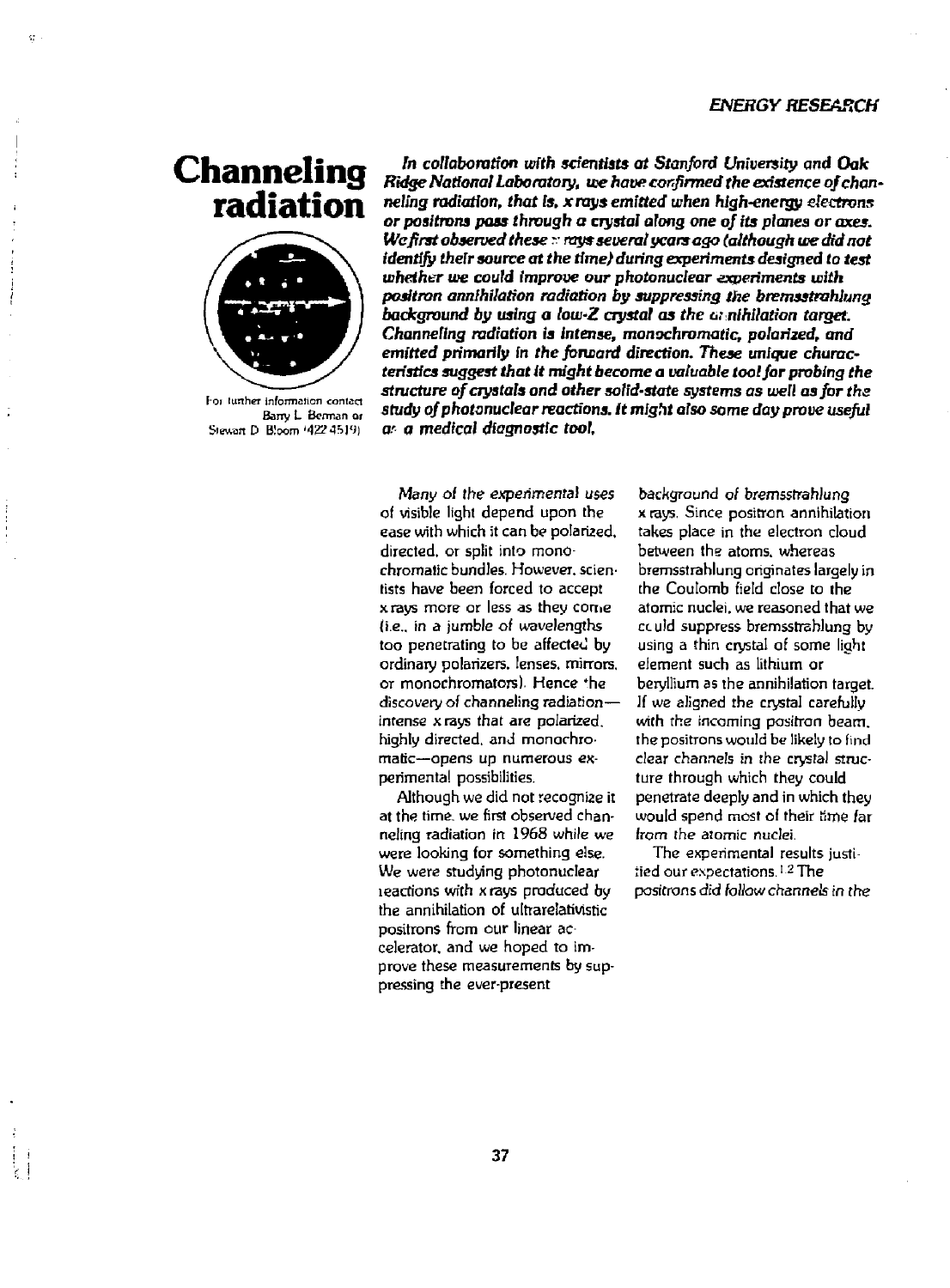crystal, and the bremsstrahlung was suppressed (Fig. 1). At the same time, however, we noticed an unexpectrd intense background of  $x$  rays in the sub- $100$  keV energy range. This radiation did not hinder our experiments la sheet of lead stopped *ill. but* we still had no satisfactory explanation of its origin.

We thought at the time that this anomalous radiation had to be coherent bremsstrahlung. although there was more of it than would be expected under the existing theory Ordinary bremsstrahlung aris 25 when a positron or an electron transfers momen'um to an m dividual nucleus in a single col lision. Coherent bremsstrahlung arises at those angles of incidence that allow the charged particle to transfer momentum to an array of periodically bound nuclei fa whole crystal), again in a single collision

Extensive theoretical and ex perimental investigations of coherent bremsstrahlung have been earned out w.th high energy electrons labove about ) GeV; at several accelerator centers <sup>+</sup> but ours is the only laboratory that has investigated this phenomenon at more modes: energies (below about 100 MeV). We were able to identify coherent bremsstmhlung coming from our crystal targets, but there was still an additional low energy background radiation that defied interpretation

Finally, in I1)75-7b. scientists at Stanford University • and in the

U.S.S.R.'' predicted the emission of channeling radiation from crystals bombarded with positrons In response tc these predictions, we embarked upon the present series of experiments in 1978 in collaboration w:th scientists from Stanford University and Oak Ridge National laboratory Within a short time we were able to show that the persistent fow-energy x-ray background we had been observinq was channeling radiation

## **Particle channeling**

Particle channeling was first dis covered about 20 years ago in conriection with heavy particles. When a ueii collimated beam of heaiy ions is directed along an axis or plane of a crystal, the ions find

themselves in "clear" channels sur rounded by regular arrays of atoms In this situation the ions become transversely trapped as a result of many sequential collisions This results in anomalously high transmission and low energy losses of thp ton beam passing through the crystal-

More recent research" ' has ex panded the subject ro include relativistic charged particles ar.s has provided a Quantitative picture of how they behave :r. penetrating .; crystal lattice In these e.xper. men:?, we bombarded th:n slices of silicon cristal with electrons or pustrons and measured time the number- of particle- via: cane through varied as we tified the riveral. Figure *Z* -fi/sus a schematic



*PA<sub>C</sub>***<sub>***n***</sub> Oui first abservation of channeling radiation was made in the Course of tonization chamber measurements of x rays generated** *^ ~~Q-* **'- course** *of ionization chamber measurements of x rays generated by 28-MeV charged particles channeled along the*  $110$  *axis of a* 53- $\mu$ m silicon **cryMel. With** *positrons bombarding the crystal, ice* **obtained** *the data shoicn* **I**  *in (at.* **The centra/** *dip is the expectev suppression of bremsstrahlung The enhanced radiation on* **both** *sides* **(i.e.,** *the icings! una thought at the time to be*  **coherent** *bremsstrahlung. but it was later thoun to be channeling radiation. In a repeat positron bombardment lb) we covered the Ionization chamber with a 1-cm sheet of lead, thus eliminating the low-energy radiation of the wings. Later, ichen we bombarded the crystal* **icith** *electrons (cl. rrn central dip uos observed, out the lots-energy* **background** *teas still present* **in the centra\*** *hump. In a repeat electron bombardment, iclth a l-cm sheet of lead covering tte ionization chambei- as In [bt. we obtained the results* **ihoun in** *Id), demonstrating that*  **the** *hump In (cl was* **due** *to low-energy radiation << lOOkeV) in the icings of (ah*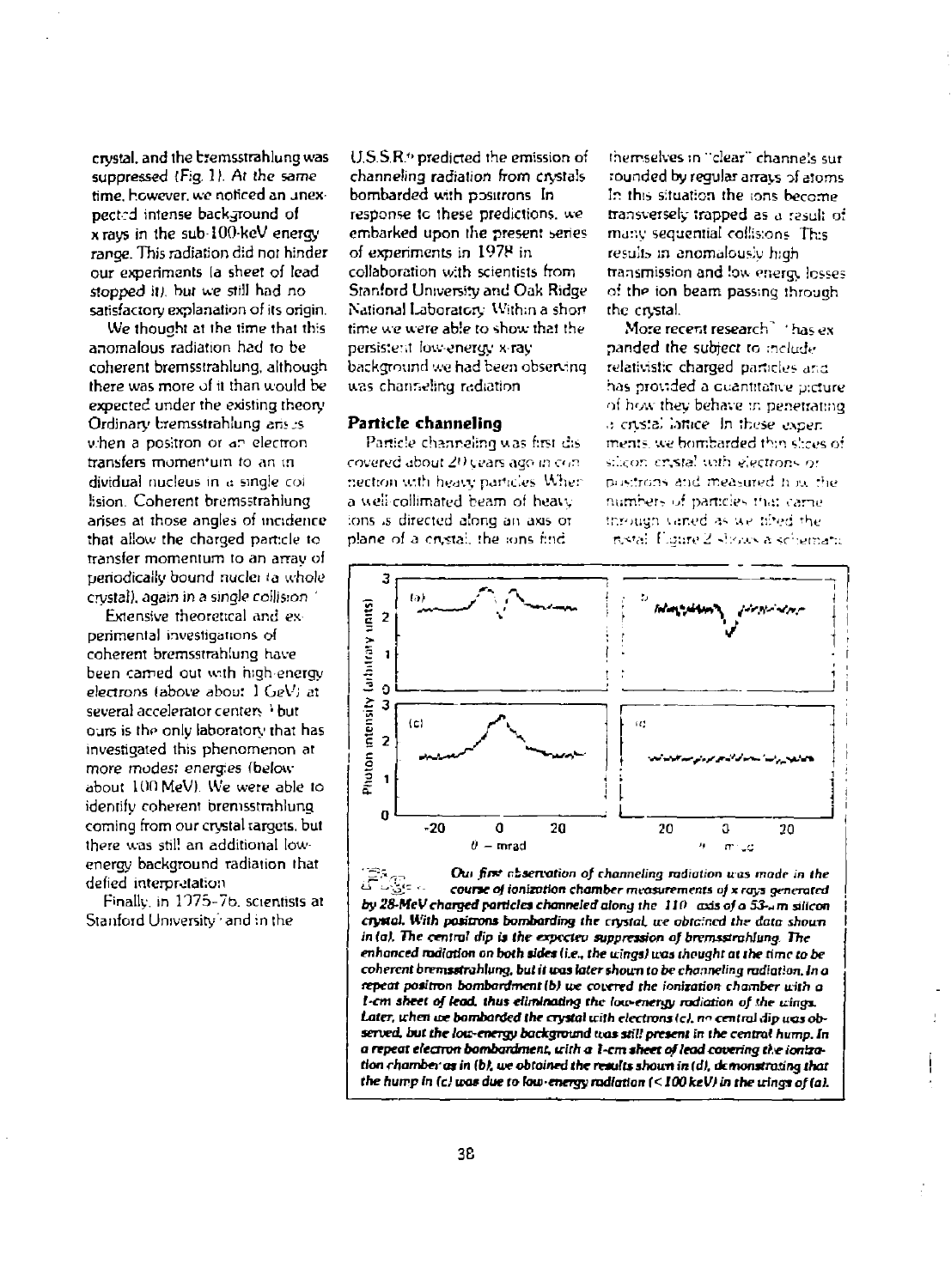ÿ.

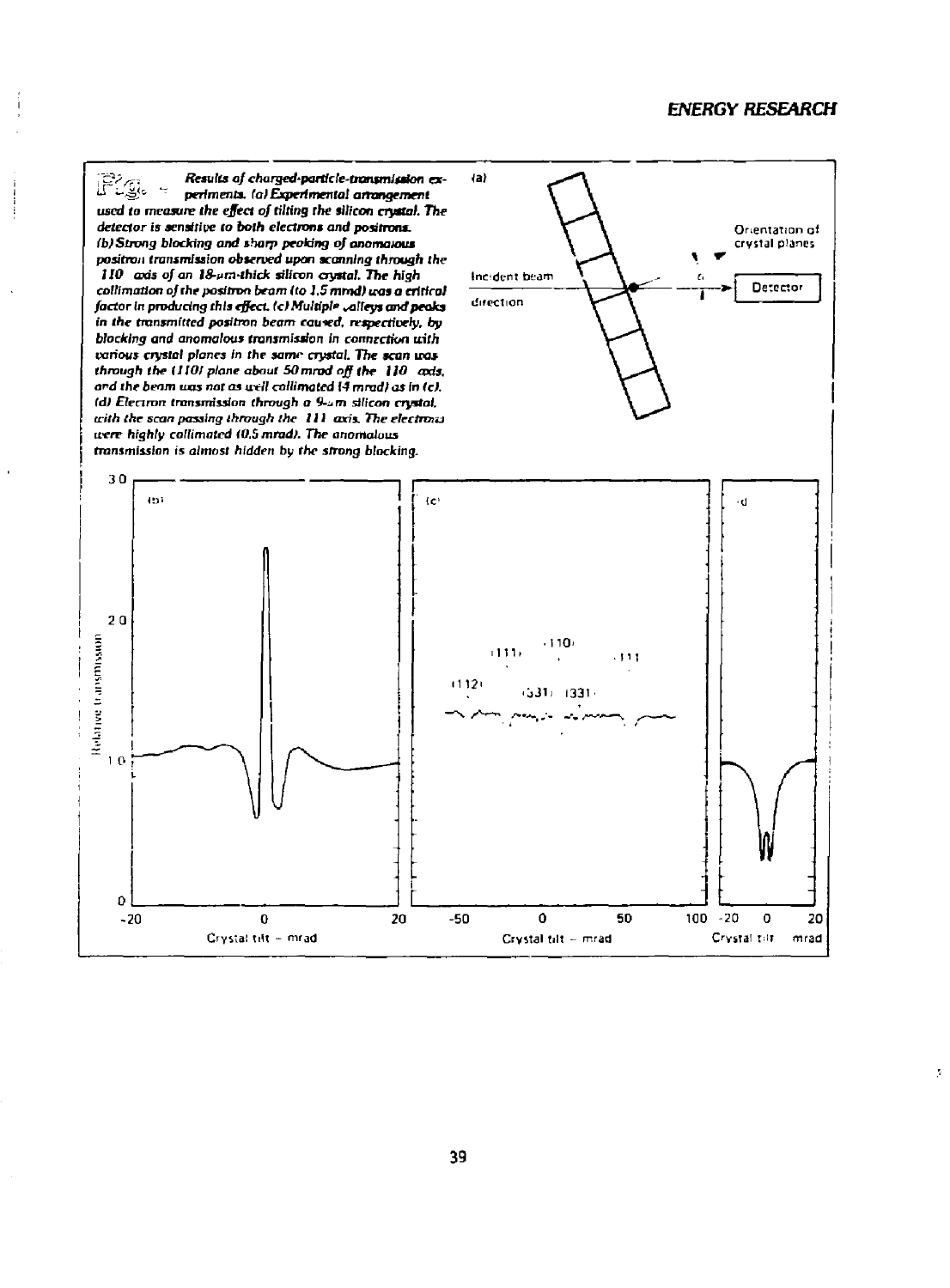diagram of the experimental set'jp and several examples of such measurements, made under a variety of conditions. The tilts in these exnertments are smaif. *in* no case more than 100 mrad (about 6") on either side of some principal crystal plane or axis

Figure 2b shows the result of a transmission experiment with *a*  well collimated (about 1.5 mrad) beam of 56 MeV positrons in which we scanned through the 11(1 axis of an  $18 \mu m$  thick silicon crystal, If we star with the crystal axis aligned with the positron beam, the particles find clear channels, and many more of ihem can get through to ihe detector (anomalous •"•ansrnis son; than would be the case with ponriv collimated positrons and an arbitrank. oriented crystal If we turn the crystal 20 mrad in either direction, the positrons encounter ,in esser.iioik random array of nude: through which a few would manage *:n* ihread iheir way (nor mal transmission). In between, with the cryst.:i axis only slightly misliiynec wiih ihe beam, the positrons encounter dense arrays of atomic nuclei, which block then. be gr.'ttin, iartic, write them them. of givany attreasing their character of missing the detector as a result<br>of a large angle collision

I igure *2c* shows the results of a similar expeniment with positrons in which the scan passes though the  $(110)$  plane of an  $18 \mu m$  thick silicon crysial but at 50 mrad away. from the 110 axis Since the widths of planar channels are smaller than the widths of axial channels, the peaks and dips of the transmission scans are shallower **than** in Fig. 2b **The** mulripte extra peaks *came*  from anomalous transmissior, through additional preferred direc lions in the crystal

Figure 2d shows the result of a charged particle transmission experiment in which we used 56-MeV electrons instead of positrons, collimated lo less ihan 0.5 mrad. in cident upon a *') jm* silicon crystal. The scan is through the 111 axis in a direction ro jghly perpen dicular to the  $(1!0)$  plane.

It is no" intuitively obvious why (here should be channeling in ibis case, since the electron is negalively charged, and the nuclei attract it. However, there is a narrow region in (he vicinity of each "wall" of the chanrel between the atomic planes where the electron is strongly attracted by the nuclei but glances off of them in small angle collisions, much like a flat rock skip ping across the water This leads to oscillatory channeling just as lor positrons, bul in this case the block mg • qion and the channeling region coincide Thus for an elec 'ran the blocking effect far out weighs the anomalous transmis sion Comparing this figure with 2b clearly illustrates the difference in anomalous transmission between electrons and positrons This dif ference is borne out by an order of magnitude difference in their measured effective coherence lengths, i.e.. the observed degree of monochromaticity of the channel ing radiation each of these chan neled particles emits.

## **Channeling radiation**

To understand the ongm .' channeling radiation, imagine your self following the positron at nearly *the velocity of light*  $\approx$  *A* threads its way between two planes of *a*  crystal To the righ! and the left, row upon row of massive atomic nuclei, all positively charged, flash by The positron, also positively charged and hence repelled by the nuclei, tends !o follow Ihe midplane between the rows Whenever it strays to one side *or* the other, the repulsion of the nuclear charge turns it back. The positron therefore becomes trapped in ihe channel, though, iscillating slightly from side to side as it travels.

lust as an oscillating dipole radiates, so an oscillating charge generates electromagnetir radia tion, in this case x rays, at right angles to its direction of oscillation. Furthermore, since even, positron has Ihe same snie *'<•* side uscilla tion, the x rays are polanzed. We can also explain the frequency and monochromatiritv of these x rays in classical tenns but it is more realism, if we .moke quantum mechanics

Because of the relativistic  $\epsilon$  on traction and the relanvely slow os cillations (compared with the forward velocity), from the positron's standpoint the crystal is very much foreshortened and the electrostatic fields of its individual nuclei blend legether into ihe com posife electrostatic potential shown in Fig. 3a '•" ] *'•* Quantum mechanics allows the positron to occupy any of the levels indicated by horizontal lines and to move from one to the other by absorbing or emitting radiation Because the shape of the potential is almost exactly that of a harmonic oscillator, the levels are almost evenly spaced and each of these transitions takes almost the

 $\frac{1}{1}$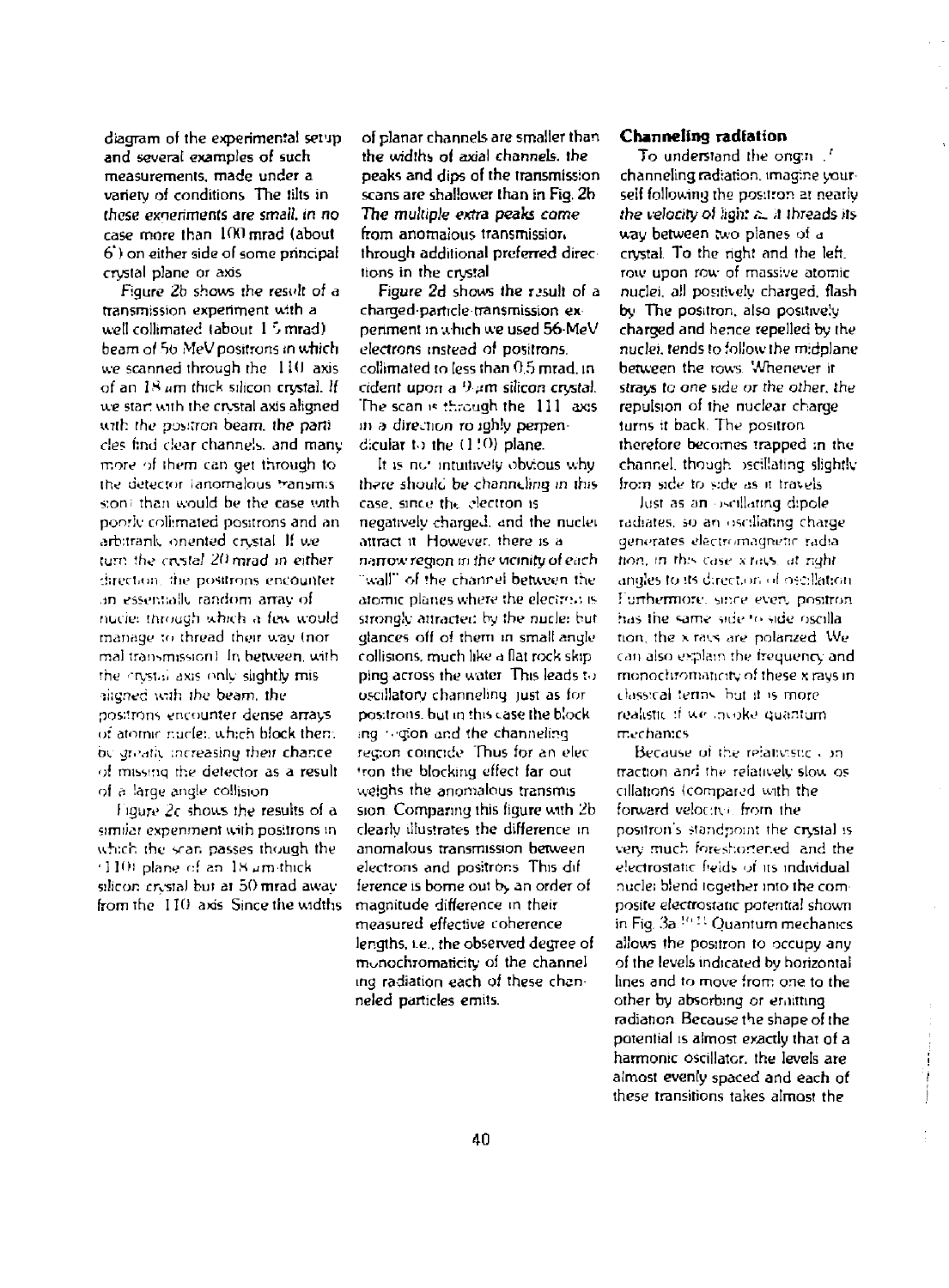## *ENERGY RESEARCH*

same amount of energy and hence corresponds to almost the same wavelength of light. The result is that the positron, oscillating in its channel, emits highly monochromatic polarized radiation direc

ted along its line of travel (Fig. 3b) As can be theoretically predicted and as we have shown, the energy of this x radiation is proportional to the 3,2 power of the positron energy. <sup>1</sup> -

We have observed channeling radiation at severe<sup>1</sup> different wavelengths when we have bombarded the crystal with electrons. This result had not been predicted before oar experiment and cannot



*neled along one of the planes of a crystal produce channeling radiation, la) Electric fields acting on a relativistic positron repel it from both sides, producing motion that Is essentially that of a harmonic oscillator. The even spacing of the energy levels implies that a transition from one to another will always involve the same amount of energy and hence the same uxivelength of radiation tin this case x rays), (b) Ratio of the channeling* radiation *to a* ronu'om *spectrum (or 56-MeV positrons incident upon an 18 iim-thlck silicon crystal, aligned with the i 110) plane, show* 

*relativistic electron. The electron is attracted by the nuclei and can channel* through *the crystal as a consequence of many small-angle scattering events. The narrow channel it traverses is characterized by a cusp-shaped potential, and the energy levels are nonuniformly spaced, leading to emis*sion of several discrete wavelengths instead of one. *(d) Radiation from 56-MeV electrons* incident upon the same *18-iim-thick silicon crystal, aligned tcith the (110) crystal plane, showing the multiple peaks characteristic of the electron channeling radiation.*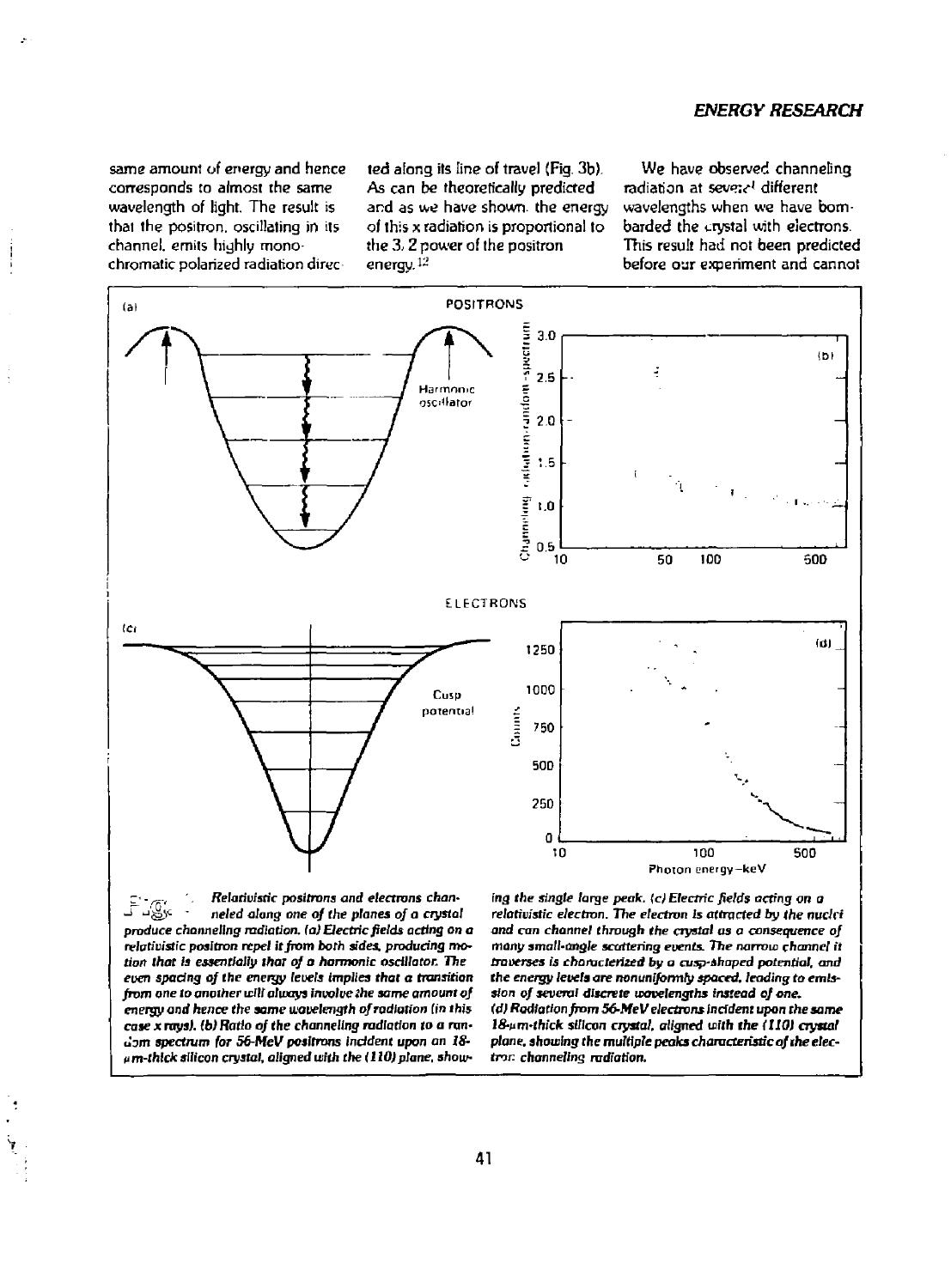be easily explained in classical terms. In quantum mechanical terms, however, the crystal plane or axis is no longer a wall but rather an attractive potential with the cusp shape shown in Fig. 3c. The spacing of the energy levels in such a potential is nonuniform, leading to a number of discrete wavelengths in the emitted radiation (Fig. 3di. Experiments here and elsewhere have confirmed this cusp model and furnished its parameters.<sup>1011</sup>

The intensity of the channeling radiation from electrons is much lower than that from positrons. This is partly because the energy of the channeling radiation from electrons is divided among several dif ferent wavelengths and partly because the radiation from the electrons is characterized by a much shorter effective coherence length than that from the p-sitrons. i.e., the elections are knocked out of their trapped motion much sooner than the positrons. (This phenomenon is called "dechannei ing "I The positrons stay near the center of the channel, where they are relatively unlikely to hit the walls, and hence give rise to radia non with an effective coherence length of 5 to 15 **µm** on the average restricts to the effective coherence length is essentially the same as the mean dechanneling length, i The electrons are attracted to the lattice planes or axes where the'.- *are* fairry certain to have an

early large-angle dechanneling collision with a nucleus that has moved slightly out of line. Hence the effective coherence length of their radiation is only about  $1 \mu m$ ,  $10.13$ 

Roughly speaking, in the frame of reference of an observer following the charged particle through the crystal, the channeling xrays would be emitted equally forward and backward In the frame of reference that includes the crystal. the detector, and the laboratory, however, the charged particle is moving at almost the speed of light. This high relative velocity compresses almost all the radiant energy into a narrow forward cone. The half angle of this cone is about 1  $\gamma$ , where  $\gamma$  is the ratio of the partide's kinetic energy to its rest mass For  $56$ -MeV charged particles.  $\frac{1}{2}$  is 110. and the half angle of the forward radiation cone is about 9mrad

Ideally the x rays from channel ing positrons would be strictly monochromatic (all have the same energy). In practice the energy varies slightly with angular divergence from the beam axis, because of the angle-dependenl Doppler effect as well as the depar ture from the pure harmonic oscillator potential (see Fig. 3a) Hence the measured energy spread depends upon the divergence of the positron beam and the angular apenure of the detector. For electrons the detector aperture effect is negligible in com parison with the effects of the short effective coherence length.

#### **Experiment**

Figures 4a and 4b are schematic diagrams showing the essentially similar experimental setups for particle-transmission and channeling-radiation measurements. Standard bending and focusing magnets bring the charged-partide beams, produced in our electron-positron linear accelerator.<sup>14</sup> to the experimental area. We usually use 56-MeV (and sometimes 28-MeV) beams with average intensities in the 100-pA range, pulsed at 1440 Hz

The quadrupole magnet focuses the collimated and magnetically analyzed charged particles to a divergence sometimes less than 0.5 mrad at the target crystal. (The magnetic analysis reveals an energy spread in the range 1) *1%* to 1.0%. I A three-axis goniometer with remotely controlled stepping motors holds the crystal and tilts it in  $60 \mu$ rad steps.

For particle transmission expert ments we demagnetize the dump magnet and measure the forwardtransmitted intensity with a small movable plastic scintillation detector Then we tilt the crystal progressively along various angular directions and observe the effect on the scintillator signal. The resulting transmission measurements provide a map of the major crystal axes and planes

To measure the channeling radiation, we energize the dump magnet to deflect the electrons or positrons (Fig. 4b) and replace the cesium iodide scintillator with a high resolution intrinsic or lithiumdrifted germanium photon detector. To monitor the deflected positron or electron beam without putting too many background x rays into the experiment, we direct the beam to a large

 $\pm$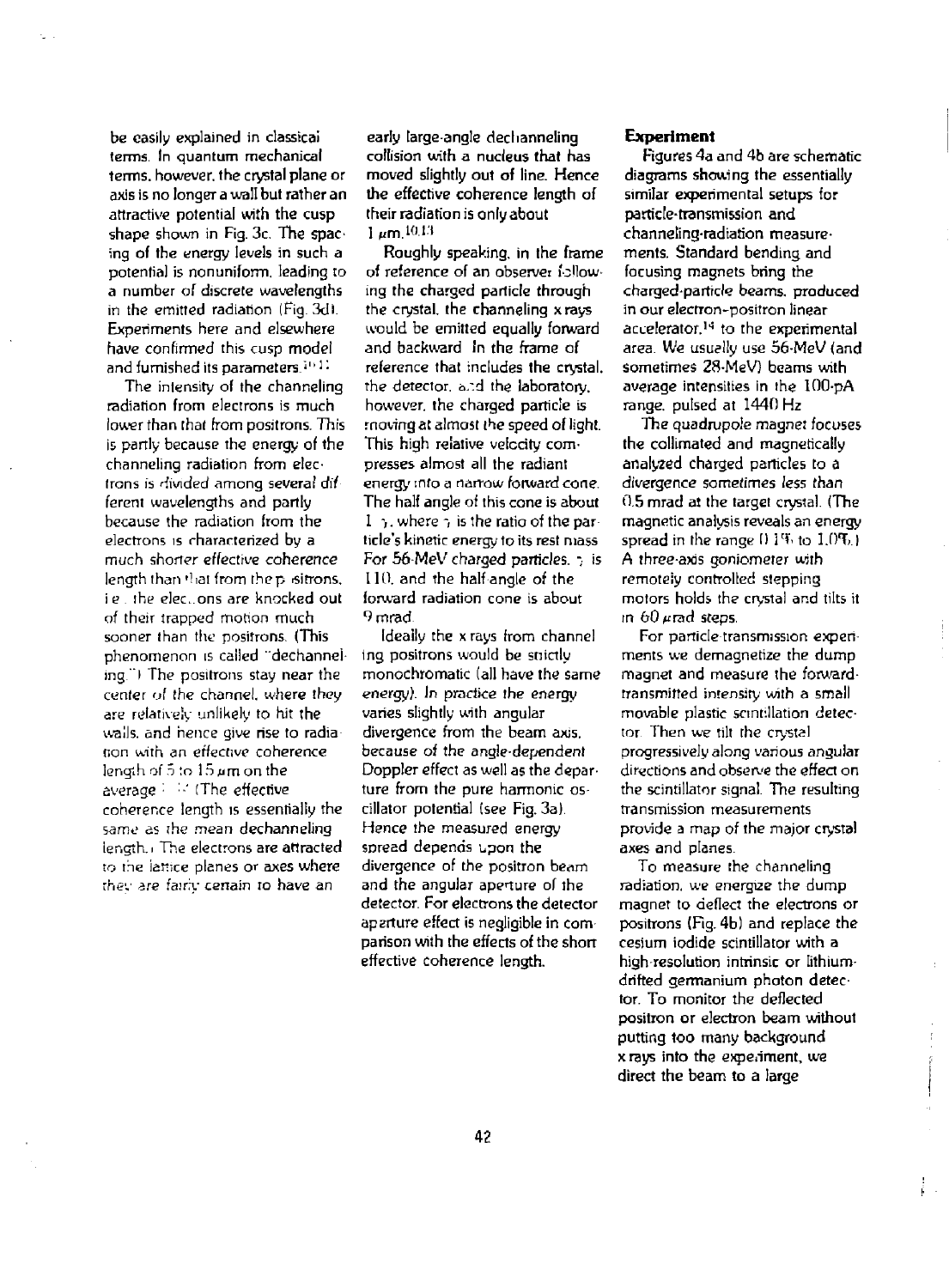paddle-shaped plastic scintillator detector located at the bottom of a 5-m-deep hole in the floor. We also insert a collimator between the

dump magnet and the photordetector to restrict the detector's view to the central part of the crystal, and sometimes we add



**Ss^ \_ £** *Experimental arrangements for measuring (a) charged'particle*  transmission and (b) channeling radiation. In charged-particle*transmission experiments, the charged-particle beam from the linear accelerator passes first through a quadrupate magnet that focuses it and a collimator that removes stray particles. The first television camera then views the removablefluorescent screenforpreliminary beam focusing. Nexuthe beam passes through the silicon crystal (held in the remotely controlled three-aids goniometer), the dump magnet (turned off ond demagnetized), and the aluminum* **exit** *window. It then enters the cesium iodide scintillator (viewed by the high-gain television camera) for final alignment and collfmation. During transmission measurements, we withdraw the cesium iodide scintillator* or*monitor changes In the transmitted beam, as a function of crystal tilt with a plastic scintillation detector. To measure channeling radiation (b). we* **rum** *on the dump magnet and direct the electron or positron beam into a 5-m-deep hole in the floor. With the charged particles out of the way. it* **fs then possible** *to detect the channeling x rays with a lithium-drifted germanium photon detector.* 

another collimator just before the photon detector to reduce the background further and improve the angular resolution.

The most critical parameter in these experiments is the divergence of the incident charged-particle beam. The low duty factor (i.e., the ratio of beam on-time to beam offtime) of the linear accelerator makes it necessary to use very weak beams of electrons and positrons (50 to 500 pA) to avoid pileup of the detected events. This makes it almost impossible to locate and view the beam (necessary for fine-tuning the focus) by ordinary methods. Hence we have developed a novel technique.

We insert a thallium-activated cesium iodide scintillator into the beam after the aluminum window and view it with an ultrasensitive television camera. A color quantizer encodes the television image, assigning different colors to areas of different brightness. Figure 5 displays the dramatic difference between the off channel and onchannel cases, illustrating the efficacy of this experimental technique and the great sensitivity to small changes in crystal orientation or in beam-tuning parameters.

This sensitivity allows us to achieve the best experimental conditions possible with the available beam-line configuration and beamtransport components at the linear accelerator facility. Over the past